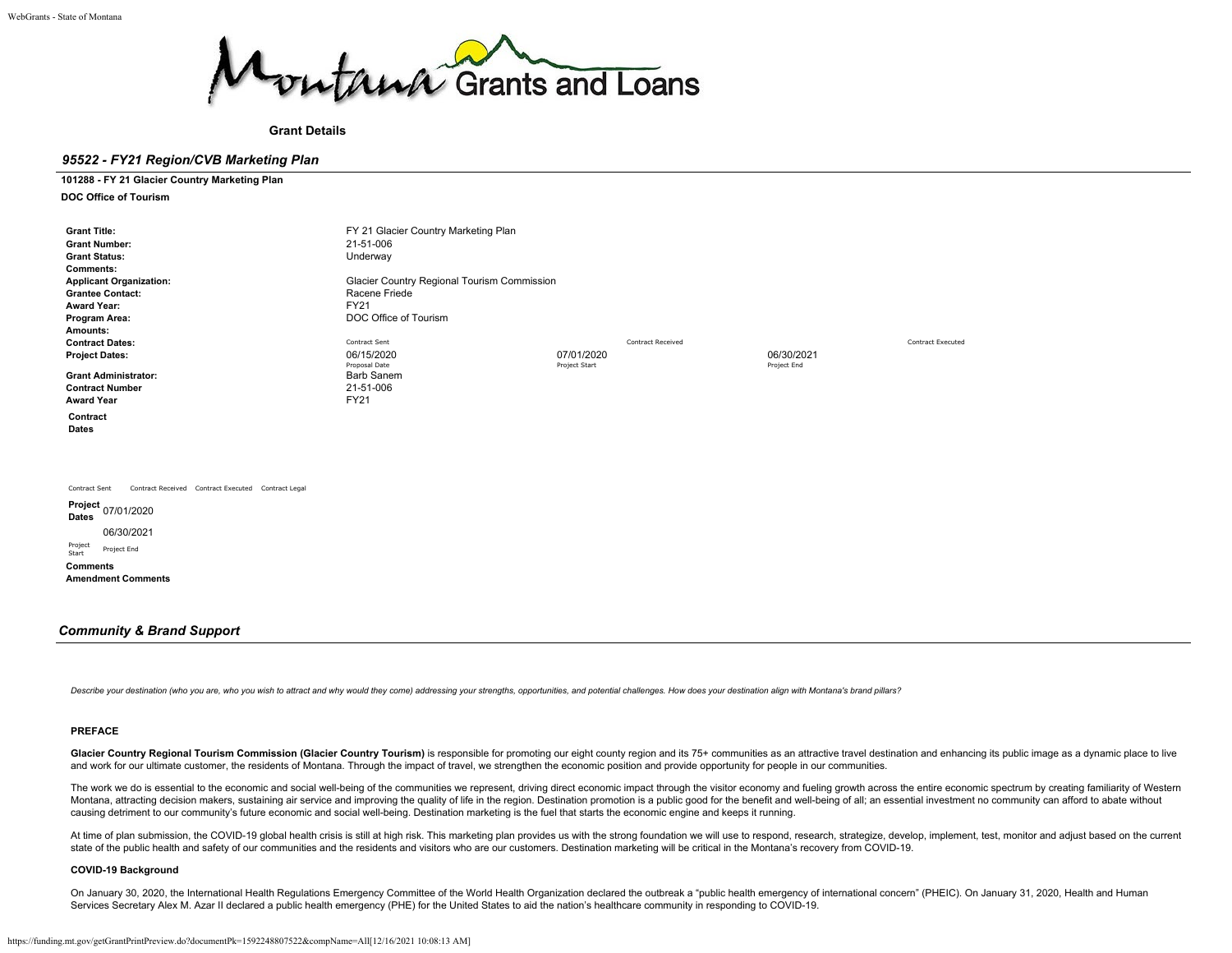## **Status of COVID-19 in Montana**

At the time of this marketing plan submission, visitors and residents are required to follow state directives limiting travel, human interaction and business. Montana public health agencies and the Governor's Coronavirus T to limit the spread of novel coronavirus in Montana. The Montana Department of Public Health and Human Services is closely monitoring this rapidly evolving public health situation and is [updating its website daily.](https://dphhs.mt.gov/publichealth/cdepi/diseases/coronavirusmt)

#### **Glacier Country Tourism Response**

Glacier Country Tourism is monitoring the coronavirus (COVID-19) situation closely. Montana public health agencies, [Centers for Disease Control and Prevention](https://www.cdc.gov/coronavirus/2019-ncov/cases-updates/cases-in-us.html) (CDC), [U.S. Travel Association](https://www.ustravel.org/toolkit/emergency-preparedness-and-response-coronavirus-covid-19?utm_source=MagnetMail&utm_medium=email&utm_content=3%2E10%2E20%20COVID%20WEEKLY%20&utm_campaign=ust) and many other trusted agencies providing regular [updates](https://montana.maps.arcgis.com/apps/MapSeries/index.html?appid=7c34f3412536439491adcc2103421d4b) regarding the current status and its impact on the travel and tourism industry. We are making every effort to help share current information about ongoing developments.

We are reviewing our current management and marketing efforts on a regular basis in order to be responsive to changes as well as prepare to assist our communities and industry.

### **ABOUT WESTERN MONTANA'S GLACIER COUNTRY**

As our name implies, Glacier Country is home to the Crown of the Continent-Glacier National Park. Within the park, visitors can take in the tranquility of spring's emergence, bask in gorgeous fall colors and wildlife watch serene Nordic and snowshoe trails in winter. Anchoring the park is the Going-to-the-Sun Road. An engineering marvel and National Historic Landmark, the Going-to-the-Sun Road is a bucket list bicycle trip for spring visitor

As the westernmost region of Montana, Glacier Country encompasses 75+ communities within the eight counties of Flathead, Glacier, Lake, Lincoln, Mineral, Missoula, Ravalli and Sanders

- Geographic size: 22,000 square miles
- Population: 335,000
- Largest communities: Missoula, Kalispell, Whitefish and Hamilton
- Average February temperature: High of 39 degrees Fahrenheit and low of 31 degrees Fahrenheit
- Average July temperatures: High of 86 degrees Fahrenheit and low of 51 degrees Fahrenheit
- American Indian Tribes: Blackfeet, Kootenai, Pend d'Oreille, Bitterroot Salish
- Rural Corridors: Tour 200, I-90 Corridor, Bitterroot Valley, Flathead Corridor, Northwest Corridor, Seeley-Swan Corridor, Blackfoot Corridor, East Glacier Corridor, Glacier National Park Surrounding Area

Glacier Country Tourism's brand is firmly integrated with the Montana brand. Our offerings-specifically nature, communities and welcoming residents-blend together to provide services and experiences that help share our mar while effortlessly aligning with our three brand pillars.

- More spectacular unspoiled nature than anywhere else in the lower 48 states.
- Vibrant and charming small towns that serve as gateways to the state's natural wonders.
- Breathtaking experiences by day and relaxing hospitality at night.

More importantly, it is the many Montanans who deliver genuine and authentic experiences that help turn our first-time visitors into return visitors.

- We are simple, but not unsophisticated.
- We are confident, not arrogant.
- We are genuine, not old-fashioned.
- We are grounded, but not stuck in our ways.

Glacier Country is host to millions of visitors each year who have a variety of interests and characteristics.

• Leisure traveler • Geo-tourist • Active mature • Families • Repeat visitors to Montana • Business • Meetings and conventions • Reunions and weddings • Higher education • Health care • Winter enthusiasts • Music lovers

#### WHY THEY COME

Within the boundaries of Glacier Country exists an endless array of activities, from thriving arts and cultural offerings to exhilarating adventures and authentic western experiences surrounded by stunning cultural landsca

More spectacular unspoiled nature than anywhere in the lower 48 states

- Glacier National Park
- Rocky Mountains, with several smaller mountain ranges
- Geological features (Glacial Lake Missoula)
- Wildlife
- National Bison Range
- Montana state parks
- Bitterroot National Forest
- Bob Marshall Wilderness Complex (Great Bear, Bob Marshall and Scapegoat wildernesses)
- Cabinet Mountains Wilderness
- Selway-Bitterroot Wilderness
- Kootenai National Forest
- **Lolo National Forest**
- Flathead National Forest
- **Lakes and rivers**
- International Dark Sky Park designation, stargazing, northern lights

Vibrant and charming small towns that serve as gateways to our natural wonders

- Art galleries
- Artisan tours and events
- Explorer trails: Lewis and Clark, David Thompson, John Mullan
- Historic "red buses" of GNP
- Historic sites
- Historic St. Mary's Mission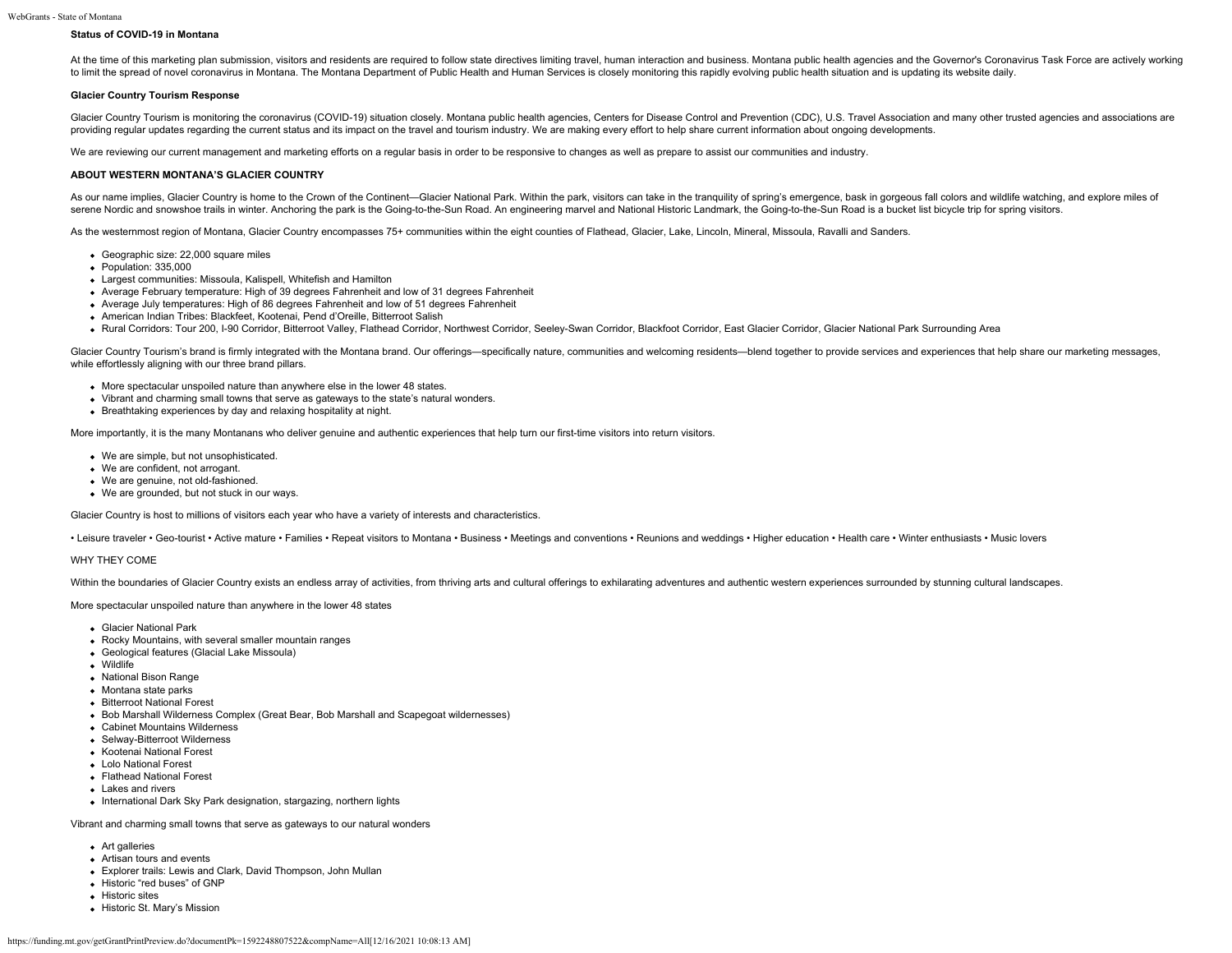Main-street businesses

- Museums
- Live music
- Railroad history
- Shared border with Canada
- Live theater
- Two American Indian reservations/native culture and history

Breathtaking experiences by day and relaxing hospitality at night

- American Indian reservations
- ATVing
- Biking and cycling
- Birding
- Boating
- Camping and RVing
- Destination learning
- Dog sledding • Downhill skiing
- Festivals/music
- Fishing
- Golfing
- 
- Hiking
- Historic sites
- Horseback riding
- Kayaking and canoeing
- Llama trekking
- Montana state parks
- Motorcycle touring
- Mountain biking
- Nordic skiing
- Pow wows
- Public art
- Rafting
- River surfing
- Rodeos
- Running events and competitions
- Scenic flights
- Skijoring
- Sleigh rides
- Snowmobiling
- Sportsman adventures
- Stand-up paddleboarding

Hospitality

- Blackfeet Community College
- **•** Breweries
- Cideries
- Dining
- **•** Distilleries
- Farmers markets
- Farm-to-table restaurants
- Flathead Valley Community College
- Meeting and convention space
- Missoula College
- Salish Kootenai College
- Special event venues (entertainment)
- University of Montana
- 
- Visitor information centers Wedding venues
- Wineries
- 

Abundant lodging and camping (independent, brand and boutique)

- Bed-and-breakfasts
- Bicycle accommodations
- Boutique accommodations
- Cabins
- Camping/RV
- Chalets
- Condominiums
- Glamping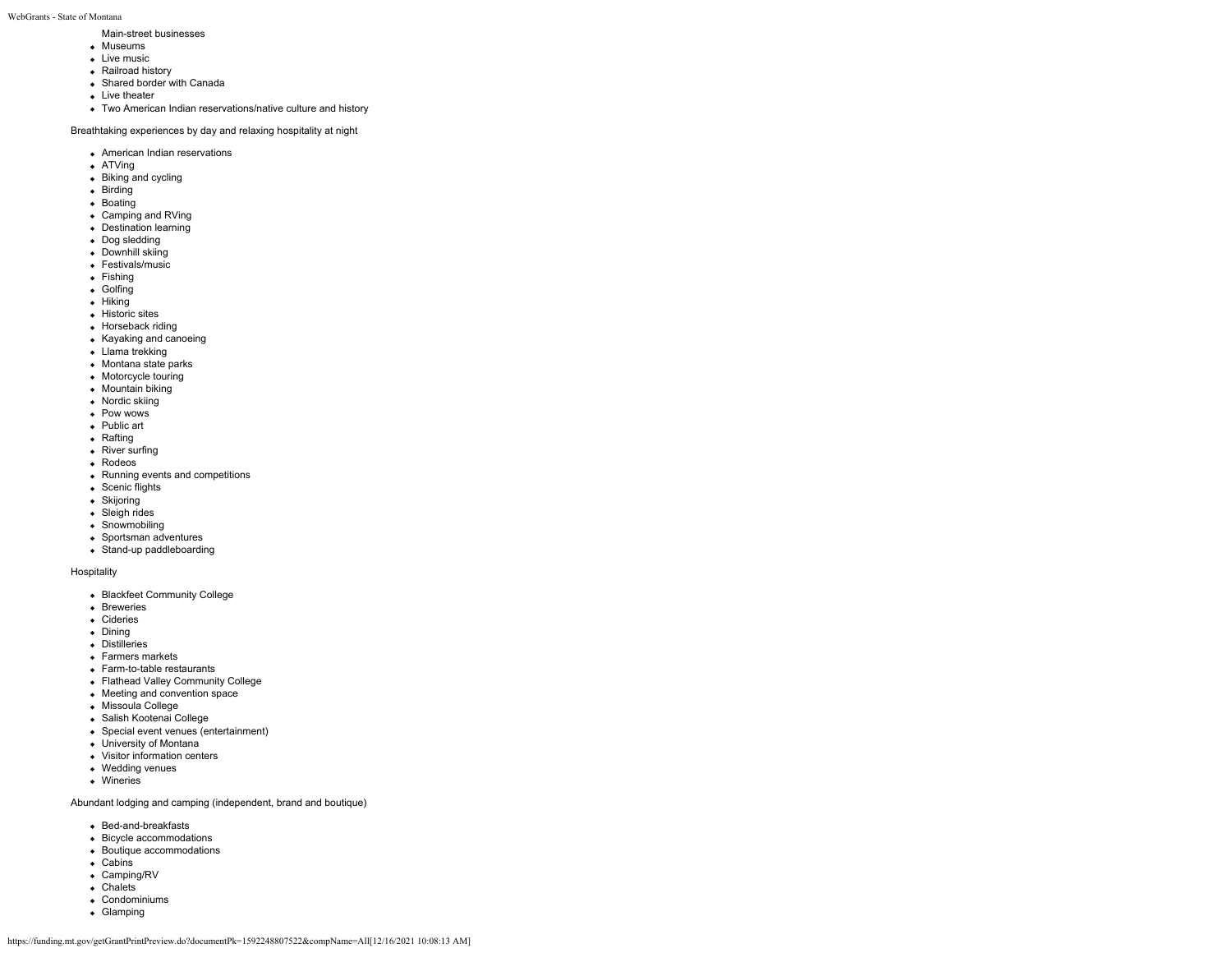- **A** Hostels
- Hot springs
- Hotels and motels
- Lodges
- Ranches
- Resorts
- Tiny homes
- Tipis and yurts
- Treehouses
- University residence halls
- Vacation homes and short-term rentals

## **STRENGTHS**

As a travel destination, Glacier Country enjoys many distinct strengths. Building upon the ones previously mentioned, some additional major assets include:

Brand pillars (previously detailed)

- Spectacular unspoiled nature
- Charming small towns and communities that serve as gateways to natural wonders
- Breathtaking experiences by day and relaxing hospitality at night

## Well-preserved cultural and heritage offerings

- Museum of the Plains Indian (Browning)
- Conrad Mansion Museum (Kalispell)
- Going-to-the-Sun Road (Glacier National Park)
- Libby Dam (Libby)
- St. Mary Mission (Stevensville)
- Route of the Hiawatha (De Borgia)
- St. Ignatius Mission (St. Ignatius)
- Sanders County Historical Museum (Thompson Falls)
- Historical Museum of Fort Missoula (Missoula)

## Partnerships

. Glacier Country Tourism benefits from a culture of collaboration among its many partners who work together to build awareness of Western Montana as an authentic destination, while adding value to the travel experience. T private partners include-but are not limited to-our historical heritage sites, arts and culture organizations, agritourism entities, businesses that locally source and produce products and services, transportation entities organizations, tribal nations, University of Montana, U.S. Forest Service, U.S. Fish & Wildlife Service, Bureau of Land Management, Montana State Parks, Glacier National Park and conservation associations.

## **Seasonality**

- The eight counties of our region see fluctuations in traveler numbers depending on the season and location.
- Overall, our region's high season is June through September. However, there is some variance among our eight-county region, and there are opportunities for growth throughout the 75+ communities in Glacier Country.

## Annual Glacier Country signature events

- The Event at Rebecca Farm (Kalispell)
- Arts in the Park (Kalispell)
- Huckleberry Festival (Trout Creek)
- Cabin Fever Days (Martin City)
- Whitefish Winter Carnival and Skijoring World Championship (Whitefish)
- North American Indian Days (Browning)
- McIntosh Apple Day Festival (Hamilton)
- Missoula Marathon (Missoula)
- Rendezvous Days (Eureka)
- Flathead Cherry Festival (Polson)
- Montana Spartan Race (Bigfork)
- Great Northwest Oktoberfest (Whitefish)
- 4th of July Celebration (Bigfork)
- Arlee 4th of July Celebration and Pow Wow (Arlee)
- 4th at the Fort (Missoula)
- River City Roots Festival (Missoula)
- Big Sky Documentary Film Festival (Missoula)
- Under the Big Sky (Whitefish)

## RURAL CORRIDOR MARKETING PLAN

Glacier Country Tourism has a strategic marketing plan specific to its rural corridors. We identify nine corridors covering our smaller communities. Our marketing plan implemented in FY 2019, consists of development of a m to be used to educate our communities on Glacier Country Tourism, our benefits to communities and our benefits for partners.

The Glacier Country Tourism team will schedule at least one focused trip per year to each corridor that will include social coverage and a meeting with community members. We will also have an annual training and education our smaller communities and rural corridor promotion.

In addition to our education, outreach and training, Glacier Country Tourism reports quarterly on our marketing efforts for each corridor and launched a rural grant match program in 2019.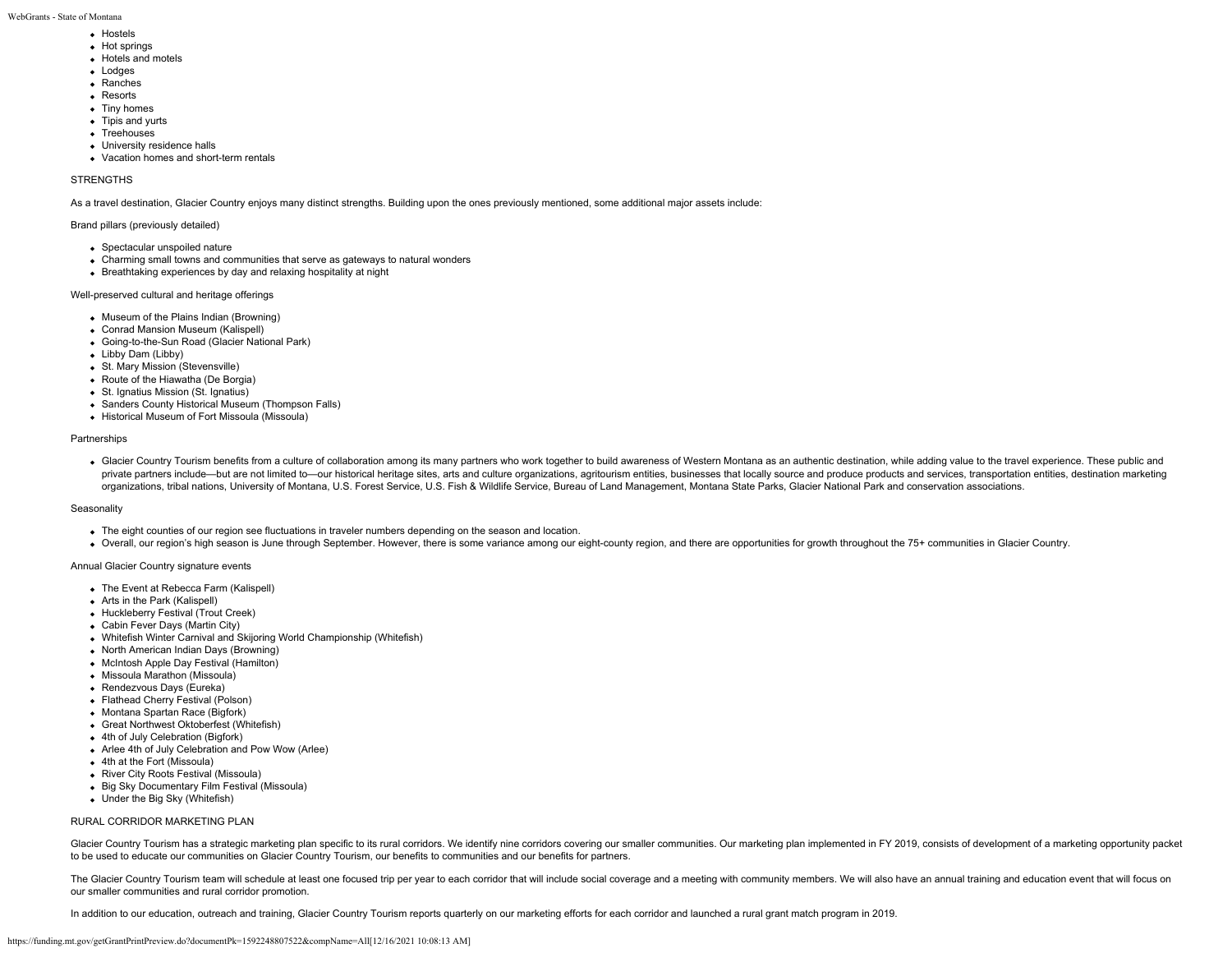## Western Montana Rural Corridors:

- Tour 200: Dixon, Paradise, Plains, Thompson Falls, Trout Creek, Noxon, Heron, Hot Springs
- I-90 Corridor: Frenchtown, Huson, Alberton, Superior, St. Regis, De Borgia, Haugan, Saltese
- Bitterroot Valley: Lolo, Florence, Stevensville, Victor, Corvallis, Hamilton, Darby, Conner, Sula
- Flathead Corridor: Arlee, Ravalli, St. Ignatius, Moiese, Charlo, Ronan, Pablo, Polson, Big Arm, Elmo, Dayton, Proctor, Rollins, Lakeside, Somers
- Northwest Corridor: Marion, Kila, Libby, Troy, Yaak, Rexford, Eureka, Fortine, Trego, Stryker, Olney
- Seeley-Swan Corridor: Bigfork, Ferndale, Swan Lake, Condon, Seeley Lake
- Blackfoot Corridor: Bonner, Clinton, Greenough, Ovando
- East Glacier Corridor: Browning, Cut Bank, East Glacier Park
- Glacier National Park Surrounding Area: Babb, Columbia Falls, Coram, East Glacier Park, Essex, Hungry Horse, Martin City, Polebridge, St. Mary, West Glacier

#### OUTREACH PROGRAM

Glacier Country Tourism has implemented a Community Relations and Outreach Plan. As a regional tourism bureau covering an area the size of many states, brand marketing and partnership development has been the primary focus community involvement in these efforts has not always been strong, leaving much of the product identification up to the marketing team, organizational leadership, engaged partners and board of directors.

As awareness of the tourism industry grows, positive and negative perceptions of it also grow. Montana's destination organizations, including Glacier Country Tourism, have mostly operated behind the scenes without telling what we do, how we do it, why we do it and how well we have done.

This thoughtful community relations and outreach plan provides a strategy to reach a much broader audience to ensure the answers to these questions and many more are inclusive, thoughtful, accurate, trusted and empowering.

#### FILM PROMOTION PROGRAM

Film-induced tourism can affect travel decisions when potential tourists plan their upcoming holiday or yisit to a destination. Films, documentaries, TV-productions and commercials inspire people to experience locations se to explore new destinations.

Film tourism is an excellent vehicle for destination marketing and also creates opportunities for product and community entrepreneur development such as location tours or film heritage museums, to name but a few.

Glacier Country Tourism will use this method to explore opportunities where we can work directly with the Montana Film Office and other leading film production businesses and organizations to develop projects and programs Act, helping communities who desire to learn more about how to work with the industry.

We will also serve as film ambassadors for the communities within our region for the Montana Film Office when they have production companies who need more local support and information.

### CHALLENGES

Glacier Country Tourism takes a broad-based approach to addressing the challenges encountered in our region. It's important to note that not all of these challenges can be alleviated by Glacier Country Tourism. Instead, we approach and stay informed on the latest issues and engage available resources when possible and appropriate. These resources include accuracy in our marketing messages and imagery used; staying abreast of new marketing tr opportunities; maintaining a positive tone and message in our publicity and social media efforts; working with our partners to understand the concerns and impacts our industry has at a local, statewide and national level; possible, while knowing that our ultimate mission is to create demand for the tourism product our businesses and communities supply.

## Identified Challenges

- 1. Airline challenges
- 2. Changing landscape
- 3. Crisis outreach and traveler education
- 4. Economy
- 5. Emerging markets
- 6. Glacier National Park and public lands infrastructure and maintenance issues
- 7. International issues
- 8. Market competition
- 9. Over-capacity visitation of Glacier National Park in peak season (visitor expectations, infrastructure, change in approach to marketing visitation during those times, messaging around capacity limits for visitors and ro
- 10. Perception of Glacier National Park being closed when the Going-to-the-Sun Road isn't open in its entirety
- 11. Perception of remote location
- 12. Public transportation
- 13. Shared economy services
- 14. Smoke and wildland fire
- 15. Technology algorithms for social media and search engines
- 16. Federal government closures
- 17. Destination marketing funding
- 18. Destination marketing organization awareness
- 19. Weather
- 20. Workforce challenges (higher education perspective and perception)

#### **Describe your destination.**

According to the Preliminary 2018 Biennial Edition of The Economic Review of the Travel Industry in Montana (developed by ITRR-the Institute for Tourism & Recreation Research), more than 12.6 million travelers spending an chose Montana as their travel destination.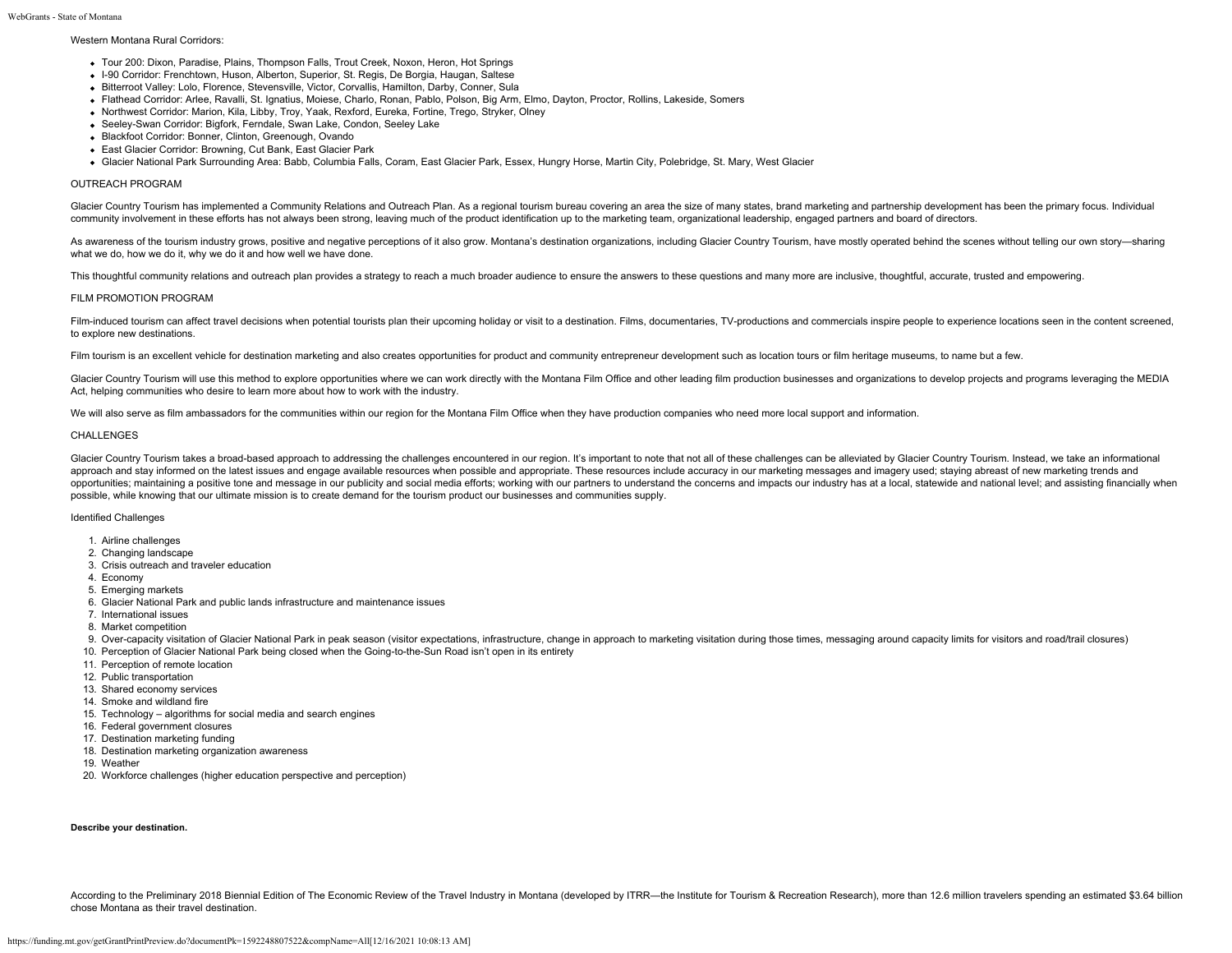Their primary reasons for visiting Montana were mountains and forests, Glacier and Yellowstone national parks, open space and uncrowded areas. They also enjoyed day hiking, wildlife watching and nature photography.

Glacier Country Tourism's process of inspiration, orientation and facilitation is based upon our beautiful landscapes and ample amenities found throughout Western Montana. The key to inspiration lies within our stunning im creative content, from print ads to digital placements and social media outreach to our travel quide. We start by making an emotional connection with the potential visitor and then provide them with the tools they need to action, i.e., planning a trip to Western Montana's Glacier Country.

#### **INSPIRATION**

- Consumer and business-to-business advertising print/digital
- Consumer and business-to-business social media facebook, pinterest, twitter, instagram, linkedin, blog
- Travel shows
- Trade shows
- Publicity
- FAM tours

Glacier Country Tourism provides several ways to learn more about the region, making orientation intuitive by reaching people in the way they want to interact. We make it easy to fulfill their quest for knowledge through o print ad offer, clicking a banner ad to take them to a landing page on the website specific to their interests or engaging in a social media conversation that appeals to their sense of community.

#### **ORIENTATION**

- Iconic/expansive imagery
- Creative messaging
- Alignment with the Montana brand
- Call to action
- Contact information

We want facilitation to be easy and enjoyable. We have several hands-on ways for our visitors to plan their trips. The Glacier Country Travel Guide and website offer information on a wide variety of things to do, places to Visitors can then narrow down with partner deals and contact information to plan their experiences one-on-one with experts on the ground here in Montana. For more comprehensive step-by-step guidance, Glacier Country Touris staffed with trained professionals who are available via live chat, email or phone for visitor assistance.

#### **FACILITATION**

- Website(s)
- Call center
- Visitor information center support
- Travel guide
- Partner travel deals
- Social media
- Digital and content strategies

**Optional: Include attachments here GC Marketing Plan FY21 Challenges.pdf** 

*a. Define your target markets (demographic, geopgraphic and psychographic).*

#### **GEOGRAPHIC TARGETS**

- California (Los Angeles and San Francisco)
- Washington (Seattle)
- Illinois (Chicago)
- Oregon (Portland)
- Minnesota (Minneapolis)
- Texas (Houston and Dallas)
- New York City • International
- 

## **REGIONAL DRIVE TARGET MARKETS**

(all geographic areas within 600 miles of Glacier Country)

- Spokane/Coeur d'Alene
- Idaho/Wyoming drive markets
- Alberta
- In-state (Billings, Bozeman, Great Falls)

## **OTHER TARGET MARKETS**

• Additional areas as opportunities arise or markets emerge according to marketing analytics including international FIT (foreign independent travel). We will look deeply at all existing or new direct-flight markets.

## **DEMOGRAPHIC TARGETS**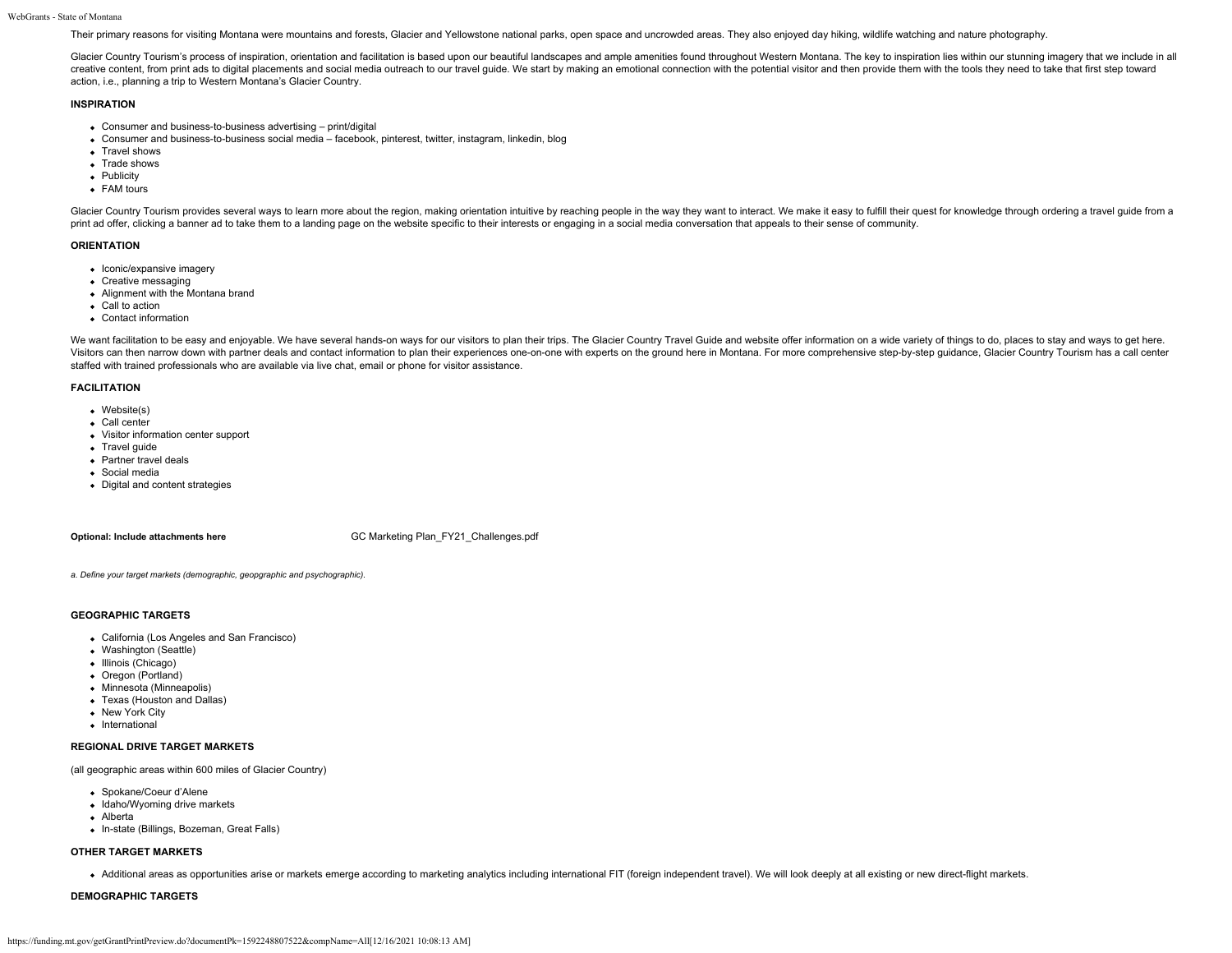**Individuals** – Mid-30s+, HHI \$50,000, active and affluent, take at least two vacations per year, may be traveling in groups of two or more

**Mature geo-traveler couples** – 55+, HHI \$70,000, active and affluent, high-value low-impact couples, may be traveling as groups with other friends and/or extended family

**Families** – Multigenerational travelers, 1+ children, HHI \$75,000, active and affluent

#### **PSYCHOGRAPHIC TARGETS**

- **Authentic experiences** shopping, local cuisine, breweries, distilleries, relaxing spa getaways, western offerings
- **Outdoor recreation** hiking, biking, camping, skiing, snowmobiling, water sports, golfing, fishing, wildlife viewing, RVing, motorcycling, road tripping
- **Culture** history, galleries, museums, live theaters, festivals, music, photography
- **Adventure** experiential, independent, low-impact

## **OTHER TARGETS**

- Repeat visitors to Montana
- Health care
- Higher education
- Destination learning
- Destination weddings
- Reunions
- Meetings and conventions
- FIT and group tours
- *b. What are your emerging markets?*
	- New York City
	- Pennsylvania
	- Direct-flight markets to and from our region

#### **Optional: Include attachments here.**

*c. What research supports your target marketing?*

- Montana Office of Tourism and Business Development research
- Website analysis
- Call center activity
- Consumer marketing market analysis
- nSight
- Institute for Tourism & Recreation Research
- Trade show feedback
- Meeting and convention follow-up
- Professional association research
- Meltwater and Klear
- American Bus Association
- Destination Marketing Association International
- National Tour Association
- Rocky Mountain International
- U.S. Travel Association
- Adventure Travel Trade Association
- Family Travel Association
- Destination Analyst
- Arrivalist
- VisaVue
- Smith Travel Reports (STR)
- Bed tax revenue
- Destination Think!
- AirDNA
- Skift

Glacier Country's primary marketing goals are: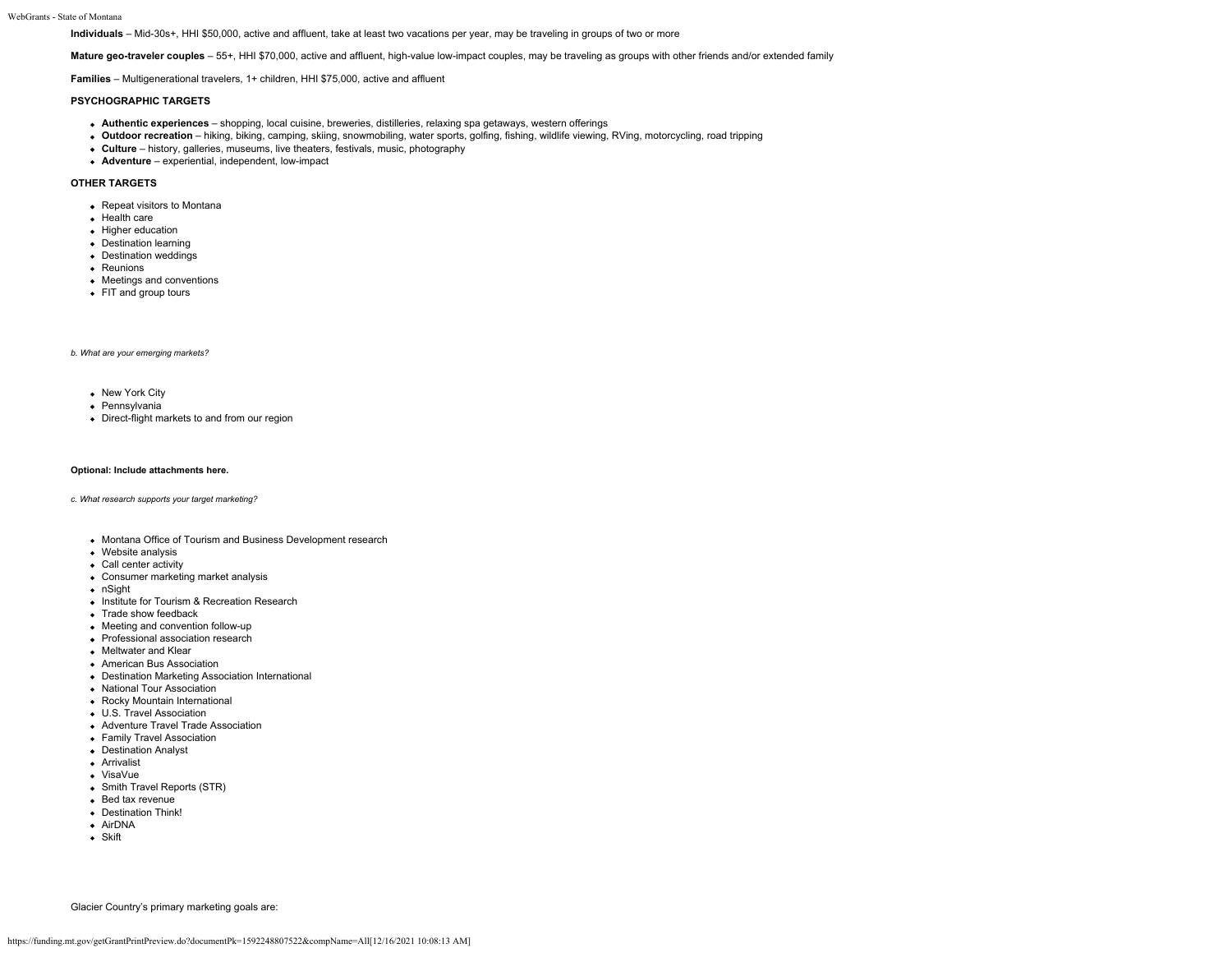- 1. Raise awareness of Glacier Country as a recognized tourism destination in identified markets and audiences.
- 2. Increase visitation among resident, nonresident, domestic and international travelers. This includes:
	- 1. Attracting new travelers
	- 2. Encouraging current travelers to visit more often
	- 3. Encouraging current travelers to stay longer
	- 4. Encouraging awareness of packaging opportunities
	- 5. Soliciting meetings and conventions
	- 6. Soliciting packaged travel markets (group tours and FIT)
	- 7. Positioning ourselves as a resource for information
	- 8. Working with the Montana Film Office to solicit film industry productions
- 3. Increase visitation year-round (especially shoulder and winter seasons).
- 4. Continue emphasis on cultural attractions found throughout Glacier Country, including our Tribal Nations, historic sites, museums, etc.
- 5. Continue to identify inquiries to convert them to visitors by capturing names for database marketing.
- 6. Continue marketing efforts that highlight Glacier Country's charming small towns/communities and amenities, cultural offerings, American Indian history, historical aspects, natural resources, tourism attractions and our
- 7. Raise awareness and understanding of Glacier Country Regional Tourism Commission within the region through positive publicity and community outreach.
- 8. Cooperate with other tourism organizations such as Discover Kalispell, Destination Missoula and Explore Whitefish, chambers of commerce, TBIDs, arts organizations, Glacier National Park, Crown of the Continent Geotouris Montana Office of Tourism and Business Development, Montana Film Office, tribal partners, other tourism regions and neighboring states and provinces, as well as other organizations and private businesses that share mutual objectives.
- 9. Provide supportive public education about Glacier National Park issues by cooperating with all tourism partners including Glacier National Park, Montana tourism regions, Montana Office of Tourism and Business Developmen visitor bureaus, TBIDs and chambers of commerce, as well as local, regional, national and international media.
- 10. Continue targeted visitor appeals in Glacier Country Tourism's marketing strategy, specifically relating to the Montana Tourism Recreation Strategic Plan.
- 11. Incorporate Montana Office of Tourism and Business Development's branding initiative into our various marketing projects.
- 12. Encourage visitors to share their experience through emerging technologies and tools, such as social media.
- 13. Increase focus on and implementation of the rural marketing initiative.
- 14. Increase community awareness of Glacier Country Tourism, increase community engagement and develop efforts to address workforce development.

*a. In what types of co-ops with MTOT would you like to participate?*

We are open to joint venture efforts for leisure advertising, publicity, film, group tour, meetings and conventions and international FIT. We are currently working with MOTBD on several projects and look forward to seeing together in the coming year. We find the most effective joint ventures with Montana Office of Tourism and Business Development are through publicity, international, group tours and meetings and conventions. In FY 2019, Gla \$50,000 to projects with bed tax funded organizations but spent a total of \$146,800.

#### [GC Marketing Plan\\_FY21\\_PieChart.png](https://funding.mt.gov/fileDownload.jsp?filename=1588626826207_GC+Marketing+Plan_FY21_PieChart.png)

#### **Optional: Include attachment here.**

*b. In what other types of co-ops would you like to participate? (Regions/CVBs, etc.)*

We are actively planning and participating in future cooperative and joint venture tourism sales, publicity, research and advertising projects with regions and CVBs to explore multiple ways to partner.

Glacier Country joined with Yellowstone Country on a couple joint ventures specific to Western Montana. The Glaciers to Geysers campaigns have been incredibly successful and partners within our regions are thrilled with th Geysers is a niche market website supported with paid advertising that blurs the lines between the two regions, catering to visitors who do not understand the geographic boundaries of our state. Snowmobiling and motorcycle segments, followed by winter activities and museums and historical sites in FY 2020. We have planned for two or three more in FY 2021.

*c. What types of co-ops have you done in the past? Were they successful - why or why not?*

Glacier Country has participated heavily with our partners in cooperative ventures over the past several years.

- FY 2016 = \$92,000 (actual)
- $\bullet$  FY 2017 = \$50,000 (actual)
- $\bullet$  FY 2018 = \$75,000 (actual)
- FY 2019 \$128,000 (actual)
- FY 2020 \$146,800 (actual)

The Glacier Country Cooperative Marketing Grant Program (GCCMGP) was launched in 2019 with a budget of \$40,000. It was designed to provide matching expense reimbursement funding for projects to promote an area or event on basis with a nonprofit tourism-related organization. The intent of this program is to encourage the development of new or expanded marketing projects, thereby increasing the tourism appeal of the city or region to nonresid

These amounts vary year to year based on what opportunities arise. For the most part, we feel the joint ventures we've had in the past have been successful. We believe mixed media advertising is the key to a successful pla placement based on goals and expectations. In this day of rapidly changing marketing methods—especially in the digital era—we must do our best to make solid decisions and track accordingly. We measure effectiveness based o

- Return on investment
- Brand support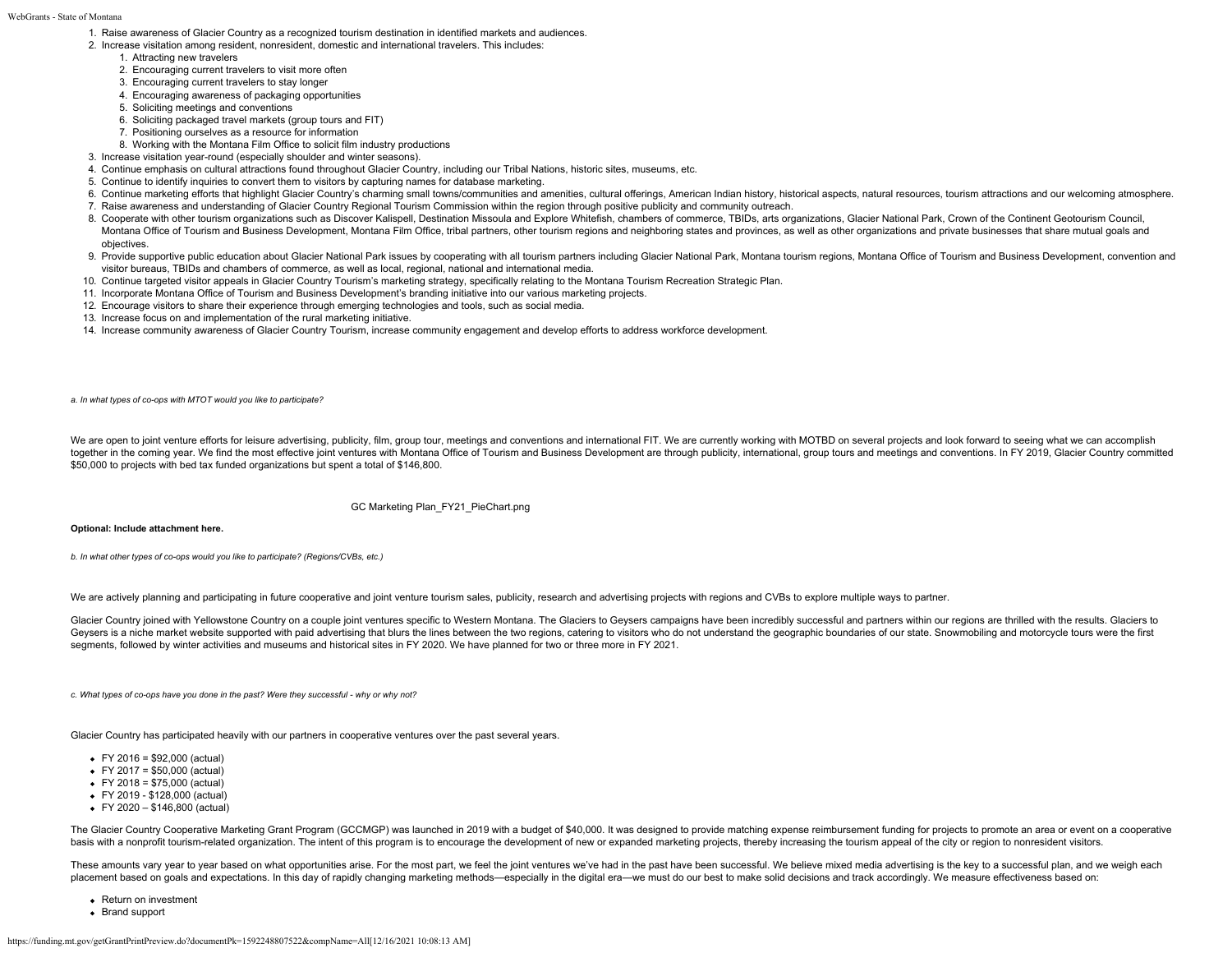Community/partner outreach and support

**Optional: Include attachments here.**

**Optional: Include attachments here.** [GC Marketing Plan\\_FY21\\_050420\\_FINAL\\_web.pdf](https://funding.mt.gov/fileDownload.jsp?filename=1588626826186_GC+Marketing+Plan_FY21_050420_FINAL_web.pdf)

**Optional: Include attachment here:**

## *Marketing Segment, Method & Budget*

| <b>Marketing</b><br>Segment | <b>Marketing</b><br>Method              | Describe your method.                                                                                                                                                                                                                                                                                                                                                                                                                                                                                                                                                                                                                                                                                                                                     | <b>Provide supporting</b><br>research/statistics.                                                                                                                                                                                                                                                                                                                                                                                                                                                                                                                                                                                                                                                                                                                                                                                         | How do you plan to<br>measure success?                                                                                                                       | Provide a brief rationale for this<br>method.                                                                                                                                                                                                                                                                                                                                                                                                                                                                                                                                                                                                                                                                                                                                                                            | <b>Estimated</b><br>budget for<br>method. | <b>Marketing Method Evaluation</b>                                                                                                                                                                                                                                                                                                                                                                                                                                                                                                                                                                                                                                                                                                                                                                                                                                                                                                                                                                                                                                                                                                                                                                                                                                                                                                                                                                                                                                                                                                                                                                                                                                                                                                                                                                                                                                                                                                                                                                                                                                                                                                                                                   | <b>Add'l Attchmnt</b>                                 |
|-----------------------------|-----------------------------------------|-----------------------------------------------------------------------------------------------------------------------------------------------------------------------------------------------------------------------------------------------------------------------------------------------------------------------------------------------------------------------------------------------------------------------------------------------------------------------------------------------------------------------------------------------------------------------------------------------------------------------------------------------------------------------------------------------------------------------------------------------------------|-------------------------------------------------------------------------------------------------------------------------------------------------------------------------------------------------------------------------------------------------------------------------------------------------------------------------------------------------------------------------------------------------------------------------------------------------------------------------------------------------------------------------------------------------------------------------------------------------------------------------------------------------------------------------------------------------------------------------------------------------------------------------------------------------------------------------------------------|--------------------------------------------------------------------------------------------------------------------------------------------------------------|--------------------------------------------------------------------------------------------------------------------------------------------------------------------------------------------------------------------------------------------------------------------------------------------------------------------------------------------------------------------------------------------------------------------------------------------------------------------------------------------------------------------------------------------------------------------------------------------------------------------------------------------------------------------------------------------------------------------------------------------------------------------------------------------------------------------------|-------------------------------------------|--------------------------------------------------------------------------------------------------------------------------------------------------------------------------------------------------------------------------------------------------------------------------------------------------------------------------------------------------------------------------------------------------------------------------------------------------------------------------------------------------------------------------------------------------------------------------------------------------------------------------------------------------------------------------------------------------------------------------------------------------------------------------------------------------------------------------------------------------------------------------------------------------------------------------------------------------------------------------------------------------------------------------------------------------------------------------------------------------------------------------------------------------------------------------------------------------------------------------------------------------------------------------------------------------------------------------------------------------------------------------------------------------------------------------------------------------------------------------------------------------------------------------------------------------------------------------------------------------------------------------------------------------------------------------------------------------------------------------------------------------------------------------------------------------------------------------------------------------------------------------------------------------------------------------------------------------------------------------------------------------------------------------------------------------------------------------------------------------------------------------------------------------------------------------------------|-------------------------------------------------------|
| Consumer                    | Electronic Adv - Newsletter,<br>E-blast | <b>Glacier Country Tourism will</b><br>continue to send seasonal<br>and niche enewsletters with<br>content that features activities.<br>events and attractions<br>throughout Glacier Country to<br>customers who have<br>requested customized<br>information based on their<br>interests. Our design will<br>include color photos and links<br>to websites and social media<br>sites for additional information<br>as well as special promotions<br>and package offers. Our<br>agency of record will work<br>with the staff to solicit area<br>information and determine<br>content to be featured in each<br>We will continue to optimize<br>our email strategy for mobile<br>and tablet devices and across<br>a multitude of platforms and<br>browsers. | "Brands can seize opportunities to<br>personalize consumer experiences, even<br>before they embark on a trip. With more<br>travelers turning to digital for assistance.<br>marketers can connect with customers<br>when they first express intent through<br>online inspiration or research. Travel<br>companies can segment their audiences,<br>combine first- and third-party data, and<br>use machine learning to connect with<br>customers. As traveler behavior continues<br>to evolve, expectations will continue to<br>rise. Navigating these changes can be<br>challenging, but digital provides more<br>opportunities than ever for marketers to<br>meet traveler intent and expectations at<br>every turn. And that's a trip worth taking."<br>Google/Phocuswright Travel Study 2017<br>In 2019, domestic travelers spent \$972 | We will measure the<br>effectiveness of this<br>marketing segment by<br>monitoring open rates, click-<br>thru rates and total sends for<br>each enewsletter. | We have had tremendous success over<br>the years maintaining a relationship with<br>those who have requested travel<br>information and assistance. We have<br>experienced open rates between 12%<br>and 35% during the marketing year. Our<br>lower open rates are typically<br>associated with large list blasts but on<br>average they generate over 25,000<br>opens in a typical blast of 210,000. In<br>the past 12 years we have increased<br>the clean recipient list from 140,000 to<br>over 1,000,000. Each person who signs<br>up for our newsletters provides us with<br>information that allows us to only send<br>them information that is of interest to<br>them. Every year, we continue to<br>enhance our ability to provide each<br>person customized content for planning<br>a trip to Western Montana. | \$0.00                                    | Glacier Country Tourism continued to send<br>seasonal, activity and campaign specific<br>electronic newsletters and emails to our<br>consumer email database in FY 2020 2021.<br>Content featured activities, events and<br>attractions throughout the region. All<br>included color photos and link to webpages<br>for additional information as well as special<br>vacation promotions and package offers. An<br>ongoing challenge is to provide engaging<br>content in the ever-changing environment of<br>content overload. We are constantly<br>analyzing and updating our lists,<br>email/newsletter formats and technology to<br>stay current, relevant and useful to our<br>recipients.<br>Our consumer enewsletters and eblasts<br>have an 11.04% open rate compared to an<br>industry average of 13% for 863,240 sends<br>with a 2.75% click thru rate. Our B2B<br>enewsletters have a 18.2% open rate to<br>29,972 sends with a 1.31% click thru rate<br>for group/FIT operators. Our combined<br>webpage traffic increased by 15% from<br>1,594,892 to 1,829,028. We continue to<br>evaluate the design and content of our<br>mailings to increase the open and click thru<br>averages.<br>This marketing method was successful as it<br>achieved what we had hoped as measured<br>in our overall goals/results below. Although<br>we paid for this program with an alternate<br>source of funding, it we was key to our<br>overall strategy. We plan to continue to use<br>electronic and email advertising in our future<br>marketing efforts.<br>Our newsletters performance reports are<br>attached. To view all of our consumer<br>reporting including total web visitor and call<br>center webpage reports, open the attached<br>end of year marketing reports attachment at<br>the bottom of this page.<br>FY 2021 relevant objectives/results:<br>• Increase Electronic Response By<br>2% Over FY20: Actual<br>2,071,546/15% Change<br>• Increase Use of Responsive<br>Website By 2% Over FY20: Actual<br>1,829,028/15% Change<br>• Increase Consumer Lead Database<br>By 2% Over FY20: Actual<br>1,327,894/10% Change<br>Glacier Country employed a mixed media | 0 Glacier Country FY21 Email<br>Newsletter Report.pdf |
|                             |                                         | We plan to target our primary                                                                                                                                                                                                                                                                                                                                                                                                                                                                                                                                                                                                                                                                                                                             | billion in the United States-representing<br>86 percent of total travel expenditures.                                                                                                                                                                                                                                                                                                                                                                                                                                                                                                                                                                                                                                                                                                                                                     |                                                                                                                                                              |                                                                                                                                                                                                                                                                                                                                                                                                                                                                                                                                                                                                                                                                                                                                                                                                                          |                                           | strategy that included digital online, print,<br>OTT (streaming TV), broadcast, billboards                                                                                                                                                                                                                                                                                                                                                                                                                                                                                                                                                                                                                                                                                                                                                                                                                                                                                                                                                                                                                                                                                                                                                                                                                                                                                                                                                                                                                                                                                                                                                                                                                                                                                                                                                                                                                                                                                                                                                                                                                                                                                           |                                                       |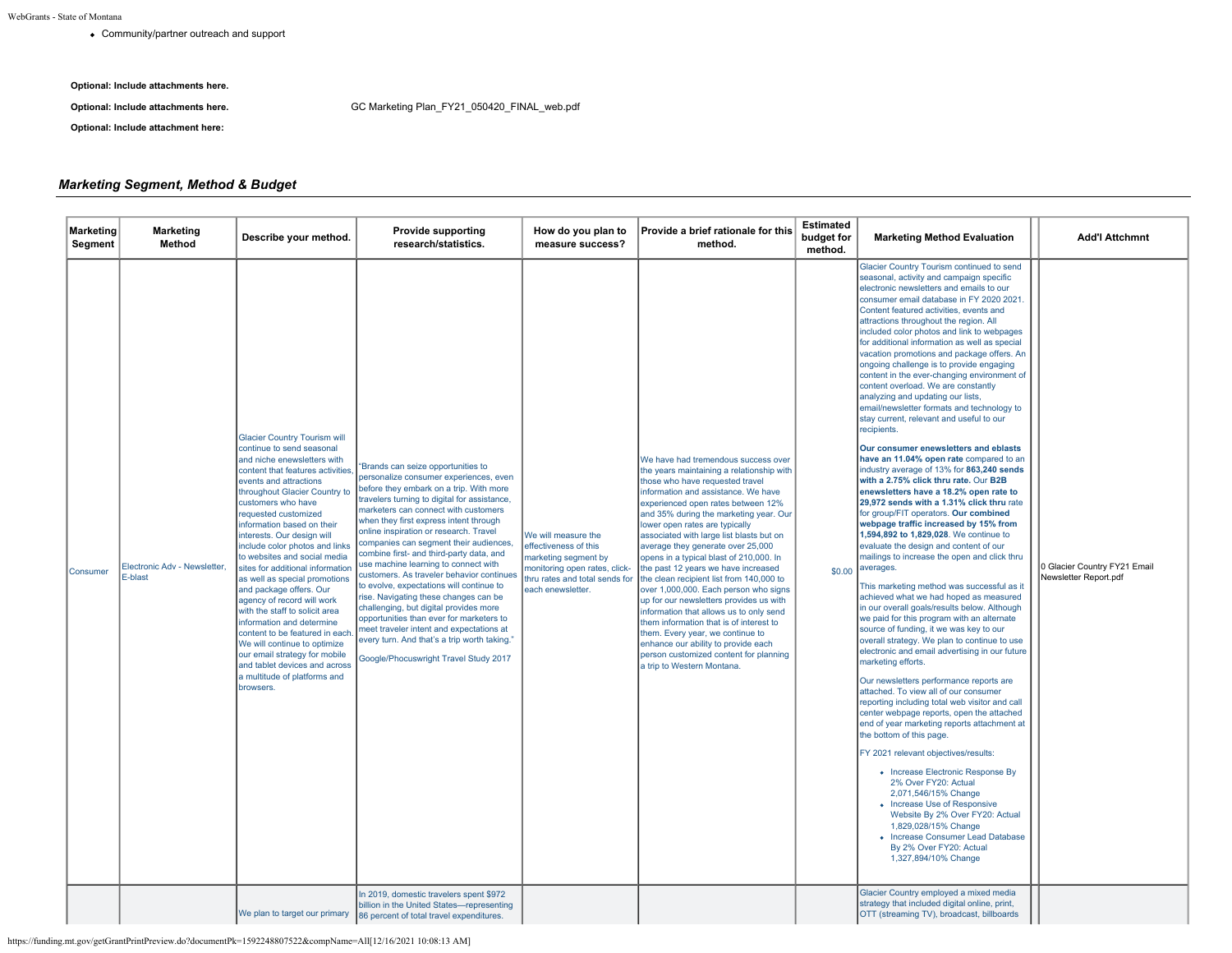| - State of Montana |                           |                                                                                                                                                                                                                                                                                                                                                                                                                                                                                                                                                                                                                                                                                                                                                                                                                                                                                                                                                                                                                            |                                                                                                                                                                                                                                                                                                                                                                                                                                                                                                                                                                                                                                                                                                                                                                                                                                                                                                                                                                                                                                                                                                                                                                                                                                                                 |                                                                                                                                                                                                                                                                                                                                                                                                                                                                                                                  |                                                                                                                                                                                                                                                                                                                                                                                                                                                                                                 |              |                                                                                                                                                                                                                                                                                                                                                                                                                                                                                                                                                                                                                                                                                                                                                                                                                                                                                                                                                                                                                                                                                                                                                                                                                 |                                                                 |
|--------------------|---------------------------|----------------------------------------------------------------------------------------------------------------------------------------------------------------------------------------------------------------------------------------------------------------------------------------------------------------------------------------------------------------------------------------------------------------------------------------------------------------------------------------------------------------------------------------------------------------------------------------------------------------------------------------------------------------------------------------------------------------------------------------------------------------------------------------------------------------------------------------------------------------------------------------------------------------------------------------------------------------------------------------------------------------------------|-----------------------------------------------------------------------------------------------------------------------------------------------------------------------------------------------------------------------------------------------------------------------------------------------------------------------------------------------------------------------------------------------------------------------------------------------------------------------------------------------------------------------------------------------------------------------------------------------------------------------------------------------------------------------------------------------------------------------------------------------------------------------------------------------------------------------------------------------------------------------------------------------------------------------------------------------------------------------------------------------------------------------------------------------------------------------------------------------------------------------------------------------------------------------------------------------------------------------------------------------------------------|------------------------------------------------------------------------------------------------------------------------------------------------------------------------------------------------------------------------------------------------------------------------------------------------------------------------------------------------------------------------------------------------------------------------------------------------------------------------------------------------------------------|-------------------------------------------------------------------------------------------------------------------------------------------------------------------------------------------------------------------------------------------------------------------------------------------------------------------------------------------------------------------------------------------------------------------------------------------------------------------------------------------------|--------------|-----------------------------------------------------------------------------------------------------------------------------------------------------------------------------------------------------------------------------------------------------------------------------------------------------------------------------------------------------------------------------------------------------------------------------------------------------------------------------------------------------------------------------------------------------------------------------------------------------------------------------------------------------------------------------------------------------------------------------------------------------------------------------------------------------------------------------------------------------------------------------------------------------------------------------------------------------------------------------------------------------------------------------------------------------------------------------------------------------------------------------------------------------------------------------------------------------------------|-----------------------------------------------------------------|
| Consumer           | Multi-Media Marketing     | and secondary markets using<br>a mixed media approach with<br>most consumer advertising<br>dedicated to digital advertisin<br>in geographic, demographic<br>and psychographic markets<br>as outlined in our narrative.<br>including social media<br>advertising. Online digital<br>advertising is a highly focused<br>and efficient method to drive<br>website traffic, inquiries and<br>visitation. Each year we<br>develop creative that is<br>consistent yet appropriate for<br>the audience we are<br>concentrating on. Our<br>approach includes bringing<br>additional focus to emerging<br>markets through the use of<br>blogs and niche travel content<br>websites.<br><b>Glacier Country Tourism fully</b><br>supports the efforts of<br><b>MTOTBD by promoting</b><br>Montana as a travel<br>destination. We follow the<br>Montana brand by using<br>iconic imagery to tell our<br>authentic story, as it relates<br>specifically to Glacier Country<br>and in partnership our DMOs<br>and industry stakeholders. | Domestic travel spending directly<br>supported 7.9 million American jobs. With<br>international inbound travel and business<br>travel slowing, domestic leisure travel will<br>continue to be the main driver for growth<br>in the U.S. travel industry.<br>The average traveler spends 13% of their<br>time online conducting travel-related<br>activities.<br>That won't surprise anyone who's ever<br>started planning an Alaskan vacation after<br>scrolling through a friend's wilderness<br>photos or researched Rio hotels after<br>watching a documentary about Carnival.<br>When it comes to travel, inspiration is<br>everywhere. As a result, the purchase<br>path is full of twists and turns. It ranges<br>from days to months, stretches across<br>thousands of touchpoints, and generates a<br>mountain of data in the process.<br>But people don't act on every inspiration.<br>Each traveler has underlying needs that<br>vary by trip.<br>When a brand shows it can meet those<br>needs, people usually respond by taking<br>an action. While needs can be emotional<br>or functional, they're the considerations<br>that matter most to each traveler - often<br>more than price.<br>Thinkwithgoogle.com: Travel Customer<br>Journey in 2020 | Success will be measured in<br>a variety of ways. If a<br>publication offers reader<br>service, we will report the<br>number of inquiries<br>associated with that print<br>placement along with<br>circulation and/or readership.<br>We will also measure<br>website traffic, call activity<br>and information inquiry<br>requests and downloads<br>associated with the timing of<br>the placement. For digital, we<br>use a combination of analytic<br>tools to track impressions<br>delivered and click thrus. | We strive to stay ahead of the paid<br>media curve in our print and digital<br>media including targeting and<br>retargeting. Multi-media marketing<br>methods generally have strong<br>measurement and acquisition tools to<br>ensure we are getting the most return<br>on investment for our media budget.<br>While print is more difficult to track than<br>digital, almost all print placement<br>includes added value digital and social<br>elements which increase their<br>effectiveness. | \$280,000.00 | and airport signage. See our report to view<br>the consumer media plan and the<br>performance results.<br>Overall, our online digital, OTT and<br>broadcast consumer paid media<br>plan delivered 31,896,568 impressions with<br>a CPM = \$8.61. Total clicks generated was<br>131,2287 for a total digital click thru rate of<br>0.41% - 4.5 times the national average. Per<br>the inquiry source report, total leads<br>generated was 65,359.<br>This marketing method was successful as it<br>achieved what we had hoped and is noted in<br>our successful overall goals/results below.<br>We plan to continue to maintain multi-media<br>advertising in our future marketing efforts.<br>Due to file size, copies of the scanned<br>advertisements can by viewed via the cloud<br>upon request.<br>FY 2021 relevant objectives/results:<br>• Increase Overall Consumer<br>Response By 2% Over FY20: Actual<br>2,133,457/15% Change<br>• Increase Electronic Response By<br>2% Over FY20: Actual<br>2,071,546/15% Change<br>• Increase Use of Responsive<br>Website By 2% Over FY20: Actual<br>1,829,028/15% Change<br>• Increase Consumer Lead Database<br>By 2% Over FY20: Actual<br>1,327,894/10% Change | Glacier Country FY21 Paid Media<br>Performance Report FINAL.pdf |
| Consumer           | <b>Travel/Trade Shows</b> | <b>Glacier Country Tourism</b><br>prioritizes travel shows that<br>match our geographic and<br>demographic targets.<br>Whenever possible, we<br>partner with other regions and<br>CVBs to maximize our budget<br>efficiencies and increase the<br>Montana presence. We<br>display highly visual, four-<br>color banners and travel bootl<br>panels that are on-brand -<br><b>Glacier Country fully</b><br>integrates the Montana brand<br>We negotiate for added-value<br>whenever possible, including<br>literature distribution,<br>presence in show promotion,<br>etc. At past shows, we have<br>had a significant increase in<br>lead generation by offering a<br>strong call-to-action in the<br>form of a significant giveaway.<br>In the FY 2021 year, this<br>budget line item will serve<br>more as a placeholder should<br>an unique opportunity arise.                                                                                                                                                          | In a survey of attendees at Travel &<br>Adventure Show, 78% of attendees book<br>a trip within six months with an exhibitor<br>they met at the show. With exceptionally<br>high household income levels, you can<br>count on meeting consumers who are<br>looking to, and will, book their next tour<br>from a brand they trust.                                                                                                                                                                                                                                                                                                                                                                                                                                                                                                                                                                                                                                                                                                                                                                                                                                                                                                                                | Travel show success is<br>measured in a number of<br>ways. We calculate the<br>number of attendees that are<br>exposed to our booth and the<br>Montana message. We tally<br>the number of travel guides<br>distributed and giveaway<br>entries collected. We also<br>monitor unique website visits<br>phone call inquiries and<br>general interest in our<br>destination.                                                                                                                                        | There are numerous travel options for<br>visitors both domestically and<br>nternationally. Having a Montana<br>presence can be effective to showcase<br>all our state has to offer, moving it to the<br>forefront of the decision making process<br>when determining a destination. Travel<br>shows offer a unique one-on-one<br>engagement with a potential visitor,<br>building trust and brand loyalty.                                                                                      |              | Glacier Country Tourism did not attend any<br>consumer travel shows in FY 2021.<br>Travel shows are a valuable marketing<br>\$1,000.00 method and while we did not utilize this<br>budget this year, we plan on keeping this<br>method in future years marketing plans.                                                                                                                                                                                                                                                                                                                                                                                                                                                                                                                                                                                                                                                                                                                                                                                                                                                                                                                                         |                                                                 |
| Consumer           | <b>Sweepstakes</b>        | In FY 2020, we continued our<br>level of giveaways by prividing<br>cash cards, America the<br><b>Beautiful National Park</b><br>Passes and experience prizes<br>as our call-to-action for the<br>campaigns. When needed, we<br>generally have significant<br>support from our partners that<br>include in-kind and/or deeply<br>discounted rates for services<br>such as accommodations,<br>tickets and rentals. Three out<br>of four of our largest lead<br>generators in FY 2019 had                                                                                                                                                                                                                                                                                                                                                                                                                                                                                                                                     | Yahoo Small Business says call-to-actions<br>(CTAs) are critical for achieving any<br>results online, because traffic, subscribers<br>and followers don't do you any good until<br>they become leads and eventually<br>customers. That's why calls-to-action can<br>be used in more places than just your<br>website. They should also be employed in                                                                                                                                                                                                                                                                                                                                                                                                                                                                                                                                                                                                                                                                                                                                                                                                                                                                                                           | We measure success by<br>tracking the number of leads<br>generated from campaigns<br>that a giveaway was<br>associated and the total<br>number of giveaways we                                                                                                                                                                                                                                                                                                                                                   | Over the past several years we have<br>experimented with various types of call-<br>to-action (CTA) incentives in our<br>promotions. The type and value of the<br>giveaway incentives varies each year.<br>Depending on the marketing channel,<br>the response varies. Online, all tend to<br>perform well as compared to no call-to-                                                                                                                                                            | \$15,000.00  | We have used contest sweepstakes for<br>many years with the past several doing<br>giveaways with cash and service prizes as<br>our call-to-action (CTA) for the summer,<br>winter. Our overall consumer response<br>increased by 15% this year for a total of<br>2,133,457. Total new leads generated was<br>125,052 which brings our consumer leads<br>database to 1,327,894. Visit our complete<br>list of our inquiries by source in the attached<br>report. Per the giveaway rules, we post the<br>winner's name and on our website. For<br>privacy purposes, exact names and prizes<br>provided to them are kept on file at Glacier<br>Country. These are reviewed and verified                                                                                                                                                                                                                                                                                                                                                                                                                                                                                                                            | Giveaway Boxes.pdf                                              |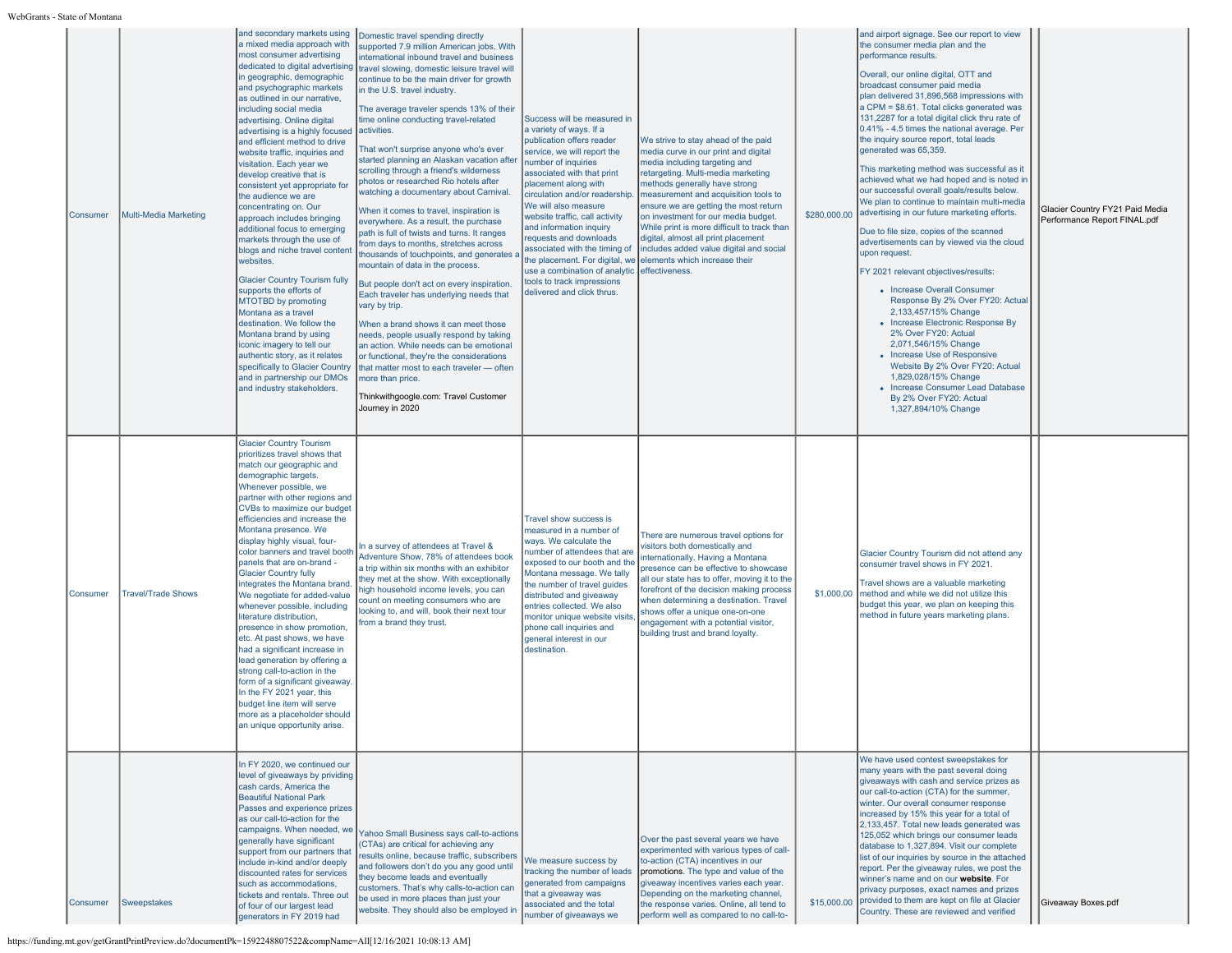|                 |                              | CTA giveaways attached and<br>resulted in over 70,000<br>leads. The call-to-action for<br>the campaign giveaway is<br>promoted via all our marketing<br>mediums including social<br>media, online and print.<br>We plan to continue this<br>strategy for FY 2021.                                                                                                                                                                                                                                                                                                                                                                                                                                                                                                                                                                 | your blog, social media, email blasts,<br>quest articles, sponsored content editorial<br>and anywhere else you publish or market<br>online.                                                                                                                                                                                                                                                                                                                                                                                                                                                                                                                                                                                                                                                                                                                                                                                                                                                                                                                                                                                                                                                                                                                                                                                                                                                                      | provided in the budget year.                                                                                                                                                                                                                                                                                                                                                                                                                                                                                                                                                 | action. At travel shows, larger, more<br>extravagant giveaways work far better<br>than smaller ones.                                                                                                                                                                                                                                                                                                                                                                                                                                                                                                                                                                                                                                                                                                                                                                                                                                                                                                                                                                                                                                                                                                                                                                                                                                                                                 |              | vearly by the compliance specialist during<br>our MOTBD audit. The photos of our prize<br>boxes can be found in the attached<br>document. We gave away 14 sweepstakes<br>gift boxes in FY 2021.<br>This marketing method was successful as it<br>achieved what we had hoped as measured<br>in our overall goals/results below. We plan<br>to continue to use this method in our future<br>marketing efforts.                                                                                                                                                                                                                                                                                                                                                                                                                                                                                                                                                                                                                                                                                                                                                                                                                                                                                                                                                                                                                                                                                                                                                                                                                                                                                                                                                                                                                                                                                                                                                                                                                                                                                                                                                                                                                                                                                                                                                                                                                                                                                                                                                                                                                                                                                                |                                                    |
|-----------------|------------------------------|-----------------------------------------------------------------------------------------------------------------------------------------------------------------------------------------------------------------------------------------------------------------------------------------------------------------------------------------------------------------------------------------------------------------------------------------------------------------------------------------------------------------------------------------------------------------------------------------------------------------------------------------------------------------------------------------------------------------------------------------------------------------------------------------------------------------------------------|------------------------------------------------------------------------------------------------------------------------------------------------------------------------------------------------------------------------------------------------------------------------------------------------------------------------------------------------------------------------------------------------------------------------------------------------------------------------------------------------------------------------------------------------------------------------------------------------------------------------------------------------------------------------------------------------------------------------------------------------------------------------------------------------------------------------------------------------------------------------------------------------------------------------------------------------------------------------------------------------------------------------------------------------------------------------------------------------------------------------------------------------------------------------------------------------------------------------------------------------------------------------------------------------------------------------------------------------------------------------------------------------------------------|------------------------------------------------------------------------------------------------------------------------------------------------------------------------------------------------------------------------------------------------------------------------------------------------------------------------------------------------------------------------------------------------------------------------------------------------------------------------------------------------------------------------------------------------------------------------------|--------------------------------------------------------------------------------------------------------------------------------------------------------------------------------------------------------------------------------------------------------------------------------------------------------------------------------------------------------------------------------------------------------------------------------------------------------------------------------------------------------------------------------------------------------------------------------------------------------------------------------------------------------------------------------------------------------------------------------------------------------------------------------------------------------------------------------------------------------------------------------------------------------------------------------------------------------------------------------------------------------------------------------------------------------------------------------------------------------------------------------------------------------------------------------------------------------------------------------------------------------------------------------------------------------------------------------------------------------------------------------------|--------------|-------------------------------------------------------------------------------------------------------------------------------------------------------------------------------------------------------------------------------------------------------------------------------------------------------------------------------------------------------------------------------------------------------------------------------------------------------------------------------------------------------------------------------------------------------------------------------------------------------------------------------------------------------------------------------------------------------------------------------------------------------------------------------------------------------------------------------------------------------------------------------------------------------------------------------------------------------------------------------------------------------------------------------------------------------------------------------------------------------------------------------------------------------------------------------------------------------------------------------------------------------------------------------------------------------------------------------------------------------------------------------------------------------------------------------------------------------------------------------------------------------------------------------------------------------------------------------------------------------------------------------------------------------------------------------------------------------------------------------------------------------------------------------------------------------------------------------------------------------------------------------------------------------------------------------------------------------------------------------------------------------------------------------------------------------------------------------------------------------------------------------------------------------------------------------------------------------------------------------------------------------------------------------------------------------------------------------------------------------------------------------------------------------------------------------------------------------------------------------------------------------------------------------------------------------------------------------------------------------------------------------------------------------------------------------------------------------------|----------------------------------------------------|
| <b>Consumer</b> | Webpage<br>Marketing/SEO/SEM | We continue to complement<br>the design of our primary and<br>mobile websites promoting<br>Glacier Country online with<br>marketing strategies that<br>include search engine<br>optimization, search engine<br>marketing submission and<br>copywriting that encourages<br>site visitors to take action and<br>integrates keywords used for<br>SEO, SEM, website design<br>strategies, online promotions,<br>reciprocal linking, email<br>marketing and social media.<br>The use of search engines to<br>drive traffic to tourism<br>destination websites has only<br>grown more important over<br>the years. We focus a good<br>deal on organic and paid<br>search engine marketing to<br>improve our position among<br>hundreds of keywords<br>prospective travelers are<br>using while they consider<br>vacations destinations. | When done well, SEO can provide an<br>important - and cost-effective - strategy<br>for organic growth. In fact, the latest<br>research from web analytics company<br>Parse.ly shows Google Search accounted<br>for around half of external referrals to the<br>publishers in its network this past year.<br>Sean O'Keefe/January 2019<br>The reality is that SEO still matters in<br>2020, though many of the practices and<br>methods have changed. For<br>example, Google's 2019 BERT update lit<br>fire under SEO professionals to focus<br>more on optimizing content based on<br>search intent rather than keywords. Many<br>businesses still need SEO, but they'll need<br>to adapt to the shifting landscape.<br><b>Brand Authority And Reach: According</b><br>to a 2014 survey, 84% of the millennial<br>respondents said they don't like<br>advertising (and many of them don't trust<br>it). It seems that many of this generation of constantly challenging our<br>buyers are becoming more resistant to<br>traditional tactics like cold calling, email<br>spam and even paid ads.<br>But with SEO, businesses can reach this<br>demographic where they are already<br>looking for brands - search engines.<br>SEO works as a form of inbound<br>marketing that attracts customers to you<br>rather than interrupting their natural<br>scrolling with pushy sales tactics.<br>Alex Valencia, Forbes | We will measure success by<br>tracking our webpage<br>analytics, lead tracking and<br>total web visitor reports.<br>Together these help us<br>achieve our overall goal<br>results.<br>We have analyzed our own<br>analytics and traveler data<br>and looked to find strategic<br>content that places well<br>organically and leads to a<br>high conversion of searches<br>to website visitors for<br>glaciermt.com. We are<br>team to research new<br>internet marketing strategies<br>in the hopes of driving more<br>traffic to our websites and<br>social media channels. | Webpage marketing consists of search<br>engine optimization (SEO) and search<br>engine marketing (SEM). SEO is<br>increasing the amount of website<br>visitors by getting the site to appear high<br>on results returned by a search engine.<br>SEM is considered internet marketing<br>that increases a site's visibility through<br>organic search engines results and<br>advertising. SEM includes SEO as well<br>as other search marketing tactics.<br>Webpage marketing helps the content<br>within the website best serve the needs<br>of customers and help customers find<br>great content quickly while searching.<br>Every page of glaciermt.com is written<br>with keyword search strings. When we<br>buy keywords, we are then able to boost<br>the organic search with paid search. In<br>FY 2018, we launched a new<br>glaciermt.com using forward thinking<br>SEO strategy. After only one week, we<br>were already getting higher organic<br>search engine rankings than we were<br>able to do using both organic and paid<br>previously. Add in the power of paid<br>keywords and we are now able to widen<br>the scope to build lesser known pages,<br>specifically community and activity-<br>based landing pages. In FY 2019, we<br>broadened our SEO and SEM to focus<br>on building awareness of our 75 rural<br>communities and lesser traveled<br>corridors. | \$120,000,00 | Our webpage marketing effort continues to<br>complement our paid media placement very<br>nicely. While keywords and well-crafted<br>editorial on a webpage work very nicely to<br>organically optimize a website for search<br>engine optimization (SEO), paid webpage<br>marketing greatly elevates all the pages<br>within a site and bring them up in the search<br>rankings. We use our webpage marketing<br>budget in a variety of ways thus combining<br>into a broad-based strategy that helps us<br>reach our overall goal to grow our web<br>presence. We meld organic with paid<br>webpage strategizes:<br>• Careful search engine optimization<br>analysis and constant editorial<br>adjustments<br>on glaciermt.com using best<br>practices and a host of software<br>applications to measure results and<br>compare progress with competitors<br>in our industry.<br>• Paid keyword or other targeting<br>segment purchasing with Google,<br>YouTube, Bing and other engines<br>we feel serve our needs and align<br>with the marketing plan objectives.<br>• Special expanded focus on the rural<br>community pages and related<br>organic traffic opportunities to<br>supply potential web searchers<br>looking for tourism information in our<br>lesser-known rural communities with<br>updated, quality content and rich<br>media.<br>• Content pages designed for search<br>engines categorization, back link<br>opportunities, to drive traffic and a<br>host of organic search steps such<br>as directory registrations, content<br>refreshers and regular weekly tasks<br>that benefit page rank and organic<br>positioning of glaciermt.com on the<br>world wide web.<br>SEO coding work with microsites and other<br>boutique content areas we feel provide us a<br>competitive advantage to market on search<br>engines to drive new traffic streams to the<br>website. This year, we combined content<br>that has performed well for us on our<br>website with new keywords that directly fed<br>what Google keywords we bought to support<br>our website for Google search placement.<br>Maintenance of trending keywords we want<br>to improve upon for our competitive page<br>ranking and monitor daily to improve our<br>positioning to capture the awareness and<br>business of potential visitors using the web<br>for travel research needs.<br>Having a strong webpage marketing<br>strategy is absolutely critical in the ever-<br>changing digital landscape for destination<br>marketing. We will plan on maintaining the<br>element of our overall marketing strategy as<br>it certainly aids in the overall success of<br>meeting and exceeding our marketing goals. | FY21 SEO-SEM<br>Keywords+Inquiry Source Report.pdf |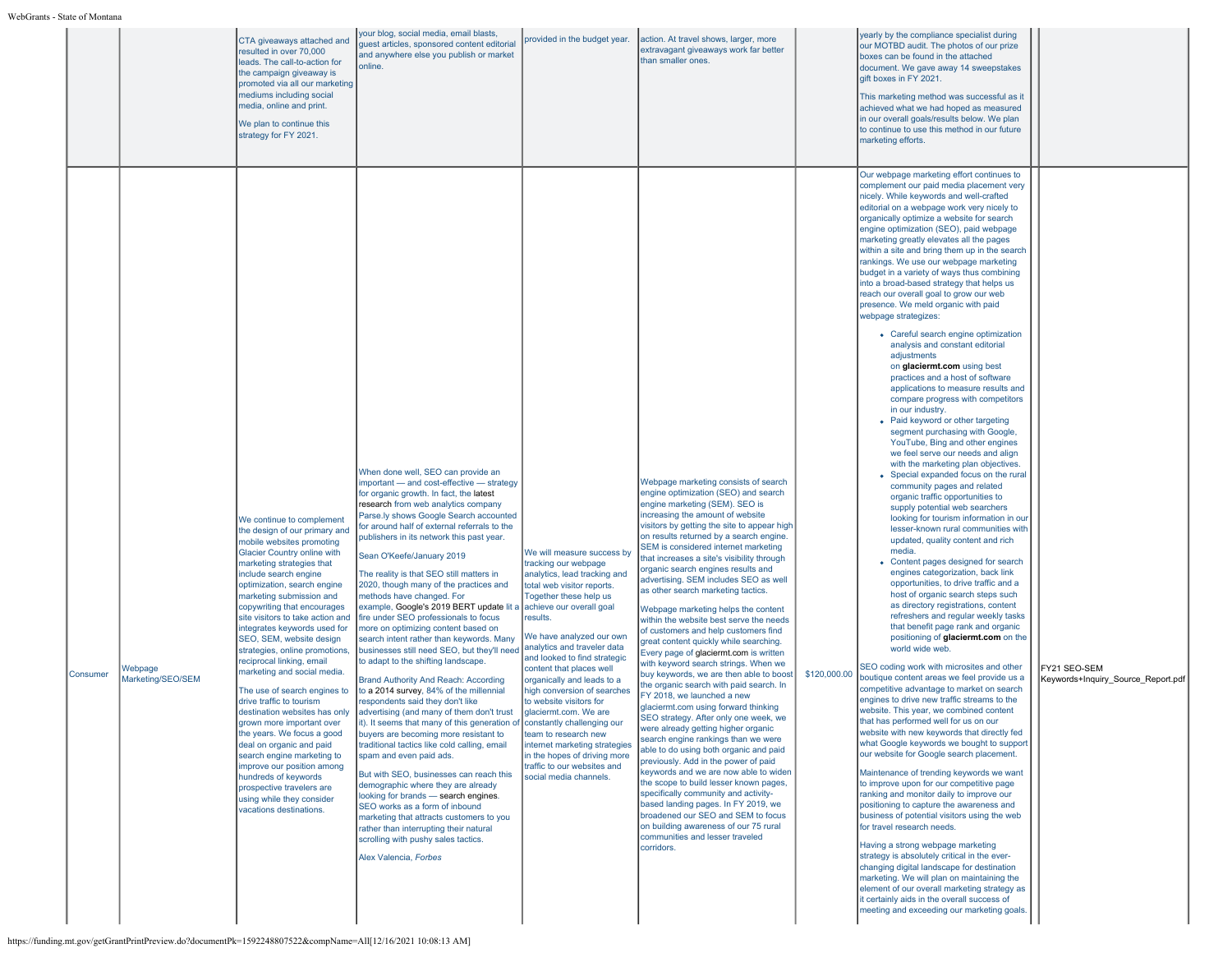|          |                              |                                                                                                                                                                                                                                                                                                                                                                                                                                                                                                                                                                                                                                                                                                                                                                                                                                                                                                                                                                                                                                                                                                                                               |                                                                                                                                                                                                                                                                                                                                                                                                                  |                                                                                                                                                                                                                                                                                                                                                                                                                                                                                                       |                                                                                                                                                                                                                                                                                                                                                                                                                                                                                                                                                                                                 |             | We attribute 63,130 inquiry leads generated<br>from Google alone.<br>Site traffic remains very strong for the and<br>we saw another 15% growth for FY 2021 for<br>a total of 1,829,028 unique user sessions.<br>This marketing method was successful as it<br>achieved what we had hoped as measured<br>in our overall goals/results below. We plan<br>to continue to use this method in our future<br>marketing efforts.<br>To see a complete list of keywords used for<br>this funding year, see the attached report.<br>FY 2021 relevant objectives/results:<br>• Increase Use of Responsive<br>Website By 2% Over FY20: Actual<br>1,829,028/15% Change<br>• Increase Consumer Lead Database<br>By 2% Over FY20: Actual<br>1,327,894/10% Change                                                                                                                                                                                                                                                                                                                                                                                                                                                                                                                                                                                                                                                                                                                                                                                                                         |                                   |
|----------|------------------------------|-----------------------------------------------------------------------------------------------------------------------------------------------------------------------------------------------------------------------------------------------------------------------------------------------------------------------------------------------------------------------------------------------------------------------------------------------------------------------------------------------------------------------------------------------------------------------------------------------------------------------------------------------------------------------------------------------------------------------------------------------------------------------------------------------------------------------------------------------------------------------------------------------------------------------------------------------------------------------------------------------------------------------------------------------------------------------------------------------------------------------------------------------|------------------------------------------------------------------------------------------------------------------------------------------------------------------------------------------------------------------------------------------------------------------------------------------------------------------------------------------------------------------------------------------------------------------|-------------------------------------------------------------------------------------------------------------------------------------------------------------------------------------------------------------------------------------------------------------------------------------------------------------------------------------------------------------------------------------------------------------------------------------------------------------------------------------------------------|-------------------------------------------------------------------------------------------------------------------------------------------------------------------------------------------------------------------------------------------------------------------------------------------------------------------------------------------------------------------------------------------------------------------------------------------------------------------------------------------------------------------------------------------------------------------------------------------------|-------------|----------------------------------------------------------------------------------------------------------------------------------------------------------------------------------------------------------------------------------------------------------------------------------------------------------------------------------------------------------------------------------------------------------------------------------------------------------------------------------------------------------------------------------------------------------------------------------------------------------------------------------------------------------------------------------------------------------------------------------------------------------------------------------------------------------------------------------------------------------------------------------------------------------------------------------------------------------------------------------------------------------------------------------------------------------------------------------------------------------------------------------------------------------------------------------------------------------------------------------------------------------------------------------------------------------------------------------------------------------------------------------------------------------------------------------------------------------------------------------------------------------------------------------------------------------------------------|-----------------------------------|
| Consumer | <b>Cooperative Marketing</b> | <b>Glacier Country Tourism has</b><br>created a program that offers<br>more assistance for our<br>charming small towns to help<br>them not only understand<br>what tourism can do for them<br>but to work with them through<br>education workshops (three<br>workshops currently exist),<br>essential marketing training,<br>best practices, etc. and help<br>connect them to other<br>people/organizations/agencies<br>that have programs that could<br>help them. We hope to<br>develop this program in<br>coming years to strengthen<br>Glacier Country's position as<br>a premier destination while<br>also stimulating our rural<br>economies, protecting and<br>enhancing local resources<br>and fostering community<br>pride.<br>Building upon the workshop<br>series we already offer, we<br>have created a marketing<br>assistance grant program that<br>can be used for specific<br>marketing campaign<br>development and<br>implementation (cannot be<br>used for material development<br>without a distribution<br>campaign included) by a<br>community (chamber, CVB,<br>main street organization,<br>development organization). | According to TravelAge West's webinar<br>with ASTA's Young Professionals Society<br>(YPS), marketing partnerships are<br>cooperative agreements that build new<br>relationships, further ones that already<br>exist, and utilize co-op funds to grow<br>business. These relationships aim at a<br>market that the companies already have a<br>presence in, or at a market that they are<br>trying to break into. | We will create the Glacier<br><b>Country Cooperative</b><br>Marketing Grant Program.<br>Each application requests<br>how they will measure<br>success. Before awarding<br>the grant, we will review to<br>ensure they are using<br>measurables that meet the<br>requirements funded DMOs<br>must follow according to TAC<br>rules and regulations.<br>Individual grant reports will<br>be required by all recipients<br>that will report against the<br>identified measurables in the<br>application. | Visitors to Glacier Country are looking<br>for experiences throughout the region-<br>no matter how far off the beaten path.<br>They are especially interested in taking<br>advantage of the region's abundant<br>outdoor recreational activities, natural<br>and cultural landscapes, and authentic<br>Montana experiences.<br>Our board is made of up representatives<br>from across all eight counties and<br>realize the importance of our<br>organization reaching out to offer<br>assistance to our communities who<br>would like it to either develop or expand<br>their tourism economy. | \$40,000.00 | We were thrilled to create the Glacier<br><b>Country Cooperative Marketing Grant</b><br>Program (GCCMGP) designed to provide<br>50/50 matching expense funding for projects<br>to promote an area or event on a<br>cooperative basis with a nonprofit tourism-<br>related organization. The intent of this<br>program is to encourage the development of<br>new or expanded marketing projects,<br>thereby increasing the tourism appeal of the<br>city or region to nonresident visitors.<br>Glacier Country Tourism uses the online<br>grant program Submittable. It allows us to<br>manage the program 100% online. Once the<br>project is done, we can download the entire<br>project in a .zip file and save to our server.<br>We had four completed applications this<br>budget year.<br>1. Polson Chamber of Commerce<br>Visitor Guide. Report attached.<br>2. Ronan Chamber of Commerce<br><b>Chainsaw Carving</b><br>Rendezvous. Report attached.<br>3. Whitefish Songwriters<br>Festival. Report attached.<br>This marketing method was successful as it<br>achieved what we had hoped as measured<br>in our overall goals/results below. We plan<br>to continue to use this method in our future<br>marketing efforts.<br>FY 2021 relevant objectives/results:<br>• Revenue Indicators For<br>Performance:<br>• Stabilize Lodging Tax<br><b>Revenue Compared To</b><br>2019 (Not 2020): Actual<br>\$13,292,308/32% Change<br>• Monitor RevPAR By 1.5%<br>(STR): Actual 57.32/5.7%<br>Change<br>o Monitor RevPAR By 1.5%<br>(AirDNA): Actual 246/90.7%<br>Change | Final Project Reports FY 2021.pdf |
|          |                              |                                                                                                                                                                                                                                                                                                                                                                                                                                                                                                                                                                                                                                                                                                                                                                                                                                                                                                                                                                                                                                                                                                                                               |                                                                                                                                                                                                                                                                                                                                                                                                                  |                                                                                                                                                                                                                                                                                                                                                                                                                                                                                                       |                                                                                                                                                                                                                                                                                                                                                                                                                                                                                                                                                                                                 |             | Glacier Country understands the importance<br>of having knowledgeable professionals who<br>can help develop our marketing plan,<br>implement it and then evaluate it for its<br>overall performance. The success of our<br>program is directly responsible for having<br>the right resources, expertise and passion to<br>promote Western Montana's travel                                                                                                                                                                                                                                                                                                                                                                                                                                                                                                                                                                                                                                                                                                                                                                                                                                                                                                                                                                                                                                                                                                                                                                                                                 |                                   |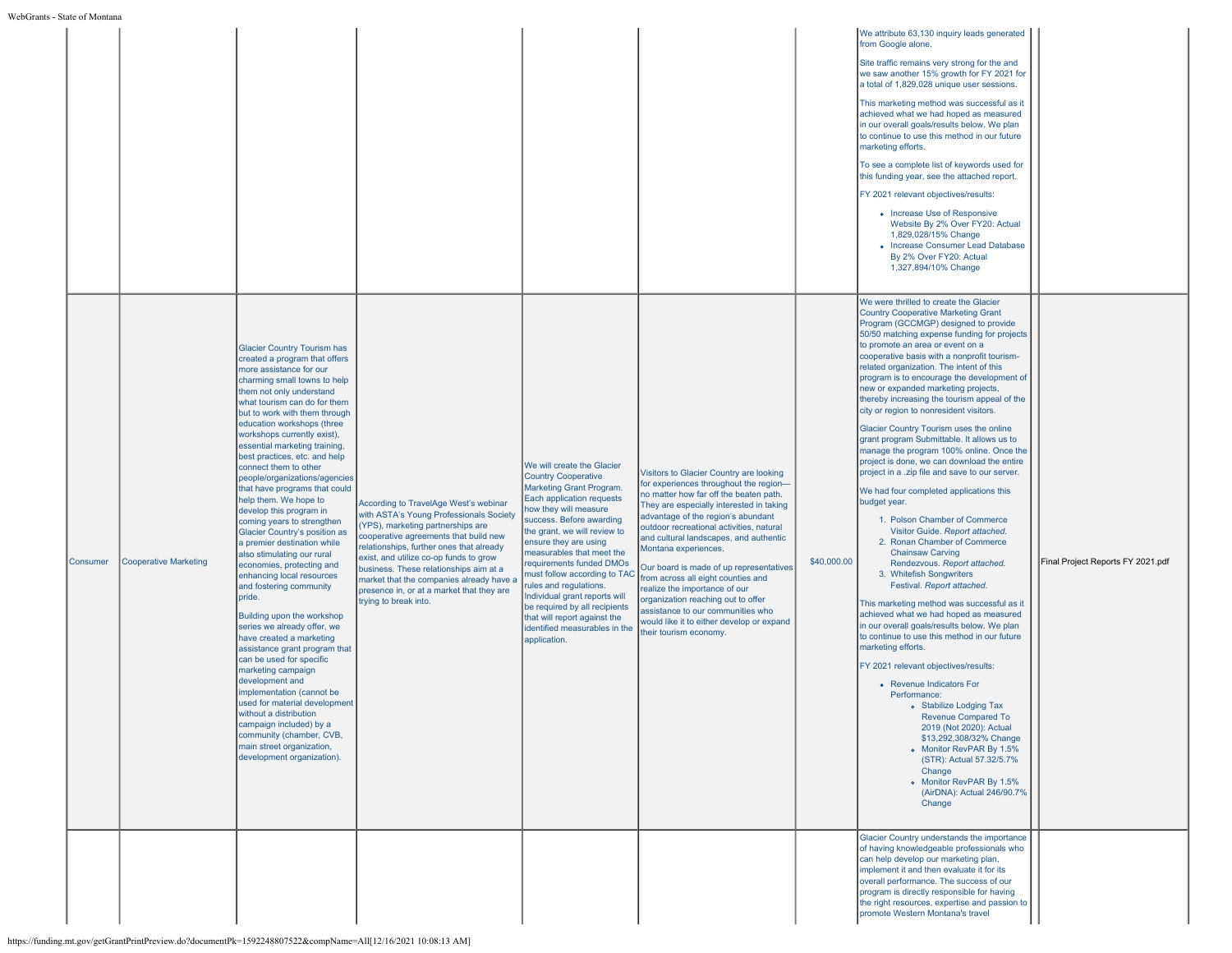| - State of Montana |                           |                                                                                                                                                                                                                                                                                                                                                                                                                       |                                                                                                                                                                                                                                                                                                                                                                                                                                                                                                                                                                                                                                                                                                                                                                                                                                                                                                                                                                                                                                                                                                                                                                                                                                                                                                                  |                                                                                                                                                                                                                                                                                                                                                                                                                                                                                                                                                             |                                                                                                                                                                                                                                                                                                                                 |              |                                                                                                                                                                                                                                                                                                                                                                                                                                                                                                                                                                                                                                                                                                                                                                                                                                                                                                                                                                                                                                                                                                                                                                                                                                                                                                                                                                                                                                                                                                                                                                                                                                                                                                                                                                                                                                                                                                      |                                                          |
|--------------------|---------------------------|-----------------------------------------------------------------------------------------------------------------------------------------------------------------------------------------------------------------------------------------------------------------------------------------------------------------------------------------------------------------------------------------------------------------------|------------------------------------------------------------------------------------------------------------------------------------------------------------------------------------------------------------------------------------------------------------------------------------------------------------------------------------------------------------------------------------------------------------------------------------------------------------------------------------------------------------------------------------------------------------------------------------------------------------------------------------------------------------------------------------------------------------------------------------------------------------------------------------------------------------------------------------------------------------------------------------------------------------------------------------------------------------------------------------------------------------------------------------------------------------------------------------------------------------------------------------------------------------------------------------------------------------------------------------------------------------------------------------------------------------------|-------------------------------------------------------------------------------------------------------------------------------------------------------------------------------------------------------------------------------------------------------------------------------------------------------------------------------------------------------------------------------------------------------------------------------------------------------------------------------------------------------------------------------------------------------------|---------------------------------------------------------------------------------------------------------------------------------------------------------------------------------------------------------------------------------------------------------------------------------------------------------------------------------|--------------|------------------------------------------------------------------------------------------------------------------------------------------------------------------------------------------------------------------------------------------------------------------------------------------------------------------------------------------------------------------------------------------------------------------------------------------------------------------------------------------------------------------------------------------------------------------------------------------------------------------------------------------------------------------------------------------------------------------------------------------------------------------------------------------------------------------------------------------------------------------------------------------------------------------------------------------------------------------------------------------------------------------------------------------------------------------------------------------------------------------------------------------------------------------------------------------------------------------------------------------------------------------------------------------------------------------------------------------------------------------------------------------------------------------------------------------------------------------------------------------------------------------------------------------------------------------------------------------------------------------------------------------------------------------------------------------------------------------------------------------------------------------------------------------------------------------------------------------------------------------------------------------------------|----------------------------------------------------------|
| Consumer           | <b>Ad Agency Services</b> | <b>Glacier Country Tourism's</b><br>agency of record works<br>closely with us on many facets<br>of our marketing plan from<br>strategy and implementation<br>to tracking and analysis. Their<br>staff works thoroughly with our<br>staff, board of directors,<br>partner organizations and<br>other agencies to analyze<br>current problems and<br>opportunities as well as our<br>past and current<br>effectiveness. | Advantages of having a qualified agency<br>provide marketing services include<br>having a full team of talent without the<br>considerable overhead cost of supporting<br>that team. We can scale the services up<br>and down according to the projects and<br>services we need them to provide. Our<br>current agency of record is a Missoula-<br>based business that provides us with the<br>following services.<br>• Brand Management<br>• Marketing Strategy<br>• Research<br>• Creative Development,<br>• Creative Design<br>• Media Buying<br>• Marketing Partnership<br><b>Development and Management</b><br>(Cooperative and Joint Ventures)<br>• Social Media Management<br>• Content Creation (research,<br>copywriting, proofing, editing)<br>• Call Center, Telemarketing and<br><b>Mail Fulfillment</b><br>• Content Marketing<br>• Web Design, Development +<br>Hosting<br>• Website Conversion Optimization<br>• Search Engine Marketing (SEM) +<br><b>Search Engine Optimization</b><br>(SEO)<br>• Print and Digital Advertising<br>• Photo and Video Acquisition,<br><b>Editing and Production</b><br>• Email Marketing<br>• Direct Mail Marketing<br>• Marketing Reporting<br>• Travel Guide Production<br>• Print and Digital Advertising Sales<br>• Partnership Sales and Account<br>Services | Success on our campaigns<br>and marketing efforts<br>translates to successful<br>planning support. The way<br>we measure the success of<br>the work our agency does is<br>directly reported in our<br>overall goals and objectives.<br>We would never be able to<br>achieve the quality and<br>quantity of work without the<br>services of our advertising<br>agency. They assist us<br>directly or indirectly in every<br>single marketing method we<br>implement and they help us<br>in the planning phase and<br>the reporting and evaluation<br>phases. | Good marketing support from<br>professionals who live and breathe<br>various components of marketing,<br>development, implementation and<br>evaluation helps us design an effective<br>marketing plan and develop a creative<br>and effective message ensuring<br>naximum efficiency in the project<br>planning and evaluation. | \$180,000.00 | experience to a national and international<br>audience thus bringing over a billion non-<br>resident dollars into our region every year.<br>As a way to show the work that our agency<br>does for us, we track hours worked for<br>projected completed as tracked by our<br>weekly meetings. Our agency provides<br>services under two contracts - one for our<br>public funded projects and one for our<br>private projects. Almost all our marketing<br>methods are supported by them.<br>This marketing method was successful as it<br>achieved what we had hoped as measured<br>in our overall goals/results below. We<br>absolutely plan to keep direct and indirect<br>resources available to us through having an<br>advertising agency of record in place.<br>FY 2021 relevant objectives/results:<br>• Increase Overall Consumer<br>Response By 2% Over FY20: Actual<br>2,133,457/15% Change<br>• Increase Electronic Response By<br>2% Over FY20: Actual<br>2,071,546/15% Change<br>• Maintain Social Media Reach From<br>FY20: Actual 27,695,254/44%<br>Change<br>• Increase Social Media Audience By<br>2.5% Over FY20: Actual<br>396.257/2% Change<br>• Increase Use of Responsive<br>Website By 2% Over FY20: Actual<br>1,829,028/15% Change<br>• Increase Consumer Lead Database<br>By 2% Over FY20: Actual<br>1,327,894/10% Change<br>• Increase Trade Show Database By<br>4% Over FY20: Actual 2.547/5%<br>Change<br>• Increase Media Stories By 1% Over<br>FY20: Actual \$3,104,061.36/-14%<br>Change<br>• Increase Consumer and Group<br>Suggested Itineraries By Two:<br>Actual 2<br>• Revenue Indicators For<br>Performance:<br>• Stabilize Lodging Tax<br><b>Revenue Compared To</b><br>2019 (Not 2020): Actual<br>\$13,292,308/32% Change<br>o Monitor RevPAR By 1.5%<br>(STR): Actual 57.32/5.7%<br>Change<br>Monitor RevPAR By 1.5%<br>(AirDNA): Actual 246/90.7%<br>Change | 2020-2021 Windfall Retainer Tracking<br>Report FINAL.pdf |
|                    |                           |                                                                                                                                                                                                                                                                                                                                                                                                                       |                                                                                                                                                                                                                                                                                                                                                                                                                                                                                                                                                                                                                                                                                                                                                                                                                                                                                                                                                                                                                                                                                                                                                                                                                                                                                                                  |                                                                                                                                                                                                                                                                                                                                                                                                                                                                                                                                                             |                                                                                                                                                                                                                                                                                                                                 |              | We had three opportunity projects we used<br>Opportunity Marketing funds this year. All of<br>the projects below were successful as the<br>outcome of each was exactly as we had<br>anticipated.<br>1. Leave No Trace Community<br>Partnership (See links)<br>2. River Recreation Map (In<br>development)<br>3. Crown of Continent MapGuide<br><b>Reprint (See link)</b><br>4. Strategic Planning (See attached)<br>5. Workforce Development (See<br>attached)<br>1) We became a Leave No Trace<br>Community Partner of the Leave No Trace<br>Center for Outdoor Ethics. This annual<br>partnership provides many benefits, among<br>them the use of the Leave No Trace Center                                                                                                                                                                                                                                                                                                                                                                                                                                                                                                                                                                                                                                                                                                                                                                                                                                                                                                                                                                                                                                                                                                                                                                                                                       |                                                          |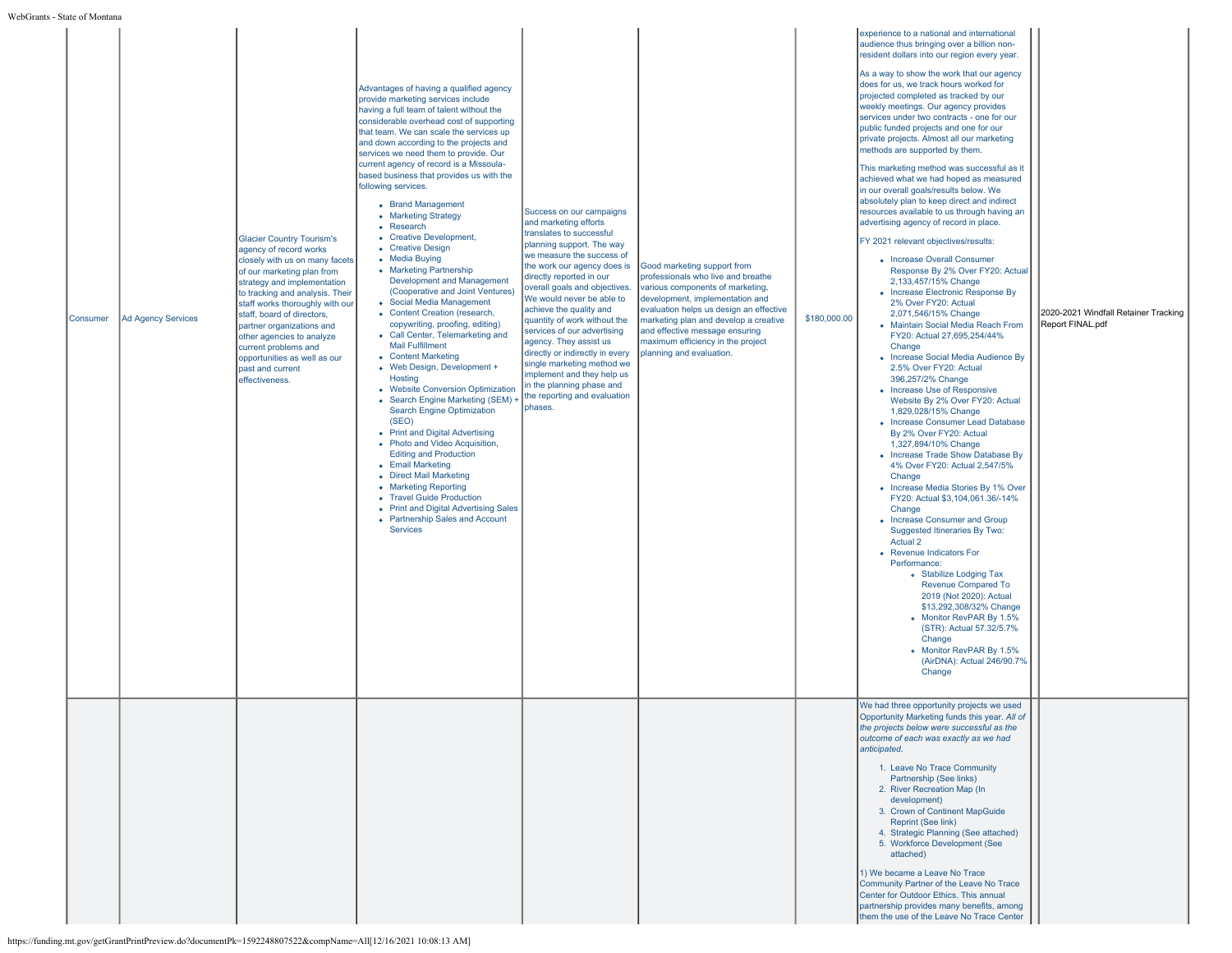| Consumer | <b>Opportunity Marketing</b> | These methods are<br>determined as the<br>opportunites become<br>available or as projects are<br>necessary throughout the<br>year. All efforts done will<br>comply with the rules and<br>regulations. | No specific research is availabe for this<br>line item at this time. | These funds are to be used<br>for allowable opportunities<br>we are unaware of when we<br>prepare our marketing plan<br>each year. As these projects<br>are done, we will follow the<br>measurement and reporting<br>regulations for the allowable<br>methods for each.<br>We will participate in the<br>following opportunities<br>1. Leave No Trace<br>Community<br>Partnership<br>2. River Recreation<br>Map<br>3. Crown of Continent<br><b>MapGuide Reprint</b><br>4. Strategic Planning<br>5. Workforce<br>Development | requirements in the rules and Every project we do ultimately results in<br>the overall success of our program.<br>While do not know what these projects<br>are in the beginning of the year, we<br>certainly appreciate the ability to use the<br>line item as a funding source. Each will<br>be an allowable project and will follow<br>the measurement and reporting<br>requirements in the rules and<br>regulations. | \$114,000.00 | for Outdoor Ethics logo and Partner logo as<br>well as the ability host Leave No Trace<br>YouTube videos on our site for consumer<br>facing and partner facing audiences.<br>2) We are in development of a river<br>recreation map that will be housed on our<br>consumer webpage that will provide all<br>locations where people can legally access<br>our rivers and waterways. As of the time of<br>this report, the site was still in development<br>so not links or collateral are available.<br>3) The Crown of the Continent MapGuide,<br>produced by the Crown of the Continent<br>Geotourism Council has been so popular<br>that is needed to be reprinted twice this<br>year. Glacier Country has supported this<br>project since the beginning when it started<br>off as a special project of the Montana Office<br>of Tourism and Business Development. It is<br>now housed with the CCGC which is part of<br>the Whitefish Convention and Visitor's<br>Bureau. This project continues to be a wildly<br>popular project of the council. We especially<br>like this project for the wide-reaching<br>audience including geotourists who seek<br>authentic experiences to the destination.<br>Maps Printed (ordered July 2021): 80,000<br>Maps<br># Maps Distributed (Jan.-Oct.<br>2021): 55,132 Maps *Distribution numbers<br>were down, likely due to international border<br>having travel restrictions and some of our<br>larger visitor centers that distribute our map<br>were closed the last two years.<br>Demographics: We're not provided this<br>information from our distributors, as a<br>significant quantity annually is distributed to<br>visitor information centers in Montana,<br>Idaho, and across British Columbia and<br>Alberta. Montana receives<br>individual map orders through our website<br>for domestic and Kootenay Rockies<br>Tourism-British Columbia receives<br>individual map guide orders through our<br>website for Canada and International.<br>AlbertaSW Regional Alliance and Kootenay<br>Rockies Tourism help us distribute Canada<br>and International bulk order requests.<br>MapGuide Sponsors Recognized: Alberta<br>Parks & Environment; Alberta SouthWest<br>Regional Alliance; Central Montana<br>Regional Tourism; Flathead-Kootenai<br>Chapter of the Montana Wilderness<br><b>Association; Glacier Country Regional</b><br>Tourism; Kalispell Convention and Visitor<br>Bureau; Kootenay Rockies Tourism;<br>Montana Office of Tourism and Business<br>Development; Southwest Montana Regional<br>Tourism; Tourism Fernie; and Whitefish<br>Convention and Visitors Bureau<br>4) Glacier Country Tourism Board of<br>Directors worked with MMGY NextFactor to<br>refresh our strategic plan. Upon review, the<br>goals and objectives from our 2018 plan had<br>either been started or completed and we<br>also needed to look at who we are, what we<br>do and where do we go from here in a world<br>with COVID. (See attached)<br>5) We have partnered with the University of<br>Montana College of Business to help us<br>develop trainings and educational programs<br>to help the businesses in our region<br>understand and strategize workforce<br>development. They developed two customer<br>service trainings for us this year. (See<br>attached) | Strategic Plan+Education Outreach<br>Workshops+Trainings FINAL.pdf |
|----------|------------------------------|-------------------------------------------------------------------------------------------------------------------------------------------------------------------------------------------------------|----------------------------------------------------------------------|-----------------------------------------------------------------------------------------------------------------------------------------------------------------------------------------------------------------------------------------------------------------------------------------------------------------------------------------------------------------------------------------------------------------------------------------------------------------------------------------------------------------------------|-------------------------------------------------------------------------------------------------------------------------------------------------------------------------------------------------------------------------------------------------------------------------------------------------------------------------------------------------------------------------------------------------------------------------|--------------|-----------------------------------------------------------------------------------------------------------------------------------------------------------------------------------------------------------------------------------------------------------------------------------------------------------------------------------------------------------------------------------------------------------------------------------------------------------------------------------------------------------------------------------------------------------------------------------------------------------------------------------------------------------------------------------------------------------------------------------------------------------------------------------------------------------------------------------------------------------------------------------------------------------------------------------------------------------------------------------------------------------------------------------------------------------------------------------------------------------------------------------------------------------------------------------------------------------------------------------------------------------------------------------------------------------------------------------------------------------------------------------------------------------------------------------------------------------------------------------------------------------------------------------------------------------------------------------------------------------------------------------------------------------------------------------------------------------------------------------------------------------------------------------------------------------------------------------------------------------------------------------------------------------------------------------------------------------------------------------------------------------------------------------------------------------------------------------------------------------------------------------------------------------------------------------------------------------------------------------------------------------------------------------------------------------------------------------------------------------------------------------------------------------------------------------------------------------------------------------------------------------------------------------------------------------------------------------------------------------------------------------------------------------------------------------------------------------------------------------------------------------------------------------------------------------------------------------------------------------------------------------------------------------------------------------------------------------------------------------------------------------------------------------------------------------------------------------------------------------------------------------------------------------------------------------------------------------------------------------------------------------------------------------------------------------------------------|--------------------------------------------------------------------|
|----------|------------------------------|-------------------------------------------------------------------------------------------------------------------------------------------------------------------------------------------------------|----------------------------------------------------------------------|-----------------------------------------------------------------------------------------------------------------------------------------------------------------------------------------------------------------------------------------------------------------------------------------------------------------------------------------------------------------------------------------------------------------------------------------------------------------------------------------------------------------------------|-------------------------------------------------------------------------------------------------------------------------------------------------------------------------------------------------------------------------------------------------------------------------------------------------------------------------------------------------------------------------------------------------------------------------|--------------|-----------------------------------------------------------------------------------------------------------------------------------------------------------------------------------------------------------------------------------------------------------------------------------------------------------------------------------------------------------------------------------------------------------------------------------------------------------------------------------------------------------------------------------------------------------------------------------------------------------------------------------------------------------------------------------------------------------------------------------------------------------------------------------------------------------------------------------------------------------------------------------------------------------------------------------------------------------------------------------------------------------------------------------------------------------------------------------------------------------------------------------------------------------------------------------------------------------------------------------------------------------------------------------------------------------------------------------------------------------------------------------------------------------------------------------------------------------------------------------------------------------------------------------------------------------------------------------------------------------------------------------------------------------------------------------------------------------------------------------------------------------------------------------------------------------------------------------------------------------------------------------------------------------------------------------------------------------------------------------------------------------------------------------------------------------------------------------------------------------------------------------------------------------------------------------------------------------------------------------------------------------------------------------------------------------------------------------------------------------------------------------------------------------------------------------------------------------------------------------------------------------------------------------------------------------------------------------------------------------------------------------------------------------------------------------------------------------------------------------------------------------------------------------------------------------------------------------------------------------------------------------------------------------------------------------------------------------------------------------------------------------------------------------------------------------------------------------------------------------------------------------------------------------------------------------------------------------------------------------------------------------------------------------------------------------------------------|--------------------------------------------------------------------|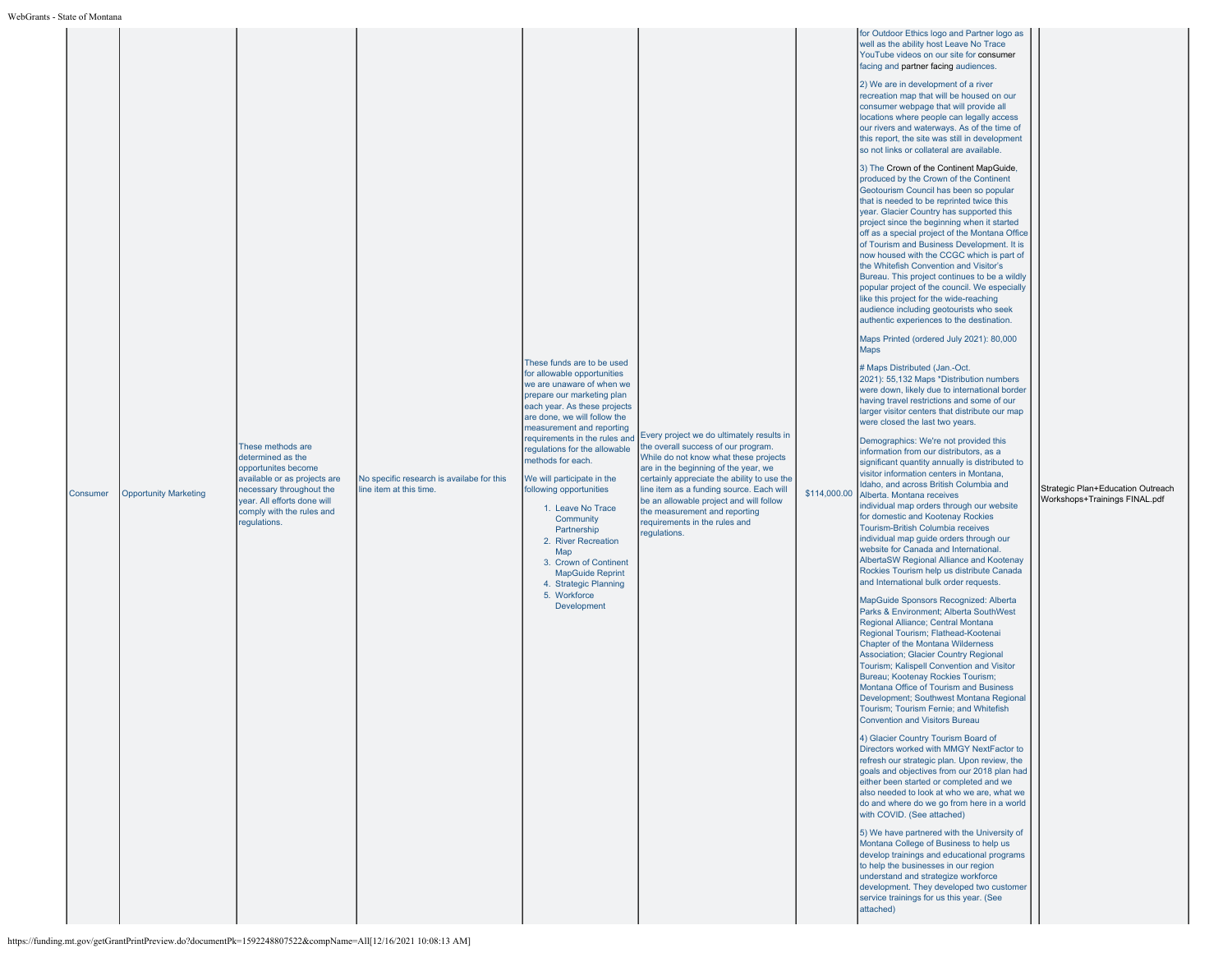|          |                |                                                                                                                                                                                                                                                                                                                                              |                                                                      |                                                                                                                                                                                                                                                                                                                                                                                                                                                                                        |                                                                                                                                                                                                                                                                                                                                                                                                                         |             | All sessions have been created so they can<br>be done in person or virtually.<br>We had 18 locations with multiple people at<br>each location attend the Customer Service<br>Essentials and 15 at Managing Conflict. The<br>Customer Service Essentials is also a<br>recorded session can either be access via a<br>password protected online video or also on<br>our new Knowledge Center on our Partner<br>Center.<br>FY 2021 relevant objectives/results:<br>• Increase Overall Consumer<br>Response By 2% Over FY20: Actual<br>2,133,457/15% Change<br>• Increase Electronic Response By<br>2% Over FY20: Actual<br>2,071,546/15% Change<br>• Increase Use of Responsive<br>Website By 2% Over FY20: Actual<br>1,829,028/15% Change                                                                                                                                                                                                                                                                                                                                                                                                                                                                                                                                                                                                                                                                                                                                                                                                                                                                                                                                                                                                                                                                                                                                                                                                                                                                                                                                                                                                                                |                                           |
|----------|----------------|----------------------------------------------------------------------------------------------------------------------------------------------------------------------------------------------------------------------------------------------------------------------------------------------------------------------------------------------|----------------------------------------------------------------------|----------------------------------------------------------------------------------------------------------------------------------------------------------------------------------------------------------------------------------------------------------------------------------------------------------------------------------------------------------------------------------------------------------------------------------------------------------------------------------------|-------------------------------------------------------------------------------------------------------------------------------------------------------------------------------------------------------------------------------------------------------------------------------------------------------------------------------------------------------------------------------------------------------------------------|-------------|------------------------------------------------------------------------------------------------------------------------------------------------------------------------------------------------------------------------------------------------------------------------------------------------------------------------------------------------------------------------------------------------------------------------------------------------------------------------------------------------------------------------------------------------------------------------------------------------------------------------------------------------------------------------------------------------------------------------------------------------------------------------------------------------------------------------------------------------------------------------------------------------------------------------------------------------------------------------------------------------------------------------------------------------------------------------------------------------------------------------------------------------------------------------------------------------------------------------------------------------------------------------------------------------------------------------------------------------------------------------------------------------------------------------------------------------------------------------------------------------------------------------------------------------------------------------------------------------------------------------------------------------------------------------------------------------------------------------------------------------------------------------------------------------------------------------------------------------------------------------------------------------------------------------------------------------------------------------------------------------------------------------------------------------------------------------------------------------------------------------------------------------------------------------|-------------------------------------------|
| Consumer | Joint Ventures | These joint venture methods<br>are determined as the<br>opportunites become<br>available or as projects with<br>our follow regions, CVBs and<br><b>MOTBD</b> are necessary<br>throughout the year. All efforts<br>done will comply with the rules<br>and regulations.<br>$101 - 15022488075228$ sem Neme $\lambda$ 11512/16/2021 10:08:12 AM | No specific research is availabe for this<br>line item at this time. | These funds are to be used<br>for allowable joint venture<br>opportunities we are<br>unaware of when we prepare<br>our marketing plan each<br>year. As these projects are<br>done, we will follow the<br>measurement and reporting<br>regulations for the methods<br>implemented.<br>We will participate in the<br>following joint ventures<br>1. G2G (Yellowstone<br>Country)<br>2. Kalispell TG<br>3. Whitefish TG<br>4. Missoula TG<br>5. Dark Skies<br>w/Missouri River<br>Country | Every project we do ultimately results in<br>the overall success of our program.<br>requirements in the rules and While do not know what these projects<br>are in the beginning of the year, we<br>certainly appreciate the ability to use the<br>line item as a funding source. Each will<br>be an allowable project and will follow<br>the measurement and reporting<br>requirements in the rules and<br>regulations. | \$50,000.00 | We had seven joint venture projects this<br>year. The joint venture line item must be<br>used on projects that with our fellow<br>destination marketing organizations. We are<br>very pleased with the projects we did this<br>year. Visit our inquiry source reports and<br>our FY 2021 media performance tracking<br>report (attached) with details for the<br>following joint ventures. Due to document<br>size limitations of webgrants and ability for<br>some to access our virtual DropBox, we are<br>happy to provide a link to view all scans and<br>screens shots of our advertisements. They<br>are stored on our internal server and<br>our DropBox.<br>1. G2G (Yellowstone Country) - This<br>project was successful and we to<br>build upon it in future years.<br>2. Kalispell TG (See attached)<br>3. Whitefish TG (See attached)<br>4. Missoula TG (See attached)<br>5. Dark Skies w/Missouri River<br>Country (See DropBox)<br>1) We partnered with Yellowstone Country<br>Tourism on a new niche marketing program<br>called Glacier to Geysers. This project<br>allowed Yellowstone Country and Glacier<br>Country to pool our funds to market our<br>regions to specific psychographic targets.<br>This year, we updated the site to include<br>recreate responsibly information. We<br>supported this effort with a paid media plan<br>including targeted and retargeted audiences<br>and a mixed media plan. Total inquiries<br>generated 3,293. The digital campaign<br>delivered over 6,083,903 impressions,<br>55.171 clicks. .8% CTR at a CPM of \$5.85.<br>2) Kalispell Travel Guide delivered 8 leads.<br>3) Whitefish Travel Guide delivered 468<br>leads.<br>4) Missoula Travel Guide ad delivered 2,086<br>leads.<br>5) We did a joint venture with Missouri River<br>Country on an Dark Skies campaign that<br>consisted of programmatic banner ads and<br>facebook and Instagram social feed ads<br>targeted to Philadelphia, San Fran, L.A.<br>Denver, Seattle, Minneapolis, Portland,<br>North Dakota and Montana. The digital<br>campaign delivered over 2,366,476<br>impressions, 12,238 clicks, .78% CTR at a<br>CPM of \$5.40. | In Region Travel Guide Ads FY<br>2021.pdf |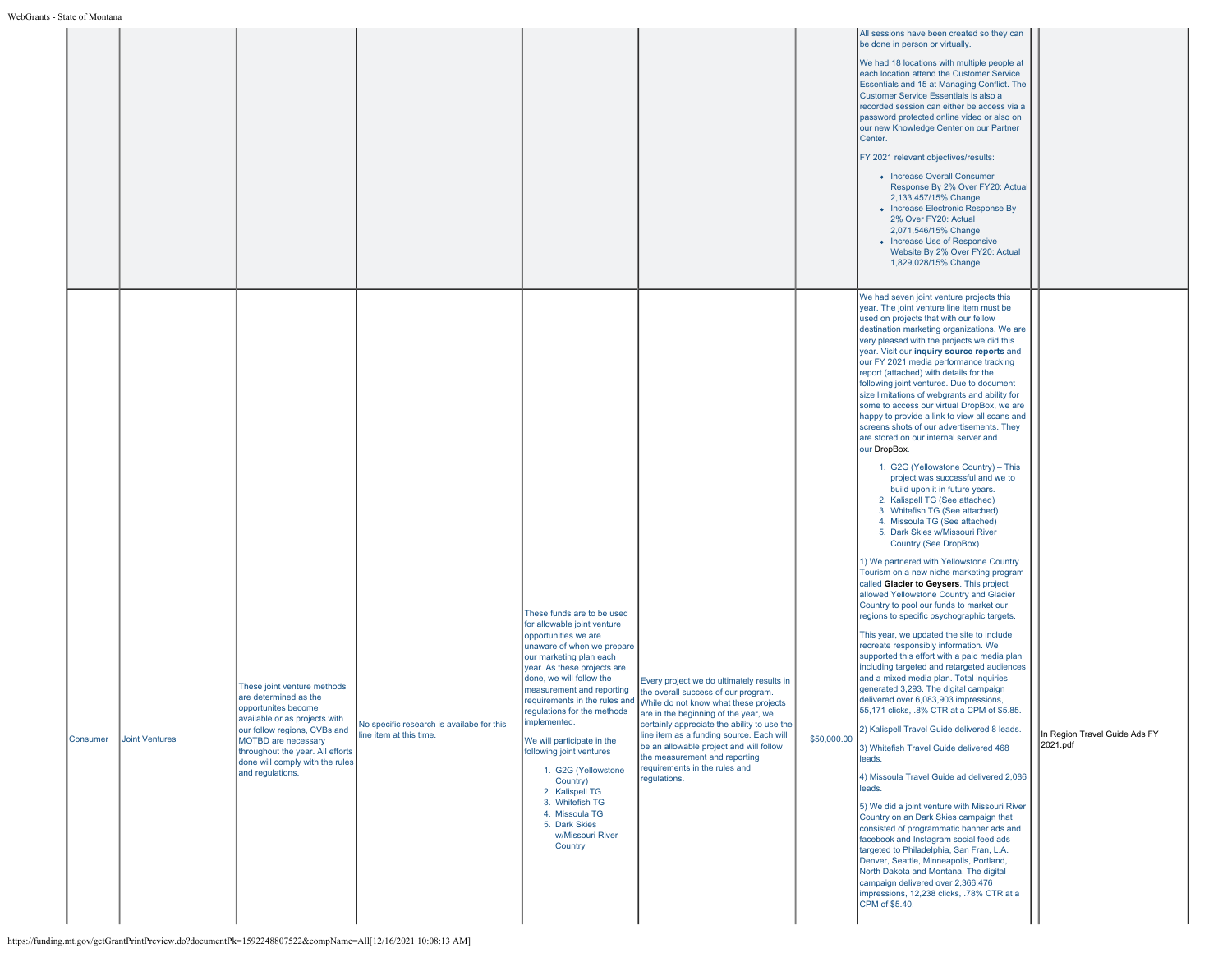|          |                      |                                                                                                                                                                                                                                                                                                                                                                                                                                                                                                                                                                                                                                                                                                                                                                                                          |                                                                                                                                                                                                                                                                                                                                                                                                                                                                                                                                           |                                                                                                                                                                                                                                                                                                                                                                                                                                     |                                                                                                                                                                                                                                                                                                                                                                                                                                                                                                                                                                                                                                                                                                                                                                                                                                                                                                                                                                                                                                                                                                                                | Joint ventures sometimes do not provide for<br>strong performance tracking but do provide<br>for strong brand awareness for not only<br>Montana but for Glacier Country as well. We<br>try to invest in projects we can track but<br>acknowledge this is not always possible.<br>All of these joint venture projects were<br>successful and we would do again.<br>FY 2021 relevant objectives/results:<br>• Increase Overall Consumer<br>Response By 2% Over FY20: Actual<br>2,133,457/15% Change<br>• Increase Electronic Response By<br>2% Over FY20: Actual<br>2,071,546/15% Change<br>• Increase Use of Responsive<br>Website By 2% Over FY20: Actual<br>1,829,028/15% Change<br>• Increase Consumer Lead Database<br>By 2% Over FY20: Actual<br>1,327,894/10% Change                                                                                                                                                                                                                                                                                                                                                                                                                                                                                                                                                                               |                                          |
|----------|----------------------|----------------------------------------------------------------------------------------------------------------------------------------------------------------------------------------------------------------------------------------------------------------------------------------------------------------------------------------------------------------------------------------------------------------------------------------------------------------------------------------------------------------------------------------------------------------------------------------------------------------------------------------------------------------------------------------------------------------------------------------------------------------------------------------------------------|-------------------------------------------------------------------------------------------------------------------------------------------------------------------------------------------------------------------------------------------------------------------------------------------------------------------------------------------------------------------------------------------------------------------------------------------------------------------------------------------------------------------------------------------|-------------------------------------------------------------------------------------------------------------------------------------------------------------------------------------------------------------------------------------------------------------------------------------------------------------------------------------------------------------------------------------------------------------------------------------|--------------------------------------------------------------------------------------------------------------------------------------------------------------------------------------------------------------------------------------------------------------------------------------------------------------------------------------------------------------------------------------------------------------------------------------------------------------------------------------------------------------------------------------------------------------------------------------------------------------------------------------------------------------------------------------------------------------------------------------------------------------------------------------------------------------------------------------------------------------------------------------------------------------------------------------------------------------------------------------------------------------------------------------------------------------------------------------------------------------------------------|---------------------------------------------------------------------------------------------------------------------------------------------------------------------------------------------------------------------------------------------------------------------------------------------------------------------------------------------------------------------------------------------------------------------------------------------------------------------------------------------------------------------------------------------------------------------------------------------------------------------------------------------------------------------------------------------------------------------------------------------------------------------------------------------------------------------------------------------------------------------------------------------------------------------------------------------------------------------------------------------------------------------------------------------------------------------------------------------------------------------------------------------------------------------------------------------------------------------------------------------------------------------------------------------------------------------------------------------------------|------------------------------------------|
| Consumer | <b>Social Media</b>  | Leveraging the power of<br>social media to complement<br>our various marketing<br>strategies is one of our key<br>program areas. The use of<br>social media by destination<br>marketing organizations to<br>build brand support, create<br>genuine conversations and<br>inspire audiences to visit<br>continues to be extremely<br>effective. 14% of all our leads<br>is sourced from our social<br>media channels. Even with<br>the great number of<br>challenges social media<br>channels are presenting, we<br>still see steady traffic each<br>year through organic,<br>sponsored and paid social<br>media efforts.<br>To date, our social media<br>channels include facebook.<br>instagram, twitter, pinterest,<br>linkedin and youtube as well<br>as two blogs - consumer and<br>B <sub>2</sub> B. | "Social demands a new content approach.<br>One of the biggest reasons content<br>marketing has become dominant is the<br>relentless pace of social media publishing.<br>But rather than thinking about social<br>media like other media channels, where<br>the goal is to run a "campaign" with clear<br>start and end dates, think of social more<br>like a never-ending conversation with your<br>audience. That has key implications for<br>how content is created and published."<br>The State of Content Marketing in Travel<br>2017 | Social media is incredibly<br>easy to measure success<br>and track. We have<br>consistent handles across all<br>of our channels<br>(@GlacierMT) and use<br>hashtags (#GlacierMT) to<br>track engagement overall or<br>by campaign. We also use<br>third party tools such as<br>Klear to monitor and track<br>impressions, engagement<br>and audience - which are all<br>used in our overall<br>assessment for measuring<br>success. | Our social media channels are used to<br>reach new audiences and to support our<br>other programs. Glacier Country's social<br>media channels are a source of<br>inspiration, orientation and fulfillment.<br>It's a community gathering place where<br>prospective visitors can garner up-to-<br>date information about our region, as<br>well as become more familiar with what<br>we offer the visitor.<br>The content we share on our social<br>media channels varies. As a region, we<br>feel it's necessary to provide useful,<br>pertinent and up-to-date information, as<br>well as points of interest. Our social<br>media plays a role in inspiration by<br>including jaw-dropping images: some<br>are icons, while others are off-the-<br>beaten path gems. As our region is<br>diverse and includes various<br>communities, we also utilize our<br>channels to highlight various locations<br>and destinations from throughout the<br>region, ranging from local gems to<br>events. Typically, our facebook posts<br>include a photo or video to supply<br>visually pleasing and engaging content<br>to our users. | Glacier Country employed a robust blog and<br>social media strategy. Social media is an<br>important aspect of our overall digital effort.<br>Our social channels included facebook,<br>Instagram, twitter, linkedin, youtube and<br>Dinterest. Our overall impression delivery<br>was up 44% compared to the previous year<br>with 27,695,254 impressions Our<br>engagement was down 13% - 1,369,498<br>and our audience continued to increase to<br>396.257 which is a 2% increase.<br>Our paid social media efforts (outlines in our<br>consumer paid media plan)<br>produced 6.609.162 impressions, 158.639<br>clicks for a 2.4% CTR.<br>This marketing method was successful as it<br>achieved what we had hoped as measured<br>\$45,000.00 in our overall goals/results below. We plan<br>to continue to maintain a strong social media<br>strategy in our future marketing efforts.<br>To view all reports for our social efforts,<br>please see the attached PDF report. To view<br>our social media channels, visit<br>our website and follow the social media<br>and consumer and B2B blog links at the<br>upper navigation bar.<br>FY 2021 relevant objectives/results:<br>• Maintain Social Media Reach From<br>FY20: Actual 27,695,254/44%<br>Change<br>• Increase Social Media Audience By<br>2.5% Over FY20: Actual<br>396,257/2% Change | FY 2021 Social Media Report<br>FINAL.pdf |
|          | <b>Digital Asset</b> | Glacier Country continues to<br>use professional<br>photographers to capture<br>seasonal images allowing us<br>to promote our area visually.<br>The images represent Glacier<br>Country through stunning<br>photography with an<br>emphasis on 'people in place.'<br>Over the years, we have<br>acquired a great deal of<br>video/film projects we have<br>assisted with.<br>Our photo acquisition strategy                                                                                                                                                                                                                                                                                                                                                                                              | "Content marketers were asked to<br>professional video footage via   compare approximately how their use of<br>value added opportunities with visuals in marketing changed between<br>2018 and 2019. In 2019, 74% of the<br>marketers we surveyed stated that more<br>than 70% of their content contained some<br>form of visual. This was a 10.5% increase<br>is to either contract for custom in visual content use from what these                                                                                                     | We will measure the success<br>of this method by monitoring<br>the total number of images<br>(still + video) from<br>photographers/videographers                                                                                                                                                                                                                                                                                    | New imagery allows us to present a<br>fresh look for the region resulting in<br>long-term cost savings. It is also<br>important for us to continue our effort to<br>be on brand with Montana's overall                                                                                                                                                                                                                                                                                                                                                                                                                                                                                                                                                                                                                                                                                                                                                                                                                                                                                                                         | We find having a digital asset management<br>library and being able to have a budget that<br>accommodates customized photoshoots,<br>photo call outs and hero image rights use is<br>absolutely invaluable. Each year we strive to<br>build our still and video library with fresh<br>content. Video content acquired is sent<br>to Barberstock and they break our b-roll<br>into manageable video clips that can used in<br>creating dynamic and diverse video for our<br>marketing efforts.<br>We purchased images from 9 contract<br>photographers/videographers and worked<br>with our agency of record using on staff as<br>well.                                                                                                                                                                                                                                                                                                                                                                                                                                                                                                                                                                                                                                                                                                                  |                                          |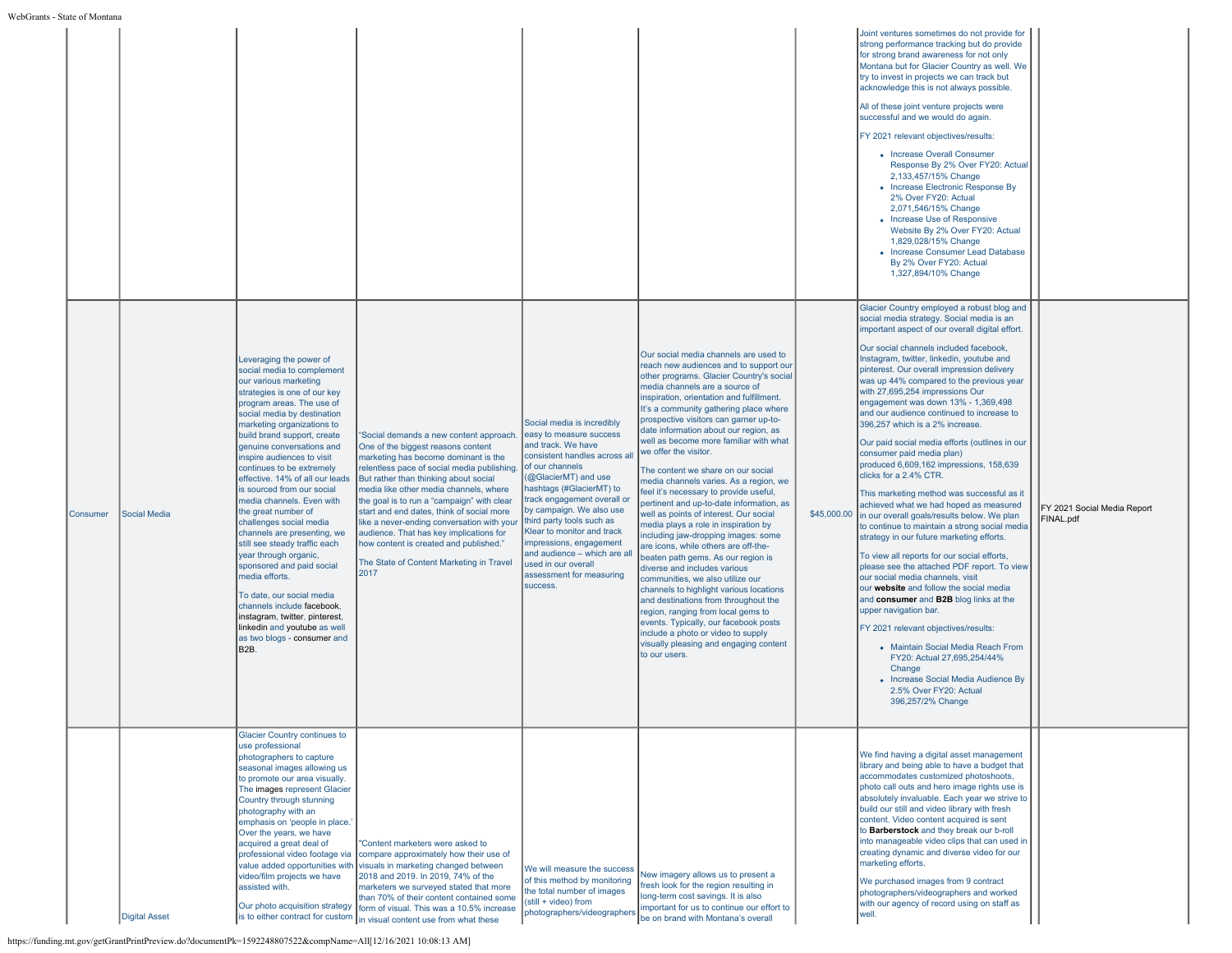| <b>IConsumer</b> | Management/Aquisition        | images via photo shoot(s) with<br>la professional<br>photographer/videographers<br>where Glacier Country<br>Tourism owns the rights to the<br>images or to acquire rights-<br>managed images already<br>obtained by these<br>professionals. When possible<br>we will obtain permanent or<br>long-term unlimited usage<br>rights for images. The photos<br>in our attached marketing plan<br>showcases images we have<br>acquired and house in our<br>digital library.                                                                                                                                                                                                                                                                                                                                                                                                                                                                                                                                                                                                                                                                                                     | same marketers claimed was the case in<br>2018. In other words, the use of different<br>visual formats has seen a significant<br>increase over the past year."<br>Nadya Khoja, VENNAGE, March 11, 2020                                                                                                                                                                                                                                                                                                                                     | at the end of the year and by<br>he number of new digital<br>assets we add each year to<br>the system.                                                                                                                                                                                                                                                                                                                                                                                                                                                                                                                 | branding effort using not just good<br>photography but "great" photography to<br>tell our story.                                                                                                                                                                                                                                                                                                                                                                                                                                                                                                                                                                                                                                                                                                                                                                                                                                                                                                                                                                                                                                                                                                                                                                                                                                                                                                                                                                                       | \$80,000.00 | As of June 2021, we have approximately<br>20,215 still and video assets. We added<br>over 10,000 images and have more on the<br>way. We used the time COVID provided us<br>to concentrate completing corridor videos<br>and acquired still and video footage for over<br>20 of our small communities where our<br>library was lacking.<br>This marketing method is extremely<br>successful, and we would certainly do again<br>as the outcome is critical to our overall<br>success and was exactly as we had<br>anticipated.                                                                                                                                                                                                                                                                                                                                                                                                                                                    |  |
|------------------|------------------------------|---------------------------------------------------------------------------------------------------------------------------------------------------------------------------------------------------------------------------------------------------------------------------------------------------------------------------------------------------------------------------------------------------------------------------------------------------------------------------------------------------------------------------------------------------------------------------------------------------------------------------------------------------------------------------------------------------------------------------------------------------------------------------------------------------------------------------------------------------------------------------------------------------------------------------------------------------------------------------------------------------------------------------------------------------------------------------------------------------------------------------------------------------------------------------|--------------------------------------------------------------------------------------------------------------------------------------------------------------------------------------------------------------------------------------------------------------------------------------------------------------------------------------------------------------------------------------------------------------------------------------------------------------------------------------------------------------------------------------------|------------------------------------------------------------------------------------------------------------------------------------------------------------------------------------------------------------------------------------------------------------------------------------------------------------------------------------------------------------------------------------------------------------------------------------------------------------------------------------------------------------------------------------------------------------------------------------------------------------------------|----------------------------------------------------------------------------------------------------------------------------------------------------------------------------------------------------------------------------------------------------------------------------------------------------------------------------------------------------------------------------------------------------------------------------------------------------------------------------------------------------------------------------------------------------------------------------------------------------------------------------------------------------------------------------------------------------------------------------------------------------------------------------------------------------------------------------------------------------------------------------------------------------------------------------------------------------------------------------------------------------------------------------------------------------------------------------------------------------------------------------------------------------------------------------------------------------------------------------------------------------------------------------------------------------------------------------------------------------------------------------------------------------------------------------------------------------------------------------------------|-------------|----------------------------------------------------------------------------------------------------------------------------------------------------------------------------------------------------------------------------------------------------------------------------------------------------------------------------------------------------------------------------------------------------------------------------------------------------------------------------------------------------------------------------------------------------------------------------------------------------------------------------------------------------------------------------------------------------------------------------------------------------------------------------------------------------------------------------------------------------------------------------------------------------------------------------------------------------------------------------------|--|
| Film             | <b>Opportunity Marketing</b> | Film-induced tourism can<br>effect travel decisions made<br>when potential tourists plan<br>their upcoming holiday or visit<br>to a destination.<br>Films, documentaries, TV-<br>productions and commercials<br>inspire people to experience<br>the locations seen in the<br>content screened, to explore<br>new destinations. Film tourism<br>is an excellent vehicle for<br>destination marketing and<br>also creates opportunities for<br>product and community<br>entrepreneur development<br>such as location tours or film<br>heritage museums to name<br>but a few.<br><b>Glacier Country Tourism will</b><br>use this method to explore<br>opportunities where we can<br>work directly with the Montana<br>Film Office and other leading<br>film production businesses<br>and organizations develop<br>projects and programs<br>leverage the MEDIA Act -<br>helping communities who<br>desire to learn more about<br>how to work with the industry<br>We will also serve as film<br>ambassadors for the<br>communities within our region<br>for the Montana Film Office<br>when they have production<br>companies who need more<br>local support and information. | Film tourism can be defined as a branch of<br>cultural tourism (Zimmermann, 2003, p.76)<br>and refers to the growing interest and<br>demand for locations which became<br>popular due to their appearance in films<br>and television series. Zimmermann<br>describes film tourism as all forms of<br>travelling to destinations, which in general<br>enable a connection with the world of film<br>(Zimmermann, 2003, p.76).<br>Tomala K., Faber F. (2011) Film tourism.<br>In: Papathanassis A. (eds) The Long Tail<br>of Tourism, Gabler | We will measure success by<br>tracking the number of<br>projects we were able to<br>complete and provide copies<br>of the deliverables included<br>with the opportunity. We will<br>also note if we felt the<br>projects were something we<br>feel we should do again.<br>We will participate in the<br>following opportunities:<br>1. Destination Film<br>Guide<br>2. International Wildlife<br>Film Festival -<br>Sponsorship which<br>included a full-page<br>ad in program, logo<br>and name<br>representation, :10<br>on-screen ad. See<br>the attached PDF for<br>samples of the<br>sponsorship<br>deliverables. | Film-induced tourism and destination<br>branding are one of the fastest growing<br>sectors in tourism currently. With the<br>recent passing of the MEDIA Act which<br>provides for a 20% production<br>expenditure tax credit, with additional<br>components that can increase the<br>transferable credit to a maximum of<br>35% of total base film production<br>investment, Montana is set to see a<br>significant growth in film productions.<br><b>Glacier Country Tourism understands</b><br>there are some key issues that need to<br>be considered before promoting a<br>location for film productions and<br>tourism. Knowing this, we also<br>understand we can play an important<br>role in promoting our region as a film<br>destination applying responsible tourism<br>practices, creating a film-friendly<br>environment in advance, through<br>community participation and awareness<br>campaigns, safety and security, service<br>excellence and understanding the<br>mpact of destination branding to name<br>but a few, especially in our region where<br>film tourism is still a fairly unexplored<br>concept.<br>Film tourism provides an abundance of<br>community and product development<br>opportunities if approached responsibly<br>and applied correctly. It is a fast-paced<br>industry, driven by creative passion,<br>positive energy and tremendous<br>enthusiasm, which we believe can be<br>cross-pollinated into the tourism and<br>services sector. | \$10,000.00 | We had two opportunity projects we used<br>Film Opportunity Marketing funds for this<br>year. See attached document for samples of<br>the ads and intro image of the video we ran.<br>To see a clip, view in <b>DropBox</b> . All of the<br>projects below were successful, and we<br>would certainly do again as the outcome of<br>each was exactly as we had anticipated.<br>1. Destination Film Guide<br>2. International Wildlife Film Festival<br>Sponsorship which included a full-<br>page ad in program, logo and name<br>representation, :10 on-screen<br>ad. See the attached PDF for<br>samples of the sponsorship<br>deliverables.<br>FY 2021 relevant objectives/results:<br>• Increase Use of Responsive<br>Website By 2% Over FY20: Actual<br>1,829,028/15% Change<br>• Increase Consumer Lead Database<br>By 2% Over FY20: Actual<br>1,327,894/10% Change                                                                                                        |  |
|                  |                              |                                                                                                                                                                                                                                                                                                                                                                                                                                                                                                                                                                                                                                                                                                                                                                                                                                                                                                                                                                                                                                                                                                                                                                           |                                                                                                                                                                                                                                                                                                                                                                                                                                                                                                                                            |                                                                                                                                                                                                                                                                                                                                                                                                                                                                                                                                                                                                                        |                                                                                                                                                                                                                                                                                                                                                                                                                                                                                                                                                                                                                                                                                                                                                                                                                                                                                                                                                                                                                                                                                                                                                                                                                                                                                                                                                                                                                                                                                        |             | This person is dedicated to marketing and<br>developing strong relationships with meeting<br>planners, tour operators, FIT operators, etc.<br>The tourism sales manager has continued to<br>support the group travel market during the<br>first full year of the pandemic by developing<br>new and maintaining strong relationships<br>with group planners and operators - doing<br>proper follow-up, which is essential with<br>these markets. She along with the rest of<br>our team conduct studies of the needs,<br>preferences and satisfaction of our B2B<br>markets during these challenging times. She<br>attended virtual trade shows throughout the<br>year that meets Glacier Country's target<br>markets and demographics and follows up<br>on leads from travel shows with written<br>correspondence, emails, phone calls, etc.<br>and assisting the marketing team as<br>necessary. A key element to this position is<br>developing sample itineraries and being a |  |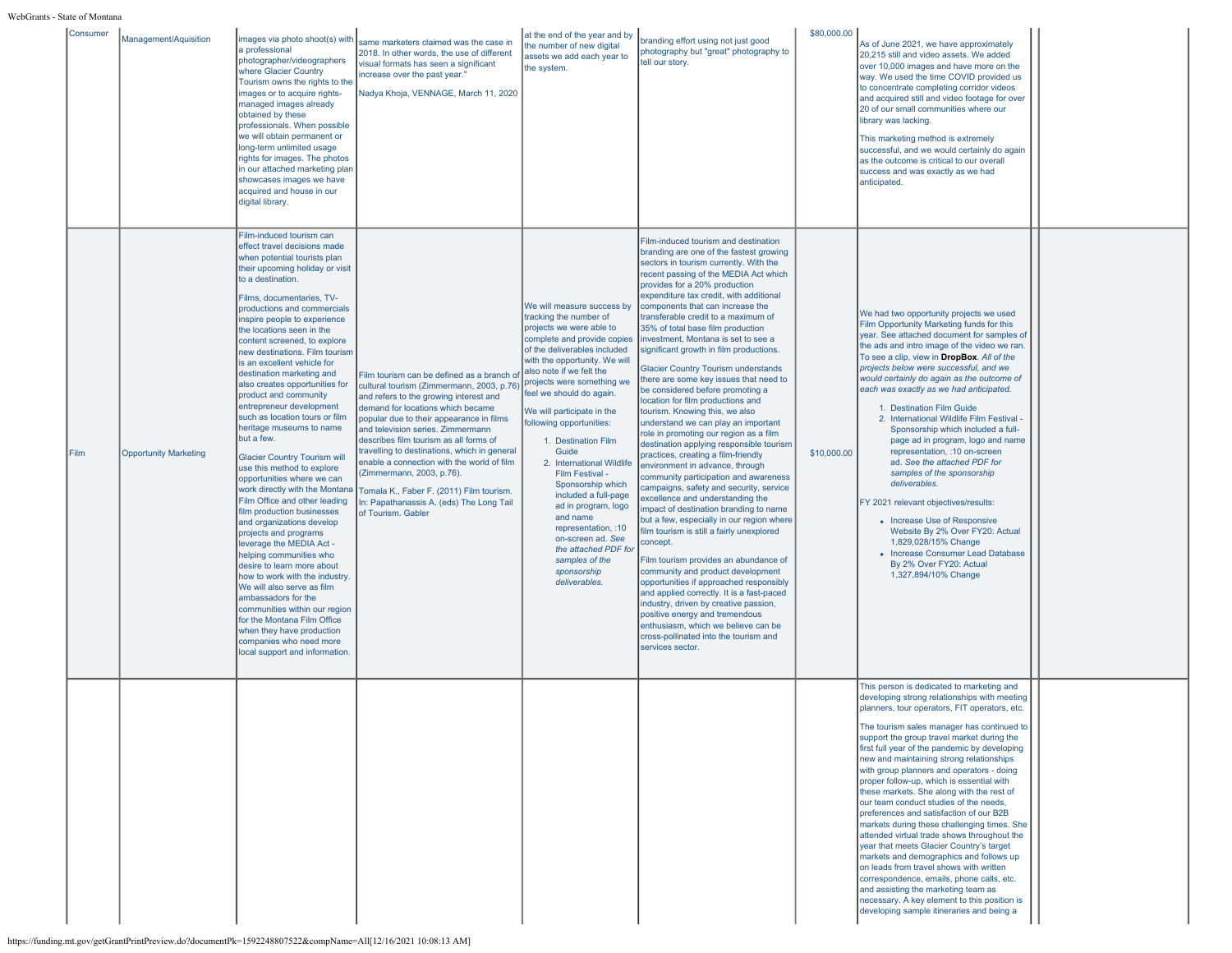|  | Group<br>Marketing | <b>Group Marketing Personnel</b> | <b>Glacier Country Tourism has</b><br>a Tourism Sales Manager<br>who develops, manages and<br>monitors group and<br>International FIT sales and<br>marketing programs. We see<br>improvement in group sales<br>with several operators<br>spending more time in Glacier<br>Country and using the<br>numerous sample itineraries<br>developed by our Tourism<br>Sales Manager. We plan to<br>continue our current efforts as<br>outlined while also setting<br>aside some resources<br>allowing us to be flexible and<br>responsive. Groups refers to<br>meetings and conventions,<br>incentive travel, weddings,<br>reunions, foreign independent<br>travel (FIT), group tours,<br>loyalty programs, etc. See<br>attached job description.<br>https://funding.mt.gov/getGrantPrintPreview.do?documentPk=1592248807522&compName=All[12/16/2021 10:08:13 AM] | MEETINGS ARE CRITICAL TO THE U.S.<br><b>ECONOMY</b><br>One of the largest travel industry sectors<br>accounting for:<br>• 12.5 percent of all travel spending<br>• \$135.9 billion in direct travel<br>expenditures by meetings and<br>events<br>• \$22.4 billion in tax revenue for<br>local, state and federal<br>governments generated by direct<br>travel expenditures<br>• Four out of every 10 dollars spent<br>on business travel in the U.S. can<br>be attributed to meetings and<br>events - proving its significant<br>value to national, state and local<br>economies.<br>One of the travel industry's largest<br>employers, providing:<br>• 1.1 million travel-generated jobs<br>• \$35.9 billion in travel-generated<br>payroll<br><b>Bleisure Travel</b><br>Bleisure travel (also known as<br>a "bizcation") combines both travel for<br>work or commerce and leisure activities.<br>While not the newest of travel trends -<br>extending a business trip to enjoy some<br>leisure time at a destination has been a<br>common practice for as long as business<br>trips have existed - bleisure travel has<br>been enthusiastically embraced by<br>Millennials. For the frugal under-40<br>traveller, combining work and leisure<br>travel is the most effective way to visit<br>locations that they might otherwise not be<br>able to afford. The most extreme version<br>of bleisure travel is the "digital<br>nomad" phenomenon, where online<br>workers travel the globe with a laptop. | We measure success in this<br>area by monitoring the work<br>being done by the employee<br>and ensuring she is<br>completing the work as<br>outlined in the job<br>description. There are<br>several marketing methods<br>that fall under this person's<br>B2B program. The<br>successful completion of<br>those methods and reporting<br>will be outlined in those<br>evaluations. | Glacier Country Tourism has, for<br>several years, been developing a<br>collaborative and broad-based approach<br>to group travel; group tours, foreign<br>independent travel (FIT), incentive<br>travel, sports, meeting and conventions.<br>We feel we have a strong FIT/group tour<br>program but find other areas can be<br>challenging from a regional perspective.<br>Group marketing is often more complex<br>and requires a personal relationship to<br>be built and maintained with industry<br>representatives. Building that<br>relationship with planners and tour<br>operators takes time (domestic is 2-3<br>years/international is 3-5 years). Our<br>current Tourism Sales Manager has<br>been with us for over five years now and<br>the time she spends assisting operators<br>and planners with their itineraries is<br>growing steadily. Montana Office of<br><b>Tourism and Business Development</b><br>and Glacier Country Tourism have had<br>consistent attendance and strong<br>relations with these markets for many<br>years. We continue to see additional<br>interest and engagement from other<br>Montana public and private partners and<br>are thrilled to have a growing delegation<br>when many other areas/states are<br>decreasing. | \$49,000.00 | develop and market their own.<br>The tourism sales manager prepares an<br>annual budget and plan for group business<br>to business (B2B) marketing which includes<br>trade shows, itinerary development and<br>works with travel trade press and our public<br>relations and social media team to<br>effectively market Glacier Country.<br>Especially with the FIT market, we feel the<br>webpage tracking of international visitation<br>to our site shows continued growth in our<br>identified markets. New this year was the<br>addition of a new destination weddings<br>microsite (privately funded).<br>We received and distributed 37 RFPs worth<br>over \$14 million for meetings with 10 being<br>booked for a total economic impact value of<br>approximately \$610,000. Our hotel<br>properties are proprietary about publicizing<br>booking details. We are happy to provide<br>details upon request.<br>We continued our social media effort to help<br>support B2B marketing.<br>This year, we increased our trade show<br>database by 5% (total leads equals 2,547).<br>We added two B2B itineraries, sent 4<br>enewsletters (2,972 sends, 541 opens,<br>18.2% open rate, 39 clicks, 1.31% click thru<br>rate), B2B blog readership increased 18%<br>(total readership equals 138,669), received<br>37 meeting RFPs, LinkedIn followers<br>increased 20% (total equals 232). We track<br>partner referrals for all the above using SV<br>reports.<br>Attached is the report of her activities in<br>monthly reports and the job description. Due<br>to COVID, this employee was placed on<br>temporary partial furlough beginning in May.<br>She remained on furlough through most of<br>July 2020. This is noted in her reports.<br>This marketing method was successful as it<br>achieved what we had hoped as measured<br>in our overall goals/results below. We plan<br>to continue to use this method in our future<br>marketing efforts.<br>Due to COVID-19, some projects and<br>programs were interrupted beginning in April<br>2020. Our marketing efforts pivoted from<br>outward facing to inward facing to ensure<br>the health and safety of our communities<br>while ensuring nonresident visitors remained<br>inspired to visit when travel was deemed<br>appropriate. The ultimate goal with this<br>position is ensure planners and operators<br>had up-to-date and accurate information<br>about the businesses, attractions and<br>communities in our region and ensure we<br>had business in the sales funnel when the<br>time was right.<br>FY 2021 relevant objectives/results:<br>• Increase Trade Show Database By<br>4% Over FY20: Actual 2.547/5%<br>Change<br>• Increase Consumer and Group<br>Suggested Itineraries By Two:<br>Actual 2<br>• Revenue Indicators For<br>Performance:<br>• Stabilize Lodging Tax<br>Revenue Compared To<br>2019 (Not 2020): Actual<br>\$13,292,308/32% Change<br>Monitor RevPAR By 1.5%<br>(STR): Actual 57.32/5.7%<br>Change | FY 2021 Tourism Sales Manager<br>Reports.pdf |
|--|--------------------|----------------------------------|-----------------------------------------------------------------------------------------------------------------------------------------------------------------------------------------------------------------------------------------------------------------------------------------------------------------------------------------------------------------------------------------------------------------------------------------------------------------------------------------------------------------------------------------------------------------------------------------------------------------------------------------------------------------------------------------------------------------------------------------------------------------------------------------------------------------------------------------------------------|-----------------------------------------------------------------------------------------------------------------------------------------------------------------------------------------------------------------------------------------------------------------------------------------------------------------------------------------------------------------------------------------------------------------------------------------------------------------------------------------------------------------------------------------------------------------------------------------------------------------------------------------------------------------------------------------------------------------------------------------------------------------------------------------------------------------------------------------------------------------------------------------------------------------------------------------------------------------------------------------------------------------------------------------------------------------------------------------------------------------------------------------------------------------------------------------------------------------------------------------------------------------------------------------------------------------------------------------------------------------------------------------------------------------------------------------------------------------------------------------------------------|-------------------------------------------------------------------------------------------------------------------------------------------------------------------------------------------------------------------------------------------------------------------------------------------------------------------------------------------------------------------------------------|-------------------------------------------------------------------------------------------------------------------------------------------------------------------------------------------------------------------------------------------------------------------------------------------------------------------------------------------------------------------------------------------------------------------------------------------------------------------------------------------------------------------------------------------------------------------------------------------------------------------------------------------------------------------------------------------------------------------------------------------------------------------------------------------------------------------------------------------------------------------------------------------------------------------------------------------------------------------------------------------------------------------------------------------------------------------------------------------------------------------------------------------------------------------------------------------------------------------------------------------------------------------------|-------------|----------------------------------------------------------------------------------------------------------------------------------------------------------------------------------------------------------------------------------------------------------------------------------------------------------------------------------------------------------------------------------------------------------------------------------------------------------------------------------------------------------------------------------------------------------------------------------------------------------------------------------------------------------------------------------------------------------------------------------------------------------------------------------------------------------------------------------------------------------------------------------------------------------------------------------------------------------------------------------------------------------------------------------------------------------------------------------------------------------------------------------------------------------------------------------------------------------------------------------------------------------------------------------------------------------------------------------------------------------------------------------------------------------------------------------------------------------------------------------------------------------------------------------------------------------------------------------------------------------------------------------------------------------------------------------------------------------------------------------------------------------------------------------------------------------------------------------------------------------------------------------------------------------------------------------------------------------------------------------------------------------------------------------------------------------------------------------------------------------------------------------------------------------------------------------------------------------------------------------------------------------------------------------------------------------------------------------------------------------------------------------------------------------------------------------------------------------------------------------------------------------------------------------------------------------------------------------------------------------------------------------------------------------------------------------------------------------------------------------------------------------------------------------------------------------------------------------------------------------------------------------------------------------------------------------------------------------------------------------------------------------|----------------------------------------------|
|--|--------------------|----------------------------------|-----------------------------------------------------------------------------------------------------------------------------------------------------------------------------------------------------------------------------------------------------------------------------------------------------------------------------------------------------------------------------------------------------------------------------------------------------------------------------------------------------------------------------------------------------------------------------------------------------------------------------------------------------------------------------------------------------------------------------------------------------------------------------------------------------------------------------------------------------------|-----------------------------------------------------------------------------------------------------------------------------------------------------------------------------------------------------------------------------------------------------------------------------------------------------------------------------------------------------------------------------------------------------------------------------------------------------------------------------------------------------------------------------------------------------------------------------------------------------------------------------------------------------------------------------------------------------------------------------------------------------------------------------------------------------------------------------------------------------------------------------------------------------------------------------------------------------------------------------------------------------------------------------------------------------------------------------------------------------------------------------------------------------------------------------------------------------------------------------------------------------------------------------------------------------------------------------------------------------------------------------------------------------------------------------------------------------------------------------------------------------------|-------------------------------------------------------------------------------------------------------------------------------------------------------------------------------------------------------------------------------------------------------------------------------------------------------------------------------------------------------------------------------------|-------------------------------------------------------------------------------------------------------------------------------------------------------------------------------------------------------------------------------------------------------------------------------------------------------------------------------------------------------------------------------------------------------------------------------------------------------------------------------------------------------------------------------------------------------------------------------------------------------------------------------------------------------------------------------------------------------------------------------------------------------------------------------------------------------------------------------------------------------------------------------------------------------------------------------------------------------------------------------------------------------------------------------------------------------------------------------------------------------------------------------------------------------------------------------------------------------------------------------------------------------------------------|-------------|----------------------------------------------------------------------------------------------------------------------------------------------------------------------------------------------------------------------------------------------------------------------------------------------------------------------------------------------------------------------------------------------------------------------------------------------------------------------------------------------------------------------------------------------------------------------------------------------------------------------------------------------------------------------------------------------------------------------------------------------------------------------------------------------------------------------------------------------------------------------------------------------------------------------------------------------------------------------------------------------------------------------------------------------------------------------------------------------------------------------------------------------------------------------------------------------------------------------------------------------------------------------------------------------------------------------------------------------------------------------------------------------------------------------------------------------------------------------------------------------------------------------------------------------------------------------------------------------------------------------------------------------------------------------------------------------------------------------------------------------------------------------------------------------------------------------------------------------------------------------------------------------------------------------------------------------------------------------------------------------------------------------------------------------------------------------------------------------------------------------------------------------------------------------------------------------------------------------------------------------------------------------------------------------------------------------------------------------------------------------------------------------------------------------------------------------------------------------------------------------------------------------------------------------------------------------------------------------------------------------------------------------------------------------------------------------------------------------------------------------------------------------------------------------------------------------------------------------------------------------------------------------------------------------------------------------------------------------------------------------------------|----------------------------------------------|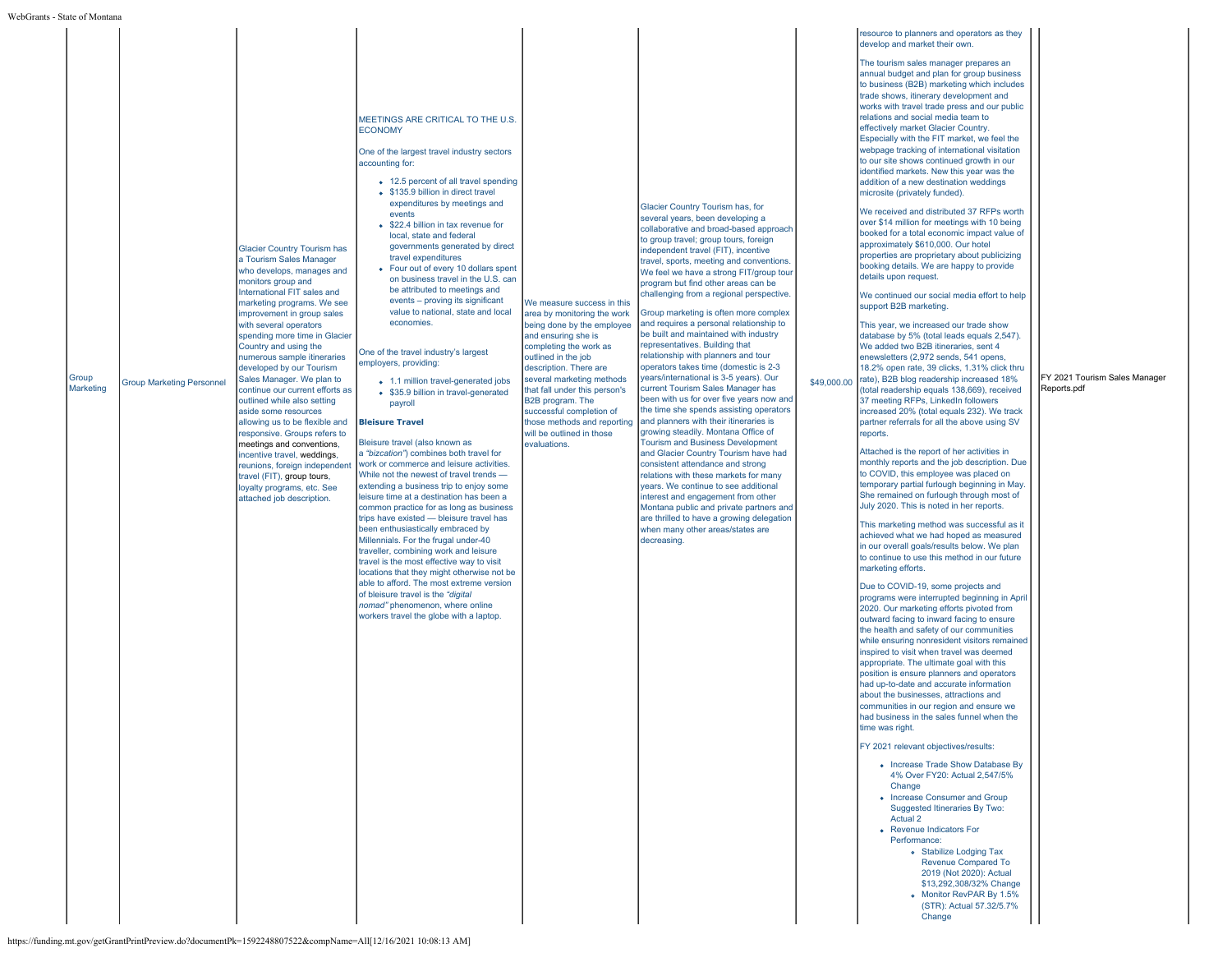| Group<br>Marketing | <b>Travel/Trade Shows</b> | <b>Glacier Country Tourism has</b><br>attended and participated in a<br>number of targeted travel and<br>trade shows over the years:<br>consumer, group tour,<br>international foreign<br>independent travel (FIT),<br>meeting and conventions,<br>incentive travel and loyalty<br>travel. We will continue to<br>attend shows we have found<br>successful and evaluate new<br>shows to see if they fit our<br>target markets. We strive to<br>collaboarte with CVB's,<br>tourism regions and private<br>partners as much as possible.<br>Of the group tour, incentive<br>travel, meeting and<br>convention and FIT trade<br>shows, we are currently<br>planning to attend National<br>Tour Association (NTA),<br><b>American Bus Association</b><br>(ABA), U.S. Travel<br>Association's IPW and<br><b>GoWest Summit, Rocky</b><br>Mountain International (RMI)<br>Roundup, Smart Meetings<br>West and IMEX. We have a<br>PR aspect at IPW doing<br>speed networking with media<br>at the media marketplace. At<br>these shows, travel guides,<br>market specific collateral,<br>itineraries, maps as well as<br>our Glacier Country Travel<br>Guide and/or show specific<br>one-sheets will be distributed<br>digitally or in print if<br>appropriate. | U.S. TRAVEL: Facts About Business<br>Travel (UPDATED MARCH 2020)<br>• Direct spending on business<br>travel by domestic and<br>international travelers, including<br>expenditures on meetings, events<br>and incentive programs (ME&I),<br>totaled \$334.2 billion in 2019.<br>• ME&I travel accounted for \$139.3<br>billion of all business travel<br>spending.<br>• U.S. residents logged 464.4<br>million person-trips* for business<br>purposes in 2019, with 38% for<br>meetings and events. | We measure success in this<br>area by monitoring the<br>number of appointments and<br>additional interest we have at<br>our trade shows as well as<br>gauging the overall interest<br>with the operators we work<br>with. While we do not have<br>direct access to the booking<br>data from these markets, it is<br>very exciting when we hear<br>from our properties they have<br>signed new or have renewed<br>service contracts, operators<br>have picked up an itinerary<br>and added it to their product<br>catalog or the operators are<br>working directly with us on<br>custom itineraries. Montana<br>Office of Tourism and<br><b>Business Development,</b><br><b>Glacier Country and our ever</b><br>growing group of partners<br>continue to encourage us to<br>continue our efforts and thus<br>we are excited to help<br>broaden our visitor base and<br>extend our visitation to our<br>shoulder seasons. We have<br>detailed lead trade show<br>reports for meetings and<br>conventions and group<br>tours/FIT. Simpleview reports<br>will be provided to show<br>leads by show and what was<br>discussed at each show. We<br>are also able to show what<br>businesses and communities<br>we are promoting to the B2B<br>markets. | With so many travel options in and out<br>of the United States, a strong delegation<br>of travel experts from a state, region<br>and community at travel trade shows<br>makes a huge difference. It takes a<br>delegation to put the state of Montana in<br>the mind of the tour operators and<br>planners. The more appointments a tour<br>operator has with a specific state or<br>region, the more likely they will get the<br>answers to the questions they have<br>about what that area can offer to their<br>clients. It takes the expertise of<br>(regions/CVB's/TBIDs/hotels/attractions)<br>to showcase what the clients can<br>experience in their communities. The<br>strongest delegations are noticed at<br>travel trade shows and have the most<br>exposure. We are building participation<br>for these markets with more delegates<br>committing to not only attending the<br>shows but partnering on booths and<br>other efforts. | \$30,000.00 | Change<br>The tourism sales manager attends various<br>trade shows throughout the year. At the<br>completion of each show, a trade show<br>report is written with a summary of the show<br>and any takeaways and recommendations<br>for group marketing as a whole or related to<br>the trade show specifically. A trade show<br>contact list is also created that summarizes<br>each meeting that the tourism sales<br>manager has as well as specific information<br>that is helpful to determine businesses and<br>communities in our region that may benefit<br>from the B2B contact and the tour or event<br>they are planning. Easy to import datasets<br>are also created and posted publicly so any<br>all businesses in the region can follow up on<br>these leads.<br>• Attended National Tour Association<br>(NTA)<br>• Attended American Bus Association<br>(ABA)<br>• Go West Summit - Virtual and was<br>paid from previous budget year.<br>• Postponed due to COVID -<br><b>International Roundup</b><br>• IPW postponed due to COVID<br>(Some fees paid for this show that<br>will roll over to the next show.)<br>View attached report for all show reports<br>attended.<br>Overall, we increase our trade show<br>database by 5% over FY20 Actual: 2,527.<br>We have increased tracking for the trade<br>shows we attend by better utilizing<br>Simpleview for reporting. We are tracking<br>community referral to meeting planners,<br>community referral to tour operator, partner<br>referrals to meeting planners and partner<br>referrals to tour operators along with our<br>trade show contact reports that note who our<br>TSM talked with and about what. These are<br>done for each show and reports are included<br>in the show folders.<br>This marketing method was successful as it<br>achieved what we had hoped as measured<br>in our overall goals/results below. We plan<br>to continue to use this method in our future<br>marketing efforts.<br>FY 2021 relevant objectives/results:<br>• Increase Trade Show Database By<br>4% Over FY20: Actual 2,547/5%<br>Change<br>• Increase Consumer and Group<br>Suggested Itineraries By Two:<br><b>Actual 2</b><br>• Revenue Indicators For<br>Performance:<br>• Stabilize Lodging Tax<br>Revenue Compared To<br>2019 (Not 2020): Actual | FY 2021 B2B Trade Show Reports<br>FINAL.pdf |
|--------------------|---------------------------|---------------------------------------------------------------------------------------------------------------------------------------------------------------------------------------------------------------------------------------------------------------------------------------------------------------------------------------------------------------------------------------------------------------------------------------------------------------------------------------------------------------------------------------------------------------------------------------------------------------------------------------------------------------------------------------------------------------------------------------------------------------------------------------------------------------------------------------------------------------------------------------------------------------------------------------------------------------------------------------------------------------------------------------------------------------------------------------------------------------------------------------------------------------------------------------------------------------------------------------------------------|----------------------------------------------------------------------------------------------------------------------------------------------------------------------------------------------------------------------------------------------------------------------------------------------------------------------------------------------------------------------------------------------------------------------------------------------------------------------------------------------------|--------------------------------------------------------------------------------------------------------------------------------------------------------------------------------------------------------------------------------------------------------------------------------------------------------------------------------------------------------------------------------------------------------------------------------------------------------------------------------------------------------------------------------------------------------------------------------------------------------------------------------------------------------------------------------------------------------------------------------------------------------------------------------------------------------------------------------------------------------------------------------------------------------------------------------------------------------------------------------------------------------------------------------------------------------------------------------------------------------------------------------------------------------------------------------------------------------------------------------------------------|---------------------------------------------------------------------------------------------------------------------------------------------------------------------------------------------------------------------------------------------------------------------------------------------------------------------------------------------------------------------------------------------------------------------------------------------------------------------------------------------------------------------------------------------------------------------------------------------------------------------------------------------------------------------------------------------------------------------------------------------------------------------------------------------------------------------------------------------------------------------------------------------------------------------------------------------------|-------------|--------------------------------------------------------------------------------------------------------------------------------------------------------------------------------------------------------------------------------------------------------------------------------------------------------------------------------------------------------------------------------------------------------------------------------------------------------------------------------------------------------------------------------------------------------------------------------------------------------------------------------------------------------------------------------------------------------------------------------------------------------------------------------------------------------------------------------------------------------------------------------------------------------------------------------------------------------------------------------------------------------------------------------------------------------------------------------------------------------------------------------------------------------------------------------------------------------------------------------------------------------------------------------------------------------------------------------------------------------------------------------------------------------------------------------------------------------------------------------------------------------------------------------------------------------------------------------------------------------------------------------------------------------------------------------------------------------------------------------------------------------------------------------------------------------------------------------------------------------------------------------------------------------------------------------------------------------------------------------------------------------------------------------------------------------------------------------------------------------------------------------------------------------------------------------------------------------------------------------------------------------------------------------------------------------------------------|---------------------------------------------|
|--------------------|---------------------------|---------------------------------------------------------------------------------------------------------------------------------------------------------------------------------------------------------------------------------------------------------------------------------------------------------------------------------------------------------------------------------------------------------------------------------------------------------------------------------------------------------------------------------------------------------------------------------------------------------------------------------------------------------------------------------------------------------------------------------------------------------------------------------------------------------------------------------------------------------------------------------------------------------------------------------------------------------------------------------------------------------------------------------------------------------------------------------------------------------------------------------------------------------------------------------------------------------------------------------------------------------|----------------------------------------------------------------------------------------------------------------------------------------------------------------------------------------------------------------------------------------------------------------------------------------------------------------------------------------------------------------------------------------------------------------------------------------------------------------------------------------------------|--------------------------------------------------------------------------------------------------------------------------------------------------------------------------------------------------------------------------------------------------------------------------------------------------------------------------------------------------------------------------------------------------------------------------------------------------------------------------------------------------------------------------------------------------------------------------------------------------------------------------------------------------------------------------------------------------------------------------------------------------------------------------------------------------------------------------------------------------------------------------------------------------------------------------------------------------------------------------------------------------------------------------------------------------------------------------------------------------------------------------------------------------------------------------------------------------------------------------------------------------|---------------------------------------------------------------------------------------------------------------------------------------------------------------------------------------------------------------------------------------------------------------------------------------------------------------------------------------------------------------------------------------------------------------------------------------------------------------------------------------------------------------------------------------------------------------------------------------------------------------------------------------------------------------------------------------------------------------------------------------------------------------------------------------------------------------------------------------------------------------------------------------------------------------------------------------------------|-------------|--------------------------------------------------------------------------------------------------------------------------------------------------------------------------------------------------------------------------------------------------------------------------------------------------------------------------------------------------------------------------------------------------------------------------------------------------------------------------------------------------------------------------------------------------------------------------------------------------------------------------------------------------------------------------------------------------------------------------------------------------------------------------------------------------------------------------------------------------------------------------------------------------------------------------------------------------------------------------------------------------------------------------------------------------------------------------------------------------------------------------------------------------------------------------------------------------------------------------------------------------------------------------------------------------------------------------------------------------------------------------------------------------------------------------------------------------------------------------------------------------------------------------------------------------------------------------------------------------------------------------------------------------------------------------------------------------------------------------------------------------------------------------------------------------------------------------------------------------------------------------------------------------------------------------------------------------------------------------------------------------------------------------------------------------------------------------------------------------------------------------------------------------------------------------------------------------------------------------------------------------------------------------------------------------------------------------|---------------------------------------------|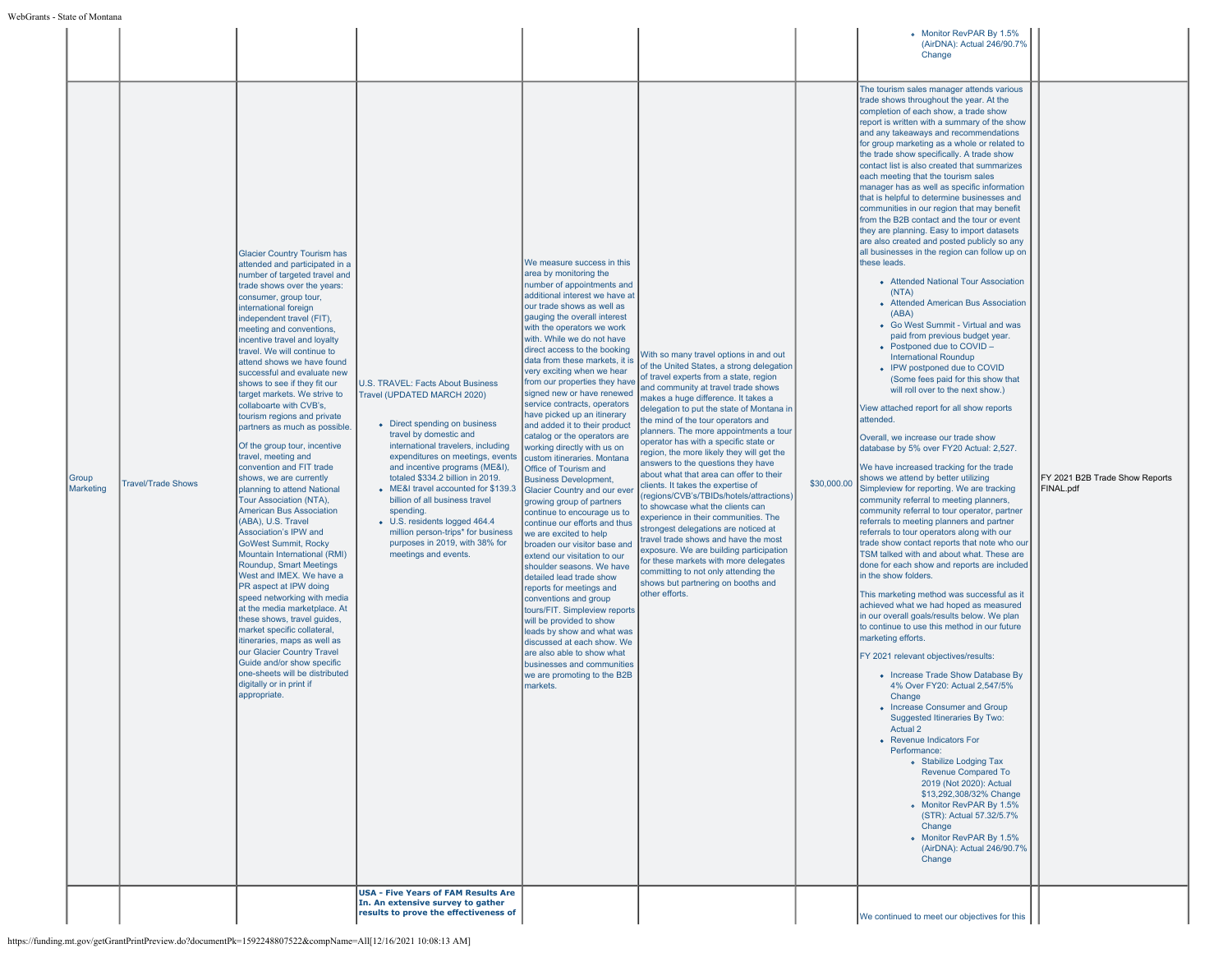| Group<br>Marketing | <b>Fam Trips</b>      | to participate in hosting/co-<br>hosting familiarization tours<br>for one or more of our<br>identified group markets and<br>trade media. For many years<br>we have been developing a<br>collaborative and broad-based<br>approach to group travel;<br>group tours, foreign<br>independent travel (FIT),<br>incentive travel, meeting and<br>conventions and bank loyalty.<br>Each year, in an effort to<br>provide trade media and<br>visiting operators/planners<br>with a firsthand experience of<br>Western Montana, Glacier<br><b>Country Tourism assists</b><br>and/or hosts various<br>professionals along the way.<br>We will continue this effort by<br>using a portion of our budget<br>to coordinate and/host trade<br>professional(s) in regards to<br>their upcoming visit to our<br>region. Oftentimes, we assist<br>them with developing an<br>itinerary and arranging their<br>visit. This program follows the<br>same requirements we use for<br>regular press or group<br>familiarization trips tracking<br>names, affiliated business or<br>publication and any received<br>media or planned itineraries<br>developed and/or booked if<br>provided by business.<br>In May 2015, Glacier Country<br>developed a meeting and<br>convention FAM trip including<br>Missoula, Kalispell and<br>Whitefish and meetings<br>properties and communities in<br>between. The CVB's, TBIDs<br>and private sector partners<br>were outstanding partners in<br>this effort. This FAM was so<br>successful, we are now<br>hosting one every year with<br>up to five different vetted<br>planners each year. | Written and conducted by David<br>DiGregorio, January 23, 2020<br>Innovation Norway's New York office<br>recently conducted a survey of all past<br>North American FAM trip participants<br>going back to 2014. The survey was sent<br>to 86 individuals. 32 responded.<br>• 66% of respondents had not<br>previously sold Norway before<br>participating in the FAM trip.<br>• Of those that had already been<br>selling Norway, 86% reported<br>being able to sell more<br>Norway after participating in the<br>FAM.<br>• Of those that had not previously<br>sold<br>Norway, 73% reported beginning<br>to sell Norway after participating<br>in the FAM with several more<br>stating they would begin in<br>2020/2021.<br>• 69% of respondents directly<br>attributed an increase in sales to<br>Norway to their participation in<br>the FAM trip with another 27%<br>indicating a potential<br>correlation.<br>• We asked the 32 respondents to<br>report how many total pax they<br>have sent to Norway since<br>participating in a FAM trip. The<br>total pax reported<br>was 10,258 with an average per<br>respondent of 410 pax.<br>• We asked respondents to<br>estimate the average total spend<br>per passenger on a Norway<br>itinerary. The average reported<br>was \$6,152/person.<br>• We asked respondents to<br>estimate the average total<br>number of days spent in Norway.<br>The average reported was 7.64<br>days.<br>• 19% reported always<br>combining Norway with another<br>Nordic destination on the same<br>itinerary. An<br>additional 54% reported to<br>"sometimes" combine.<br>• 69% expect to see a future<br>increase in business to Norway. | We will measure success by<br>tracking the number of FAM<br>trips we do and for what<br>purpose. Meeting and<br>convention request for<br>proposals (RFPs) are tracked<br>by FAM.                                                                                                                                                                                                                                              | The assistance of an in-region partner<br>group - formed to develop a strategy to<br>meet the needs of all while balancing<br>the mission and resources of our<br>organization and others - has been of<br>great assistance in FAM trip<br>coordination and facilitation. These<br>tours for group and FIT travel are part of<br>the joint strategy and rationale we all<br>share. Pooling our expertise, time and<br>resources has done nothing but<br>developed a stronger coalition of<br>partners dedicated to this market<br>segment and reaping the diverse and<br>long-term benefits of it. | \$50,000.00   beyond. | with other DMOs in region, in state.<br>regionally and nationally, but also by<br>working directly with B2B operators,<br>planners and trade press to market the<br>businesses, attractions and communities<br>across the region as a destination.<br>Due to COVID-19, hosting in person FAM<br>trips was challenging so we worked with our<br>three CVB DMOs to plan, produce and host<br>virtual meeting planner FAMs. This budget<br>year, we completed virtual events with<br>Missoula and Kalispell. We also created two<br>additional itineraries to inspire operators and<br>agents as they develop trips to sell for<br>domestic travel and for when foreign travel<br>opens.<br>One of the primary benefits we provide our<br>communities are direct referrals as our<br>tourism sales manager actively works with<br>operators and planners as they develop<br>events and product. Group business was<br>nonexistent during most of 2020 and was<br>very limited in 2021 but we are working with<br>people wo are actively plan for 2022 and<br>FAM and trade media efforts bring national<br>and international media exposure and<br>inspire planners and operators to book<br>business in our region. We occasionally are<br>notified of these bookings but for the most<br>part their remains strong hesitation by<br>hospitality properties to share this<br>information - we respect that and<br>understand how they feel but also know we<br>and our DMO partners play a vital part role<br>in bringing this business to our area.<br>This marketing method was successful as it<br>achieved what we had hoped as measured<br>in our overall goals/results below. We plan<br>to continue to use this method in our future<br>marketing efforts.<br>FY 2021 relevant objectives/results:<br>• Increase Trade Show Database By<br>4% Over FY20: Actual 2,547/5%<br>Change<br>• Increase Consumer and Group<br>Suggested Itineraries By Two:<br>Actual 2 | Virtual Meeting Planner FAMS.pdf                                              |
|--------------------|-----------------------|----------------------------------------------------------------------------------------------------------------------------------------------------------------------------------------------------------------------------------------------------------------------------------------------------------------------------------------------------------------------------------------------------------------------------------------------------------------------------------------------------------------------------------------------------------------------------------------------------------------------------------------------------------------------------------------------------------------------------------------------------------------------------------------------------------------------------------------------------------------------------------------------------------------------------------------------------------------------------------------------------------------------------------------------------------------------------------------------------------------------------------------------------------------------------------------------------------------------------------------------------------------------------------------------------------------------------------------------------------------------------------------------------------------------------------------------------------------------------------------------------------------------------------------------------------------------------------------------------------------|--------------------------------------------------------------------------------------------------------------------------------------------------------------------------------------------------------------------------------------------------------------------------------------------------------------------------------------------------------------------------------------------------------------------------------------------------------------------------------------------------------------------------------------------------------------------------------------------------------------------------------------------------------------------------------------------------------------------------------------------------------------------------------------------------------------------------------------------------------------------------------------------------------------------------------------------------------------------------------------------------------------------------------------------------------------------------------------------------------------------------------------------------------------------------------------------------------------------------------------------------------------------------------------------------------------------------------------------------------------------------------------------------------------------------------------------------------------------------------------------------------------------------------------------------------------------------------------------------------------------------------------------------------------------------------|--------------------------------------------------------------------------------------------------------------------------------------------------------------------------------------------------------------------------------------------------------------------------------------------------------------------------------------------------------------------------------------------------------------------------------|----------------------------------------------------------------------------------------------------------------------------------------------------------------------------------------------------------------------------------------------------------------------------------------------------------------------------------------------------------------------------------------------------------------------------------------------------------------------------------------------------------------------------------------------------------------------------------------------------|-----------------------|-----------------------------------------------------------------------------------------------------------------------------------------------------------------------------------------------------------------------------------------------------------------------------------------------------------------------------------------------------------------------------------------------------------------------------------------------------------------------------------------------------------------------------------------------------------------------------------------------------------------------------------------------------------------------------------------------------------------------------------------------------------------------------------------------------------------------------------------------------------------------------------------------------------------------------------------------------------------------------------------------------------------------------------------------------------------------------------------------------------------------------------------------------------------------------------------------------------------------------------------------------------------------------------------------------------------------------------------------------------------------------------------------------------------------------------------------------------------------------------------------------------------------------------------------------------------------------------------------------------------------------------------------------------------------------------------------------------------------------------------------------------------------------------------------------------------------------------------------------------------------------------------------------------------------------------------------------------------------|-------------------------------------------------------------------------------|
| Group<br>Marketing | Multi-Media Marketing | We have for several years<br>implemented a business to<br>business (B2B) strategy. Most<br>of these efforts consists of<br>social media but we are<br>committed to a mixed media<br>approach using various forms<br>of promotion in conjunction<br>with other tourism partners.<br>We plan to continue to build<br>upon these successful efforts<br>to find an effective and<br>efficient plan to promote our<br>group opportunities.                                                                                                                                                                                                                                                                                                                                                                                                                                                                                                                                                                                                                                                                                                                                                                                                                                                                                                                                                                                                                                                                                                                                                                          | "As the media system grows exponentially<br>it's hard to figure out what you can trust,"<br>said Linda Thomas Brooks, president and<br>CEO of the MPA. "For magazines, it's<br>become a shortcut to quality - where<br>consumers know they're getting<br>professional content."<br>Source: Schwartz, M. (2019, May<br>24). Paging Print Magazines. ANA blog.                                                                                                                                                                                                                                                                                                                                                                                                                                                                                                                                                                                                                                                                                                                                                                                                                                                                                                                                                                                                                                                                                                                                                                                                                                                                                                                   | We will measure success by<br>tracking impressions, clicks,<br>click-thru rate, likes, follows,<br>reach, shares and overall<br>engagement to determine the<br>effectiveness of the specific<br>media. In some cases, it<br>maybe tracking total leads<br>generated.<br>Online promotion is one of<br>the most trackable mediums<br>available today. We are able<br>to gather valuable statistics<br>on how each ad performed. | We feel it is a good idea to support our<br>current efforts with a mixed media<br>promotion plan. We re-launched our<br>group tour and meetings and convention<br>microsites using the same infrastructure<br>as our primary website. We anticipate<br>working with RMI and BrandUSA on<br>paid media programs and compliment<br>with our digital content efforts - social<br>nedia and blog.                                                                                                                                                                                                      | \$90,000.00           | We feel we continue to meet our objectives<br>for this marketing segment both<br>individually with paid media placement but<br>also through joint ventures with partner<br>DMOs in region, in state, regionally and<br>nationally.<br>Our digital delivered 4,259,415 impressions,<br>28,238 clicks for a click thru rate of .66%<br>and CPM of \$20.67.<br>This marketing method was successful as it<br>achieved what we had hoped as measured<br>in our overall goals/results below. We plan<br>to continue to use this method in our future<br>marketing efforts.<br>FY 2021 relevant objectives/results:<br>• Increase Use of Responsive<br>Website By 2% Over FY20: Actual<br>1,829,028/15% Change<br>• Increase Trade Show Database By<br>4% Over FY20: Actual 2,547/5%<br>Change                                                                                                                                                                                                                                                                                                                                                                                                                                                                                                                                                                                                                                                                                                                                                                                                                                                                                                                                                                                                                                                                                                                                                                              | Glacier Country FY21 Paid B2B<br>Media Plan + Performance Report<br>FINAL.pdf |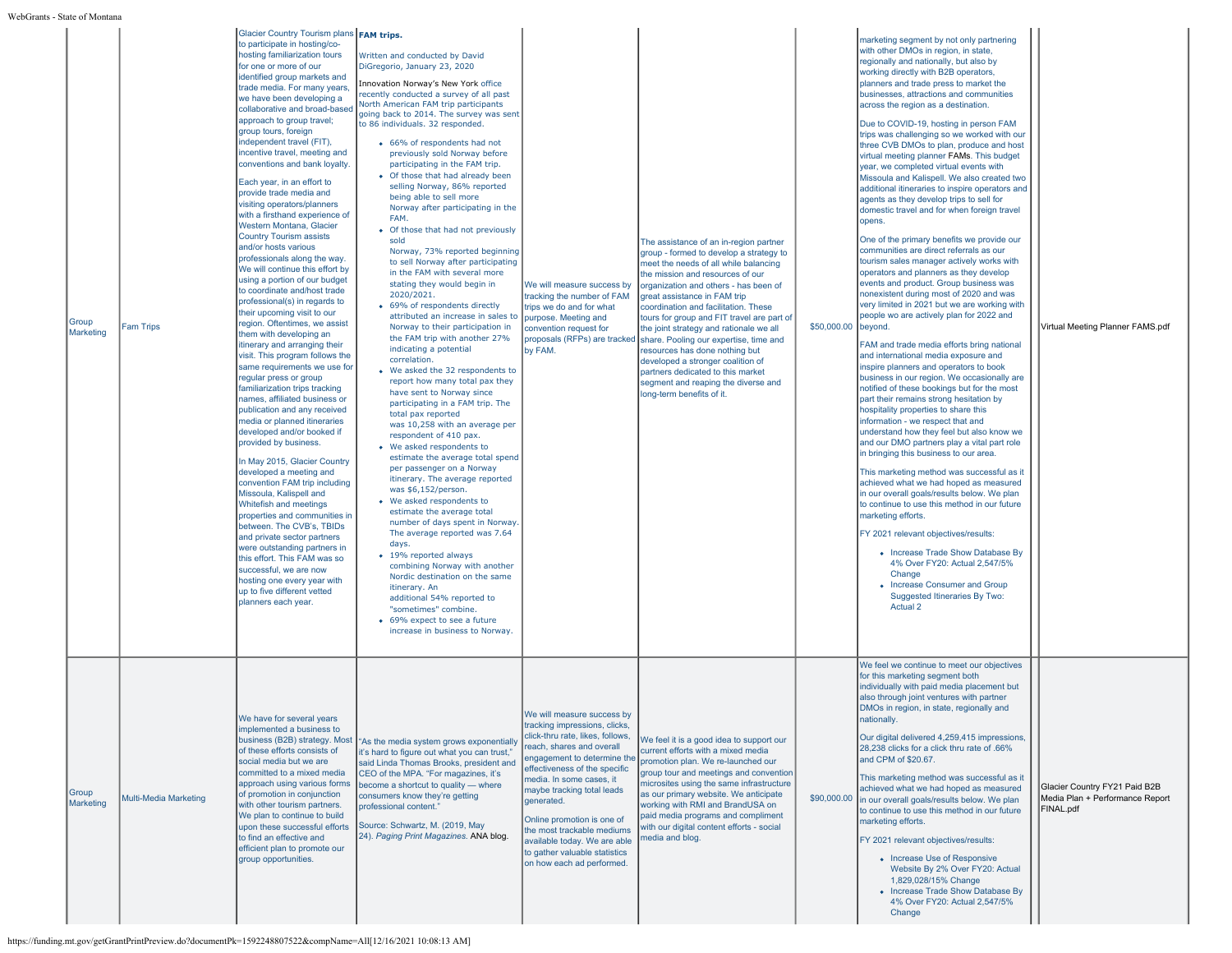| Group<br>Marketing | <b>Partner Support</b> | Rocky Mountain International<br>(also known as Great America<br>West or GAW) specializes in<br>international tourism<br>marketing and business<br>development for the Rocky<br>Mountain region.<br>The company was founded in<br>1990 specifically to meet the<br>needs of Rocky Mountain<br>state tourism departments for<br>international tourism<br>marketing in top inbound<br>visitation markets; primarily<br>the United Kingdom (England,<br>Scotland, Wales, Ireland),<br>Germany (Germany,<br>Switzerland, Austria), Benelux<br>(Belgium, Luxembourg, and<br>Netherlands), Australia<br>(Australia and New Zealand).<br>France, Italy and Nordic<br>(Denmark, Sweden, Norway,<br>Finland & Iceland).<br>The fives states of Montana,<br>Idaho, North Dakota, South<br>Dakota and Wyoming are<br>united in a regional<br>consortium through RMI<br>branded as the Great<br>American West. Glacier<br>Country Tourism is the only<br>Montana DMO outside of the<br>Montana Office of Tourism<br>and Business Development<br>that is a full marketing partner.<br>The program is a<br>comprehensive cooperative<br>marketing plan including full-<br>service international<br>marketing and public relations<br>services. The international<br>marketing program is<br>designed to promote and<br>develop individual and group<br>travel, pre-packaged tours,<br>convention and incentive<br>tours, and for promotion and<br>publicity across seven (7)<br>international markets. | U.S. TRAVEL Facts About International<br>Travel (March 2020)<br>• In 2019, U.S. Travel Exports<br>(includes general travel spending,<br>international passenger fares, as<br>well as international traveler<br>spending on medical, educational<br>and cross- border/seasonal<br>work-related activities) totaled<br>\$255 billion. International Travel<br>Imports totaled \$196 billion,<br>creating a \$59 billion travel trade<br>surplus.<br>• International arrivals to the U.S.<br>totaled 79 million in 2019, about<br>half of whom came from<br>overseas.<br>• The United States' share of total<br>international arrivals is 5.4%<br>(down from 6.4% in 2015).<br>• The United States' share of global<br>long-haul travel is 11.3% (down<br>from 13.7% in 2015).<br>• International travel spending<br>directly supported about 1.2<br>million U.S. jobs and \$33.6<br>billion in wages.<br>• Each overseas traveler spends<br>approximately \$4,200 when they<br>visit the U.S. and stays on<br>average 18 nights.<br>• Overseas arrivals represent about<br>half of all international arrivals, yet<br>account for 84% of total<br>international travel spending.<br>• Top leisure travel activities for<br>overseas visitors: (1) shopping;<br>$(2)$ sightseeing; $(3)$ fine dining; $(4)$<br>national parks/monuments; and<br>(5) amusement/theme parks. | We will measure success<br>through the reporting that<br>RMI/GAW will provide us as<br>part of our tier 1 partnership.<br>These reports include copies<br>of the Quarterly Reports;<br><b>Monthly Media Reports:</b><br><b>Annual Reports; Social</b><br><b>Media Reports and Leads</b><br>Reports from sales missions.<br>In addition, we will receive a<br>customized TRIP Report at<br>the end of the fiscal year<br>contract which provides a<br>product audit for the Glacier<br>Country region. We will also<br>receive a year-end media<br>report which is a<br>comprehensive annual<br>review of Montana's earned<br>media that highlights any<br>specific articles in which a<br>community within Glacier<br>Country is mentioned. | RMI/GAW is built on the idea that states<br>with related tourism products can<br>greatly benefit from cooperatively<br>marketing internationally. It's more time-<br>efficient and cost-effective to band<br>together and cross-promote tourism<br>products, especially when targeting<br>nternational visitors who want the<br>western experience and visit multiple<br>states over multi-week itineraries.<br>Destinations International (DI) is a                                                                                                                     | \$13,000.00 | This partnership investment with Rocky<br>Mountain International allows us to be work<br>directly with them and collaborate fully on<br>cooperative programs that market Montana<br>as an international travel destination in<br>markets with in-country/in-language sales<br>representatives.<br>Our partnership allowed us regional content<br>on 11 international translated websites with<br>a GCT landing page, editorial in their<br>quarterly publication, increased reporting<br>(earned media and year end analysis and<br>increased exposure to RMI sponsored<br>events at their trade shows.<br>With international borders closed, our<br>partnership was all about maintaining a<br>presence online to our international<br>audience making sure we were top of mind<br>when the time was right to travel again.<br>See attached report. These reports are<br>specific to the Glacier Country region.<br>Our in-language webpages resulted in 174<br>pageviews, averaged 1-minute 48 seconds<br>time on page. Languages include Australia,<br>Benelux, France, Germany, Italy, New<br>Zealand, Nordic, United Kingdom.<br>The FY 2021 TRIPS report showed zero<br>room nights booked but there was an<br>increase between 3% and 8% in offerings<br>for fly-drive itineraries to our region. Group<br>travel itineraries offered were down between<br>2% and 37%.<br>Without programs like RMI/GAW and Brand<br>USA, Glacier Country would not be able to<br>afford to promote our region in these<br>countries.<br>This marketing method was successful as it<br>achieved what we had hoped as measured<br>in our overall goals/results below<br>considering the state of the world with<br>COVID-19. We plan to continue to use this<br>method in our future marketing efforts.<br>FY 2021 relevant objectives/results:<br>• Increase Overall Consumer<br>Response By 2% Over FY20: Actual<br>2,133,457/15% Change<br>• Increase Electronic Response By<br>2% Over FY20: Actual<br>2,071,546/15% Change<br>• Increase Consumer Lead Database<br>By 2% Over FY20: Actual<br>1,327,894/10% Change<br>• Increase Trade Show Database By<br>4% Over FY20: Actual 2.547/5%<br>Change<br>• Increase Media Stories By 1% Over<br>FY20: Actual \$3.104.061.36/-14%<br>Change | FY 2021 GAW Partnership Report<br>FINAL.pdf |
|--------------------|------------------------|-----------------------------------------------------------------------------------------------------------------------------------------------------------------------------------------------------------------------------------------------------------------------------------------------------------------------------------------------------------------------------------------------------------------------------------------------------------------------------------------------------------------------------------------------------------------------------------------------------------------------------------------------------------------------------------------------------------------------------------------------------------------------------------------------------------------------------------------------------------------------------------------------------------------------------------------------------------------------------------------------------------------------------------------------------------------------------------------------------------------------------------------------------------------------------------------------------------------------------------------------------------------------------------------------------------------------------------------------------------------------------------------------------------------------------------------------------------------------------------------|-------------------------------------------------------------------------------------------------------------------------------------------------------------------------------------------------------------------------------------------------------------------------------------------------------------------------------------------------------------------------------------------------------------------------------------------------------------------------------------------------------------------------------------------------------------------------------------------------------------------------------------------------------------------------------------------------------------------------------------------------------------------------------------------------------------------------------------------------------------------------------------------------------------------------------------------------------------------------------------------------------------------------------------------------------------------------------------------------------------------------------------------------------------------------------------------------------------------------------------------------------------------------------------------------------------------------------------------------------------------------|---------------------------------------------------------------------------------------------------------------------------------------------------------------------------------------------------------------------------------------------------------------------------------------------------------------------------------------------------------------------------------------------------------------------------------------------------------------------------------------------------------------------------------------------------------------------------------------------------------------------------------------------------------------------------------------------------------------------------------------------|--------------------------------------------------------------------------------------------------------------------------------------------------------------------------------------------------------------------------------------------------------------------------------------------------------------------------------------------------------------------------------------------------------------------------------------------------------------------------------------------------------------------------------------------------------------------------|-------------|------------------------------------------------------------------------------------------------------------------------------------------------------------------------------------------------------------------------------------------------------------------------------------------------------------------------------------------------------------------------------------------------------------------------------------------------------------------------------------------------------------------------------------------------------------------------------------------------------------------------------------------------------------------------------------------------------------------------------------------------------------------------------------------------------------------------------------------------------------------------------------------------------------------------------------------------------------------------------------------------------------------------------------------------------------------------------------------------------------------------------------------------------------------------------------------------------------------------------------------------------------------------------------------------------------------------------------------------------------------------------------------------------------------------------------------------------------------------------------------------------------------------------------------------------------------------------------------------------------------------------------------------------------------------------------------------------------------------------------------------------------------------------------------------------------------------------------------------------------------------------------------------------------------------------------------------------------------------------------------------------------------------------------------------------------------------------------------------------------------------------------------------------------------------------------------------------------------------------------------------------------------------------------|---------------------------------------------|
|                    |                        | Glacier Country Tourism is a<br>dues partner of Destination<br>International (formerly DMAI)<br>and has been working<br>towards becoming an<br>accredited Destination<br><b>Marketing Organization</b><br>(DMO). We hope to complete                                                                                                                                                                                                                                                                                                                                                                                                                                                                                                                                                                                                                                                                                                                                                                                                                                                                                                                                                                                                                                                                                                                                                                                                                                                    | Destinations International provides<br>performance metrics and benchmarking to<br>accurately assess and compare your<br>organization's achievements. Destinations<br>International provides several tools that<br>will help your team make decisions and<br>provides comprehensive guides to<br>evaluate, calculate and report on<br>performance.                                                                                                                                                                                                                                                                                                                                                                                                                                                                                                                                                                                                                                                                                                                                                                                                                                                                                                                                                                                                                       | We will measure success of                                                                                                                                                                                                                                                                                                                                                                                                                                                                                                                                                                                                                                                                                                                  | partnership organization serving<br>destination marketing and management<br>professionals - helping them exchange<br>bold ideas, connect innovative people<br>and elevate tourism to its highest<br>potential. As a member of the global<br>trade association for destination<br>organizations, convention bureaus and<br>tourism boards, Glacier Country<br>Tourism benefits from being a part of<br>this global community of over 5,000<br>professionals from 600 destinations<br>around the world. It gives us access to a<br>wide network of people, ideas, products |             | In FY 2021, we continued our efforts<br>outlined in the DestinationNEXT assessment<br>from the previous year. We regularly<br>referenced the research, participated in<br>webinars and kept abreast of the briefing<br>reports published. We participated in several<br>data collection efforts to understand current<br>destination organization funding, spending,<br>trends, and performances of fellow<br>destination organizations. By participating in<br>these studies, we were allowed access to<br>multiple research projects.                                                                                                                                                                                                                                                                                                                                                                                                                                                                                                                                                                                                                                                                                                                                                                                                                                                                                                                                                                                                                                                                                                                                                                                                                                                                                                                                                                                                                                                                                                                                                                                                                                                                                                                                            |                                             |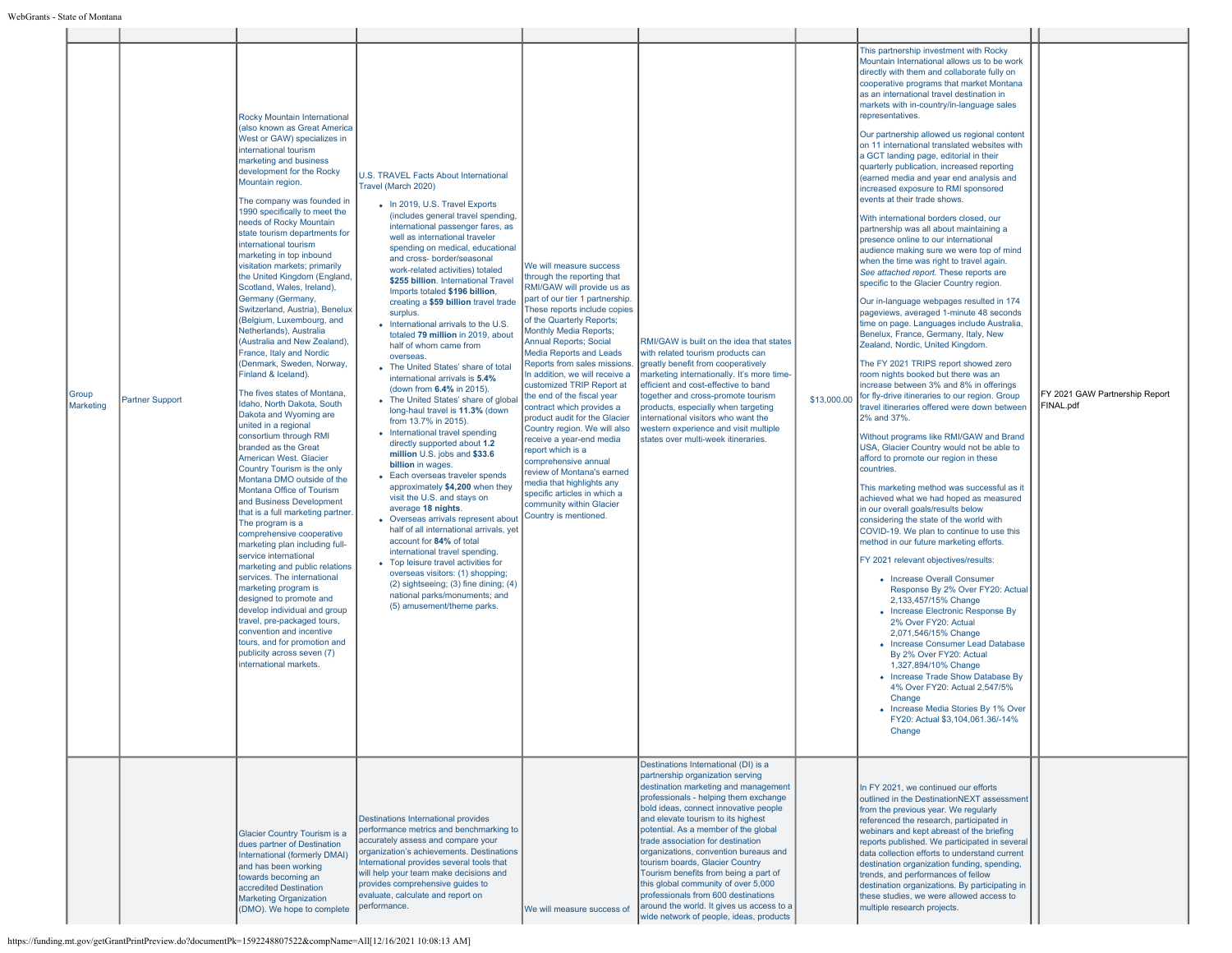| Marketing<br>Support | <b>DMO Program Participation</b>             | the last few steps to having<br>our CEO become CDME<br>certified, provide opportunities<br>for professional development<br>keeping us abreast of cutting<br>edge tourism marketing trends<br>to keep us competitive - and<br>to increase the effectiveness<br>of the our marketing and<br>organizational management<br>efforts.                                                                                                                                                                                                                                                                                                                                                                                                                                                                                                                                                                                          | • Industry Benchmarking, Toolkits<br>and Trends Reports<br>• Organizational & Financial Profile<br><b>Study</b><br>• Access to special projects<br>covering timely and relevant<br>issues and best practices<br>• DestinationNEXT Futures Study<br>• Standard Performance Reporting<br>Handbook<br>• Destination Organization<br><b>Performance Reporting</b>                                                                                                                                                                                                                                                                                                                  | this method with monitoring<br>the level by which we use the<br>benefits afforded us through<br>membership.                                                                                                                                                                                                                                                                                                                                                                                                                              | and services, and resources.<br>Membership in DI better prepares senior<br>executives and managers for increasing<br>change and competition and to become<br>more effective organizational and<br>community leaders. They also provide<br>valuable governance resources for<br>board of directors. The program focuses<br>on vision, leadership, productivity and<br>strengthening business expertise. Since<br>beginning this training, Glacier Country<br>Tourism has implemented much of what<br>has been learned to date and we feel<br>our organization is in a much better<br>position to help elevate the industry and<br>its standards in the state of Montana. | \$7,000.00   | Due to travel restrictions and time, our CEO<br>was unable to make progress on her CDME<br>certification.<br>This marketing method was successful as it<br>achieved what we had hoped it would. The<br>information it provides our organization is<br>incredibly valuable. We plan to continue to<br>use this method in our future marketing<br>efforts. Our CEO serves on the DI Advocacy<br>Committee which in light of COVID-19,<br>provides valuable knowledge associated<br>with helping Montana's tourism industry and<br>overall economy recover as quickly and<br>completely as possible.                                                                                                                                                                                                                                                     |                                              |
|----------------------|----------------------------------------------|--------------------------------------------------------------------------------------------------------------------------------------------------------------------------------------------------------------------------------------------------------------------------------------------------------------------------------------------------------------------------------------------------------------------------------------------------------------------------------------------------------------------------------------------------------------------------------------------------------------------------------------------------------------------------------------------------------------------------------------------------------------------------------------------------------------------------------------------------------------------------------------------------------------------------|--------------------------------------------------------------------------------------------------------------------------------------------------------------------------------------------------------------------------------------------------------------------------------------------------------------------------------------------------------------------------------------------------------------------------------------------------------------------------------------------------------------------------------------------------------------------------------------------------------------------------------------------------------------------------------|------------------------------------------------------------------------------------------------------------------------------------------------------------------------------------------------------------------------------------------------------------------------------------------------------------------------------------------------------------------------------------------------------------------------------------------------------------------------------------------------------------------------------------------|-------------------------------------------------------------------------------------------------------------------------------------------------------------------------------------------------------------------------------------------------------------------------------------------------------------------------------------------------------------------------------------------------------------------------------------------------------------------------------------------------------------------------------------------------------------------------------------------------------------------------------------------------------------------------|--------------|-------------------------------------------------------------------------------------------------------------------------------------------------------------------------------------------------------------------------------------------------------------------------------------------------------------------------------------------------------------------------------------------------------------------------------------------------------------------------------------------------------------------------------------------------------------------------------------------------------------------------------------------------------------------------------------------------------------------------------------------------------------------------------------------------------------------------------------------------------|----------------------------------------------|
| Marketing<br>Support | Administration                               | <b>Glacier Country Tourism</b><br>allocates the entire 20%<br>allowed by statute. We use<br>this to pay all wages, benefits<br>and taxes for three positions:<br><b>Executive Director, Office</b><br>Manager and a temporary<br>part-time employee who<br>assists with projects as<br>needed. We also use this to<br>pay benefits for our three<br>marketing positions: Public<br><b>Relations and Earned Media</b><br><b>Manager, Tourism Sales</b><br>Manager and Sales and<br>Marketing Assistant, See<br>Marketing Support, Group<br>Marketing and Publicity -<br>Marketing Personnel line<br>items.<br>Administrative funds are also<br>used to pay for all office<br>overhead such as rent.<br>telephone, office equipment,<br>supplies, insurance,<br>professional services like<br>accounting, etc All travel<br>expenses not directly related<br>to a marketing project are also<br>paid for from this budget. | Destination marketing organizations<br>(DMOs) are responsible for promoting our<br>communities as attractive travel<br>destinations and enhancing the location's<br>public image as a dynamic place to live<br>and work. DMO's primary customers are<br>not the visitor but rather our community. If<br>we look at who benefits from our efforts, it<br>is the residents of our destination. They<br>are who we are helping. Through the<br>impact of travel, we strengthen the<br>economic position and provide opportunity<br>for people in our communities.<br>Jack Johnson, Destinations International<br>Chief Advocacy Officer & Foundation<br><b>Executive Director</b> | We measure success of our<br>administrative funds in a<br>simple way. These funds<br>cover the costs of operation<br>for our office, administrative<br>staff, board of directors and<br>nonmarketing related<br>expenses. If we are able to<br>keep the administrative<br>operations of the<br>organization healthy,<br>effective and efficient, we are<br>successful. All of the office<br>overhead, reporting,<br>accounting, financials,<br>insurance, oversight and<br>management of all programs<br>are paid out of this line item. | Per the TAC Rules and Regulations, we<br>are allowed up to, but not exceeding,<br>20% of the organization's new annual<br>revenue to cover administrative<br>expenses, which are identified in detail<br>in the actual document. The intent of the<br>administrative budget is to cover costs<br>incurred in the implementation of<br>approved marketing methods/funded by<br>the lodging facility use tax.                                                                                                                                                                                                                                                             | \$316,000.00 | The administrative budget is critical to the<br>operations and management of Glacier<br>Country Tourism and all the overhead costs<br>it takes to do what we do. There are three<br>positions supported from this budget along<br>with rent, utilities, insurance, travel, office<br>supplies, telecommunications, IT, internet,<br>etc. In FY 2020, our total revenue was<br>\$1,888,097 with \$377,619 allowable for<br>admin but we budgeted \$316,000. Total<br>spent was \$309,281.87 which is 18%<br>(maximum allowed is 20%).<br>This marketing method was successful as it<br>achieved what we had hoped as measured<br>in our overall objectives/results below. This<br>line item is critical to our ability to operate an<br>organization and cannot operate without and<br>therefore will certainly continue to use it in<br>future years. | Glacier Country FY21 Pie Charts<br>FINAL.pdf |
| Marketing<br>Support | <b>TAC/Governor's Conference</b><br>meetings | This line item allows each<br>organization to have a<br>dedicated pool of funding to<br>cover the travel related<br>expenses for the executive<br>director or designated<br>responsible party for these<br>meetings.                                                                                                                                                                                                                                                                                                                                                                                                                                                                                                                                                                                                                                                                                                     | America's nonprofits rely on the public<br>trust to do their work. That is why it is so<br>important that nonprofits continuously earn<br>the public's trust through their commitment<br>to ethical principles, transparency and<br>accountability. Glacier Country Tourism is<br>accountable to the Tourism Advisory<br>Council and the Montana Office of<br>Tourism and Business Development to<br>administer the lodging facility use tax<br>according the rules and regulations<br>outlined by contract with the State of<br>Montana.                                                                                                                                      | This line item will be<br>measured by how many of<br>the required meetings we<br>were able to attend as<br>required. These include three<br>or four TAC meetings and<br>the Governor's Conference<br>on Tourism and Recreation<br>each year.                                                                                                                                                                                                                                                                                             | Destination marketing organizations<br>(DMOs) funded by the lodging tax are<br>required to attend all TAC meetings and<br>the Governor's Conference of Tourism<br>and Recreation. This requirement is<br>stated in the TAC rules and regulations<br>which are part of the administrative<br>rules of Montana.                                                                                                                                                                                                                                                                                                                                                           | \$1,500.00   | The regions and CVBs (DMOs) are required<br>to attend numerous meetings throughout the<br>year and this budget allows us to lessen the<br>burden of travel costs from our<br>administrative budget. It is very helpful and<br>of great assistance to all of us. Glacier<br>Country Tourism's President CEO was able<br>to attend all the required meetings this year.<br>We find this line item very successful in our<br>efforts and will continue to use it in the<br>future. COVID-19 brought about the<br>overwhelming adoption of video<br>conferencing which allowed for meetings to<br>occur from the safety of our own homes or<br>offices. All the required meetings were held<br>virtually this year so we did not incur any<br>expense.                                                                                                    |                                              |
|                      |                                              | Professional development is<br>extremely important for<br>several reasons. First and<br>foremost, it adds to an<br>individual's personal<br>fulfillment, sense of value to<br>the organization, job<br>satisfaction and keeps<br>employee turnover to a<br>minimum. Secondly, but                                                                                                                                                                                                                                                                                                                                                                                                                                                                                                                                                                                                                                        | "Companies that offer professional                                                                                                                                                                                                                                                                                                                                                                                                                                                                                                                                                                                                                                             |                                                                                                                                                                                                                                                                                                                                                                                                                                                                                                                                          |                                                                                                                                                                                                                                                                                                                                                                                                                                                                                                                                                                                                                                                                         |              | In this budget year our professional<br>development budget provided attendance at<br>several events for employees but due to<br>COVID-19, we only attended one event -<br>U.S. Travel Association's Educational<br>Seminar for Tourism Organizations (ESTO)                                                                                                                                                                                                                                                                                                                                                                                                                                                                                                                                                                                           |                                              |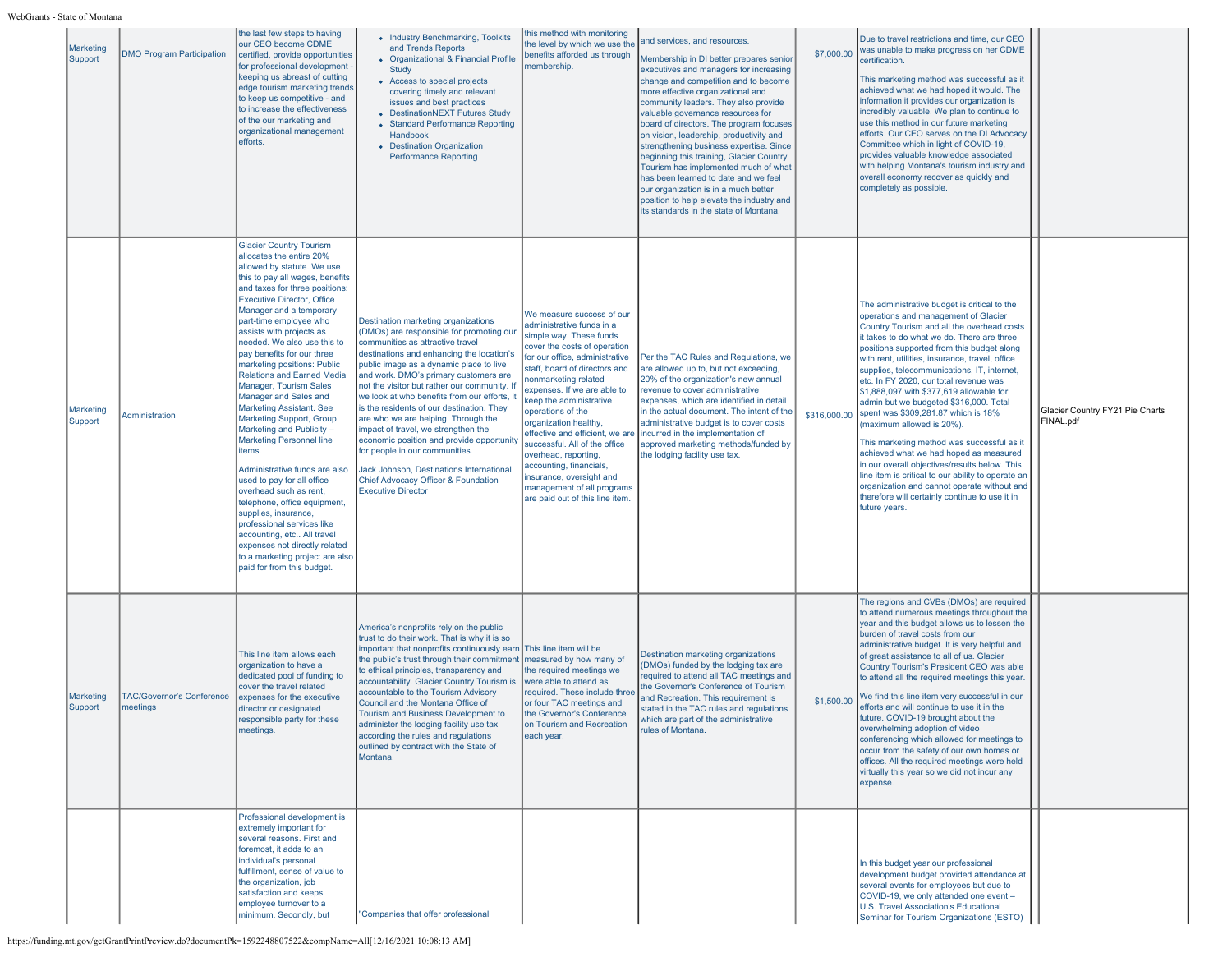| Marketing<br>Support | <b>Professional Development</b>  | certainly an equally important<br>factor, ongoing professional<br>development keeps<br>individuals and organizations<br>abreast of cutting edge trends<br>to keep us competitive and to<br>increase the effectiveness of<br>our efforts. When we can, we<br>try to make sure all<br>employees participate in at<br>least one training pertinent to<br>the industry and/or position.<br><b>Glacier Country Tourism</b><br>currently has five individuals<br>who would utilize this budget<br>for professional development.<br><b>Employees have attended</b><br><b>U.S. Travel Associations</b><br><b>Educational Seminars for</b><br><b>Tourism Organizations</b><br>(ESTO) and Simpleview<br>Summit in past years. | development opportunities have 34%<br>higher rentention rates."<br>"When looking for work, 54% of people<br>say opportunities for career advancement<br>are more important than salary."<br>"Employees with professional<br>development opportunities are 15% more<br>engaged."<br>By Elizabeth Mazenko, Professional<br>Development & Your Bottom Line,<br><b>January 10, 2018</b>                                                                                                                                                                                                                                                                                                                                                                                                            | We will measure success in<br>the number of trainings we<br>are able to send staff to<br>along with a brief description<br>of the training.<br>Success on our marketing<br>efforts, positive work<br>environment, low employee<br>turn-over and sense of<br>industry pride translates to<br>successful professional<br>development.                                                                                                                                                                                                                                           | Not for profit organizations are not<br>where someone works for personal<br>financial reward but it is for<br>professionals who desire an interesting<br>industry and are keener on experience,<br>cultural exchanges, diversity and<br>learning. If a small investment in<br>professional training can add to a<br>person's job satisfaction then it is well<br>worth the cost. | \$5,000.00  | which is the only national forum where<br>destination marketing professionals at the<br>state, regional and local level get critical<br>tools, tips and information to help them<br>better market and grow their destinations.<br>This year, our CEO, Tourism Sales Manager<br>and PR/Earned Media Manager attended.<br>The topics most widely addresses this year<br>were ones related to recovery, destination<br>stewardship, diversity/equity/inclusion, data<br>aggregation and advocacy.<br>This marketing method was successful to<br>the extent we were able to utilize it in light of<br>group events being cancelled across the<br>world. We plan to continue to use this<br>method in our future marketing efforts.                                                                                                                                                                                                                                                                                                                                                                                                                                                                                                                                                                                                                                                                                                                                            |                                                    |
|----------------------|----------------------------------|---------------------------------------------------------------------------------------------------------------------------------------------------------------------------------------------------------------------------------------------------------------------------------------------------------------------------------------------------------------------------------------------------------------------------------------------------------------------------------------------------------------------------------------------------------------------------------------------------------------------------------------------------------------------------------------------------------------------|------------------------------------------------------------------------------------------------------------------------------------------------------------------------------------------------------------------------------------------------------------------------------------------------------------------------------------------------------------------------------------------------------------------------------------------------------------------------------------------------------------------------------------------------------------------------------------------------------------------------------------------------------------------------------------------------------------------------------------------------------------------------------------------------|-------------------------------------------------------------------------------------------------------------------------------------------------------------------------------------------------------------------------------------------------------------------------------------------------------------------------------------------------------------------------------------------------------------------------------------------------------------------------------------------------------------------------------------------------------------------------------|----------------------------------------------------------------------------------------------------------------------------------------------------------------------------------------------------------------------------------------------------------------------------------------------------------------------------------------------------------------------------------|-------------|---------------------------------------------------------------------------------------------------------------------------------------------------------------------------------------------------------------------------------------------------------------------------------------------------------------------------------------------------------------------------------------------------------------------------------------------------------------------------------------------------------------------------------------------------------------------------------------------------------------------------------------------------------------------------------------------------------------------------------------------------------------------------------------------------------------------------------------------------------------------------------------------------------------------------------------------------------------------------------------------------------------------------------------------------------------------------------------------------------------------------------------------------------------------------------------------------------------------------------------------------------------------------------------------------------------------------------------------------------------------------------------------------------------------------------------------------------------------------|----------------------------------------------------|
| Marketing<br>Support | Marketing/Publicity<br>Personnel | <b>Glacier Country Tourism has</b><br>a Sales and Marketing<br>Assistant whose time is<br>dedicated to supporting all<br>marketing, earned media and<br>tourism sales activities in<br>order to promote the overall<br>mission of Glacier Country<br>Tourism. This position is<br>responsible for supporting<br>development, implementation<br>and tracking of our marketing<br>projects and programs and<br>maintaining strong<br>relationships with<br>organization, region and<br>industry partners. See<br>attached job description.                                                                                                                                                                            | "Brands can seize opportunities to<br>personalize consumer experiences, even<br>before they embark on a trip. With more<br>travelers turning to digital for assistance,<br>marketers can connect with customers<br>when they first express intent through<br>online inspiration or research. Travel<br>companies can segment their audiences,<br>combine first- and third-party data, and<br>use machine learning to connect with<br>customers. As traveler behavior continues<br>to evolve, expectations will continue to<br>rise. Navigating these changes can be<br>challenging, but digital provides more<br>opportunities than ever for marketers to<br>meet traveler intent and expectations at<br>every turn. And that's a trip worth taking."<br>Google/Phocuswright Travel Study 2017 | We measure success in this<br>area by monitoring the work<br>being done by the employee<br>and ensuring they are<br>completing the work as<br>outlined in the job<br>description. This person acts<br>as an internal project<br>manager and assists with<br>most every marketing related<br>program - consumer, group<br>and PR and earned media.<br>There are several marketing<br>methods in those segments<br>that fall within this person's<br>scope of work. The<br>successful completion of<br>those methods and reporting<br>will be outlined in those<br>evaluations. | Having marketing support personnel<br>allows us to be productive effectively<br>and efficiently productive and meet<br>project and program deadlines. Creating<br>a solid support system with qualified<br>and passionate team members allows<br>us to maximize our efforts being more<br>effective and efficient.                                                               | \$35,000.00 | This person also acts as an internal project<br>manager and assists with most every<br>marketing related program - consumer,<br>group and PR and earned media.<br>As reported in the attached monthly reports,<br>she provides support for all our marketing<br>programs. She is the primary program<br>manager for Simpleview, Meltwater, Klear<br>and Barberstock as well as tracking all our<br>traditional and digital influencer earned<br>media. Earned media tracking alone<br>accounts for a significant part of her time. As<br>an example, we had a total earned ad value<br>of \$3,104,061 for both traditional travel<br>articles and social media. She is also<br>responsible for tracking all our rural corridor<br>reporting which tracks each business and<br>community in all areas of our marketing. Our<br>productivity has doubled since this person<br>came onboard.<br>Attached is the report of her activities in<br>monthly reports and the job description. Due<br>to COVID, this employee was placed on<br>temporary partial furlough beginning in May<br>2020. She remained on furlough through<br>most of July 2020 and then went on<br>maternity leave between October 2020 and<br>January 2021. This is noted in her reports.<br>This marketing method was successful as it<br>achieved what we had hoped as measured,<br>in our overall goals/results below. We plan<br>to continue to use this method in our future<br>marketing efforts. | FY 2021 Sales + Marketing Assistant<br>Reports.pdf |
| Marketing<br>Support | VIC<br>Funding/Staffing/Signage  | <b>Glacier Country Tourism</b><br>started its Visitor Information<br>Center (VIC) Assistance<br>Program in FY 1994. The<br>program was designed to aid<br>smaller chambers or<br>organizations that are not<br>directly funded by the<br>Montana Accommodations<br>Tax and need financial<br>support in order to staff their<br>visitor center properly. The<br>program runs from Memorial<br>Day to Labor Day. Our FY<br>2020 funding program will<br>provide staffing assistance up<br>to \$5,000/VIC for staffing for<br>qualifying organizations.                                                                                                                                                               | 66.4% of travelers rely on the opinions of<br>in-person and/or through direct contact<br>(email, text, etc.) for travel inspiration. The<br>State of the American Traveler,<br><b>Destination Analysts</b>                                                                                                                                                                                                                                                                                                                                                                                                                                                                                                                                                                                     | We will measure success by<br>the number of VICs we were<br>able to fund along with<br>closely monitoring the stats<br>provided by the VICs at the<br>end of the year. Each funded<br>VIC evaluates the year and<br>compares with the two<br>previous years in their<br>completion report due in our<br>office in October, Our VIC<br>committee evaluates the<br>reports and applications.                                                                                                                                                                                    | The VIC grant program is very much an<br>outreach program supporting our rural<br>tourism community partners. We<br>continue to see enthusiastic<br>appreciation for the funds. The numbers<br>of overall visitors using these personal<br>travel assistance services is strong<br>which does nothing but strengthen our<br>intent to continue this program.                     | \$45,000.00 | We were able to fund nine visitor information<br>centers (VICs) in Glacier Country in 2021.<br>Those VICs provided personal travel<br>counseling to 7,224 people which is an<br>increase of 2,581 over the previous year.<br>The top five states/countries people were<br>visiting from Montana, California,<br>Washington, Florida and Texas. See the<br>attached PDF report for complete<br>details. We find great value in assisting our<br>communities to have manned visitor<br>information centers and to provided<br>important customer service/experience<br>training and plan to continue this program in<br>the future.<br>This marketing method was successful as it<br>achieved what we had hoped as measured<br>in our overall goals/results below.<br>FY 2021 relevant objectives/results:                                                                                                                                                                                                                                                                                                                                                                                                                                                                                                                                                                                                                                                                  | End of Year VIC Report FY 2021.pdf                 |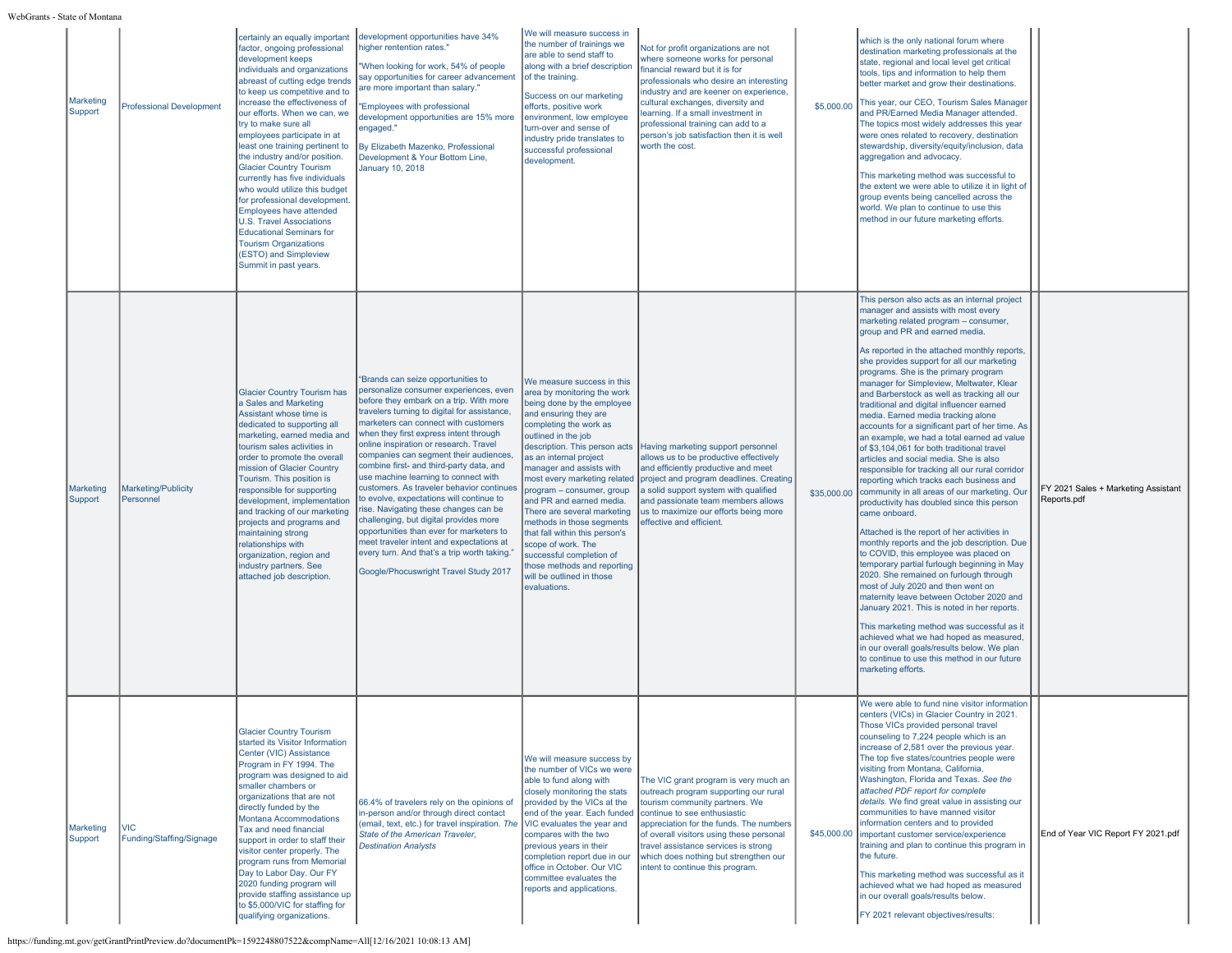|                      |                                               |                                                                                                                                                                                                                                                                                                                                                                                                                                                                                                                                                                                                                                                                                                                                                                                                                                                                                                                                                                                                                      |                                                                                                                                                                                                                                                                                                                                                                                                                                                                      |                                                                                                                                                                                                                                                                                                                                                                                                                                                                                                         |                                                                                                                                                                                                                                                                                                                                  |             | • Fund Chamber/Visitor Information<br><b>Centers: Actual 9 VICs</b>                                                                                                                                                                                                                                                                                                                                                                                                                                                                                                                                                                                                                                                                                                                                                                                                                                                                                                                                                                                                                                                                                                                                                                                                                                                                                                                                                                                                                                                                                                                            |                                             |
|----------------------|-----------------------------------------------|----------------------------------------------------------------------------------------------------------------------------------------------------------------------------------------------------------------------------------------------------------------------------------------------------------------------------------------------------------------------------------------------------------------------------------------------------------------------------------------------------------------------------------------------------------------------------------------------------------------------------------------------------------------------------------------------------------------------------------------------------------------------------------------------------------------------------------------------------------------------------------------------------------------------------------------------------------------------------------------------------------------------|----------------------------------------------------------------------------------------------------------------------------------------------------------------------------------------------------------------------------------------------------------------------------------------------------------------------------------------------------------------------------------------------------------------------------------------------------------------------|---------------------------------------------------------------------------------------------------------------------------------------------------------------------------------------------------------------------------------------------------------------------------------------------------------------------------------------------------------------------------------------------------------------------------------------------------------------------------------------------------------|----------------------------------------------------------------------------------------------------------------------------------------------------------------------------------------------------------------------------------------------------------------------------------------------------------------------------------|-------------|------------------------------------------------------------------------------------------------------------------------------------------------------------------------------------------------------------------------------------------------------------------------------------------------------------------------------------------------------------------------------------------------------------------------------------------------------------------------------------------------------------------------------------------------------------------------------------------------------------------------------------------------------------------------------------------------------------------------------------------------------------------------------------------------------------------------------------------------------------------------------------------------------------------------------------------------------------------------------------------------------------------------------------------------------------------------------------------------------------------------------------------------------------------------------------------------------------------------------------------------------------------------------------------------------------------------------------------------------------------------------------------------------------------------------------------------------------------------------------------------------------------------------------------------------------------------------------------------|---------------------------------------------|
| Marketing<br>Support | <b>VIC Staff/Customer Service</b><br>Training | <b>Glacier Country Tourism</b><br>believes strongly in customer<br>experience training. Friendly<br>hospitality is vital to providing<br>a good overall customer<br>experience and training is not<br>only helpful, but critical. We<br>contract with Flathead Valley<br><b>Community College to</b><br>develop a program that can<br>be held in communities and<br>open to all ages. We feel<br>there is a strong demand for<br>this broad-based community<br>training.                                                                                                                                                                                                                                                                                                                                                                                                                                                                                                                                             | "Excellent customer service improves<br>public persona and strengthens your<br>brand. If you're interested in public<br>perception, your reputation or the strength<br>of your brand, you absolutely have to<br>insure a high quality of customer service.<br>Not only does this result in positive<br>reviews, but it helps to solidify you in the<br>minds of anyone searching for your type of<br>products, services or information."<br>R.L. Adams, Entrepreneur | Our overall plan to measure<br>success is the continual<br>growth and success of this<br>program and the number<br>communities who host it and<br>people who participate. Our<br>trainer tracks these training<br>sessions with a sign in<br>sheets/registrations.                                                                                                                                                                                                                                      | Customer service training provides<br>valuable tools and skills helping provide<br>positive experiences. In FY 2019, we<br>sent the grant application to 21<br>organizations, awarded funding to nine<br>VICs and hope to provide training in up<br>ten communities. In FY 2020, we hope<br>to increase the number of trainings. | \$30,000.00 | Glacier Country Tourism continues to find<br>great value in providing customer<br>service/experience training to businesses<br>and communities who want it. In FY 2021<br>we partnered with the University of Montana<br>College of Business to develop and<br>implement two of three planned customer<br>service courses. We were able to conduct<br>both of them by Zoom free of charge. All<br>funded visitor information centers (VICs) had<br>their travel counselors attend these trainings<br>as required by our VIC grant program.<br>We supported this program with paid social<br>media advertising so we could increase<br>awareness of this valuable education<br>opportunity to a much broader audience<br>across Western Montana.<br>We are thrilled to provide quality training to<br>people who act as hospitality ambassadors<br>to our state. Session attendance this year<br>was 18 locations with multiple people for the<br><b>Customer Service Essentials and 15</b><br>locations attend the Conflict Management<br>class. Both of these were recorded and are<br>available on Glacier County Tourism's<br>Partner Center. We will hold at least 1 live<br>session of every spring. See attached<br>report.<br>This marketing method was successful as it<br>achieved what we had hoped as measured<br>in our overall goals/results below. We find<br>great value in customer service/experience<br>training and plan to continue this program in<br>the future.<br>FY 2021 relevant objectives/results:<br>• Fund Chamber/Visitor Information<br>Centers: Actual 9 VICs | Education Outreach - Trainings<br>Final.pdf |
| Marketing<br>Support | <b>Partner Support</b>                        | This budget provides for an<br>online DMO system called<br>Simpleview and an online<br>grant system called<br>Submittable.<br>Simpleview is a customer<br>relationship management<br>(CRM) system specifically<br>designed for destination<br>marketing organizations<br>(DMO) combining relationship<br>management tracking, contact<br>records, reporting,<br>communications, financial<br>tracking, etc. with group tour,<br>meetings and convention and<br>FIT sales, public relations,<br>marketing, reporting and<br>more. This industry-specific<br>and DMO tested CRM is<br>created for all areas of<br>business we serve - not just<br>external but internal as well -<br>basically all parties related to<br>the activity.<br>Combining meeting sales,<br>industry partner management,<br>consumer marketing,<br>business analysis, reporting<br>and more, Simpleview CRM is<br>the most widely used tool in<br>destination marketing and we<br>are excited to integrate this<br>into our overall program. | Built specifically for DMOs, Simpleview<br>has been adopted as a highly productive<br>tool. Submittable provides a user-friendly<br>platform to submit information - grant<br>requests, blog articles, board member<br>applications.                                                                                                                                                                                                                                 | We will measure success in<br>our ability to be more<br>effective, efficient with<br>partner data and marketing<br>efforts. We will provide<br>various reports to show how<br>we continue to use the tool to<br>support our overall marketing<br>efforts.<br>Simpleview allows us to track<br>cooperative efforts that<br>include financial and in-kind<br>contributions by business<br>and/or partner, track group<br>leads, FAM trips, media<br>events, media contacts,<br>earned media, events, etc. | A constant struggle we have is keeping<br>the information we need to strategize,<br>implement, manage and report our<br>overall efforts current. Over the past ten<br>years, our organization has become<br>increasingly diversified and complex<br>which has led to multiple sources of<br>data we have tried to maintain.      | \$22,000.00 | Glacier Country utilizes the online DMO<br>system called Simpleview. Simpleview is a<br>customer relationship management (CRM)<br>system specifically designed for destination<br>marketing organizations (DMO) combining<br>relationship management tracking, contact<br>records, reporting, communications,<br>financial tracking, etc. with group tour,<br>meetings and convention and FIT sales,<br>public relations, marketing, reporting,<br>forecasting and more. This industry-specific<br>and DMO tested CRM is created for the<br>businesses we serve - not just those<br>planning a vacation, and not just our<br>partners, tour operators and meeting<br>planners, but our governing body, film<br>crews, media - basically all parties related to<br>the activity.<br>Combining meeting sales, industry partner<br>management, consumer marketing,<br>forecasting, business analysis, reporting and<br>more, Simpleview CRM is the most widely<br>used tool in destination marketing and we<br>are excited to integrate this into our overall<br>program.<br>We keep our administration time to a<br>minimum while maintain the ability to track<br>our overall sales and PR efforts by<br>community and by business.                                                                                                                                                                                                                                                                                                                                                             | FY 2021 Simpleview Reports.pdf              |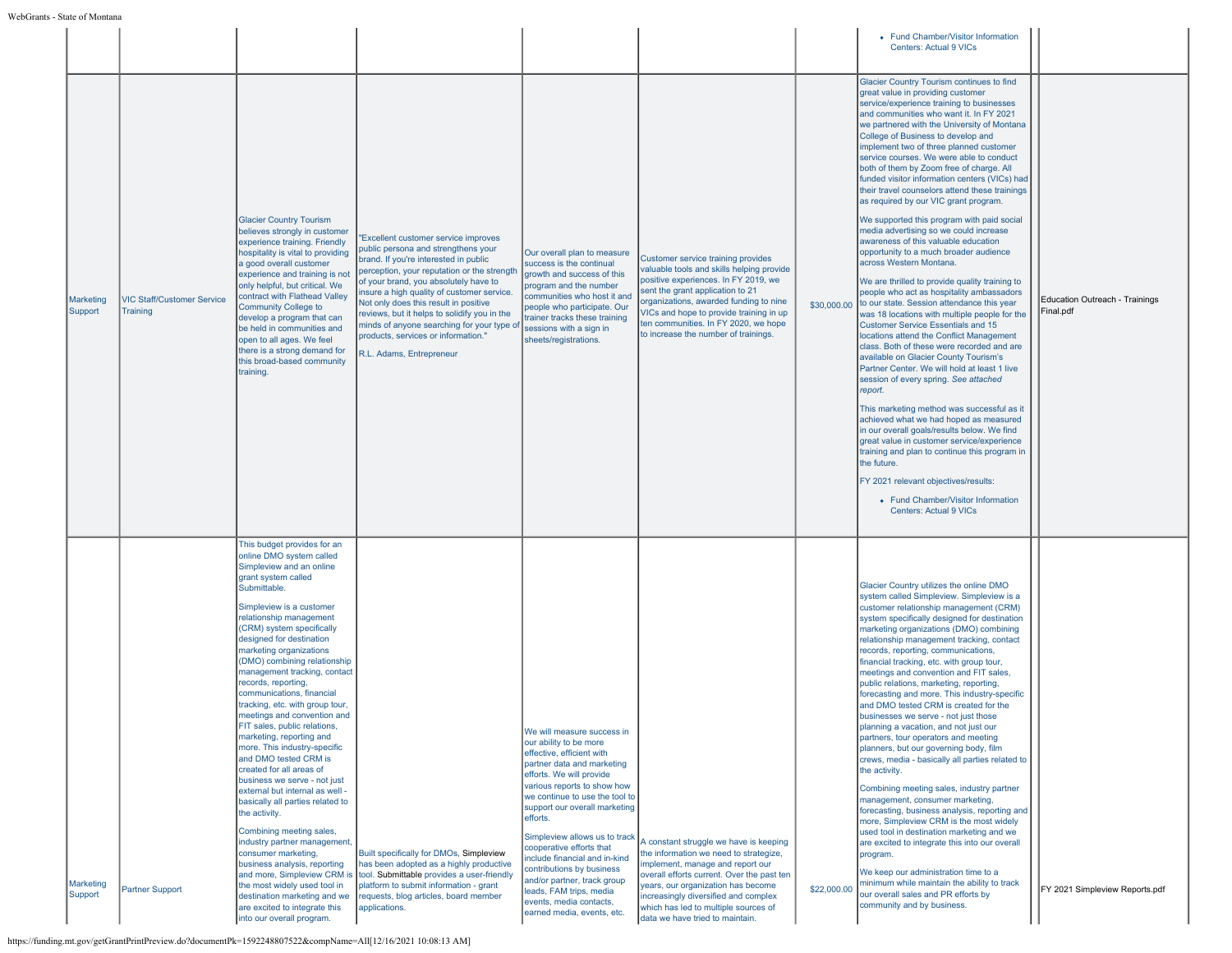| is - State of Montar |                                          |                                                                                                                                                                                                                                                                                                                                                                                                                                                                                                                                                                                                                                                                                                                                                                                                                                                                                                                                                                                                                               |                                                                                                                                                                                                                                                                                                                                                                                                                                                                                                                                                                                                                                                                                                                                                                                                                                                                                                                                                                                                                                                                                                                                                                                               |                                                                                                                                                                                                                                                                                                                   |                                                                                                                                                                                                                                                                                                                                                                                                                                                                                                                                                                                                                                                                                                                                                                                                        |                                                                                                                                                                                                                                                                                                                                                                                                                                                                                                                                                                                                                                                                                                                                                                                                                                                                                                                                                                                                                                                                                                                                                                                                                                                                                                                                                                                                                                                                                                                                                                                                                                                                                                                              |                                          |
|----------------------|------------------------------------------|-------------------------------------------------------------------------------------------------------------------------------------------------------------------------------------------------------------------------------------------------------------------------------------------------------------------------------------------------------------------------------------------------------------------------------------------------------------------------------------------------------------------------------------------------------------------------------------------------------------------------------------------------------------------------------------------------------------------------------------------------------------------------------------------------------------------------------------------------------------------------------------------------------------------------------------------------------------------------------------------------------------------------------|-----------------------------------------------------------------------------------------------------------------------------------------------------------------------------------------------------------------------------------------------------------------------------------------------------------------------------------------------------------------------------------------------------------------------------------------------------------------------------------------------------------------------------------------------------------------------------------------------------------------------------------------------------------------------------------------------------------------------------------------------------------------------------------------------------------------------------------------------------------------------------------------------------------------------------------------------------------------------------------------------------------------------------------------------------------------------------------------------------------------------------------------------------------------------------------------------|-------------------------------------------------------------------------------------------------------------------------------------------------------------------------------------------------------------------------------------------------------------------------------------------------------------------|--------------------------------------------------------------------------------------------------------------------------------------------------------------------------------------------------------------------------------------------------------------------------------------------------------------------------------------------------------------------------------------------------------------------------------------------------------------------------------------------------------------------------------------------------------------------------------------------------------------------------------------------------------------------------------------------------------------------------------------------------------------------------------------------------------|------------------------------------------------------------------------------------------------------------------------------------------------------------------------------------------------------------------------------------------------------------------------------------------------------------------------------------------------------------------------------------------------------------------------------------------------------------------------------------------------------------------------------------------------------------------------------------------------------------------------------------------------------------------------------------------------------------------------------------------------------------------------------------------------------------------------------------------------------------------------------------------------------------------------------------------------------------------------------------------------------------------------------------------------------------------------------------------------------------------------------------------------------------------------------------------------------------------------------------------------------------------------------------------------------------------------------------------------------------------------------------------------------------------------------------------------------------------------------------------------------------------------------------------------------------------------------------------------------------------------------------------------------------------------------------------------------------------------------|------------------------------------------|
|                      |                                          | Submittable is a grant<br>management software for<br>organizations like Glacier<br>Country Tourism. It allows us<br>to maximize the impact of our<br>grant programs with its online<br>software.<br>Submittable manages grants<br>applications for grantmakers<br>helping us streamline and<br>simplify our grants process. It<br>is a cloud-based grants<br>management system allowing<br>us to virtually accept and<br>review any digital content-all<br>in one submission solution<br>platform - assessible from<br>anywhere with internet<br>access. Applicants can submit<br>and track the process of the<br>grant as we review and track<br>it. All communications and<br>reports are submitted online<br>allowing our staff and board to<br>save hundreds of hours<br>administration and travel                                                                                                                                                                                                                        |                                                                                                                                                                                                                                                                                                                                                                                                                                                                                                                                                                                                                                                                                                                                                                                                                                                                                                                                                                                                                                                                                                                                                                                               | We can run these reports by<br>partner, community, pitch,<br>earned media, referral, etc.<br>Submittable has streamlines<br>our processes, reduce<br>redundancies, and increase<br>efficiencies, specifically in the<br>review process. It also allows<br>us to track communications<br>and post grantee reports. |                                                                                                                                                                                                                                                                                                                                                                                                                                                                                                                                                                                                                                                                                                                                                                                                        | We continue to see the incredible value of<br>the system for all our marketing programs. If<br>has become a critical part of our day-to-day<br>operations.<br>We have a PDF that includes some sample<br>reports to show the power of this tool for our<br>organization overall specifically for tracking<br>and reporting.<br>Submittable is also increasingly valuable<br>allowing us to effectively and efficiently<br>process our grants. In FY 2021, we received<br>69 submissions for various programs<br>including our cooperative marketing match<br>grants, VIC grants, recreate responsibly<br>partner program, applications to become a<br>board member and board member<br>compliance agreements.<br>This marketing method was successful as it<br>achieved what we had hoped as measured<br>in our overall goals/results below. We plan<br>to continue to use this method in our future<br>marketing efforts.                                                                                                                                                                                                                                                                                                                                                                                                                                                                                                                                                                                                                                                                                                                                                                                                   |                                          |
| Marketing<br>Support | Fulfillment/Telemarketing/Call<br>Center | A strong promotion plan must<br>be supported by a well-<br>rounded and professional<br>telemarketing and fulfillment<br>strategy. Our advertising and<br>promotion efforts are meant to<br>inspire/orient and our<br>telemarketing fulfillment<br>strategy is meant to orient and<br>facilitate a visitor's vacation. It<br>must be readily available,<br>accurate, friendly, timely,<br>authentic, visually appealing<br>and valuable to those we<br>assist. Our strategy consists<br>of a web-enabled call center<br>manned by travel counsel<br>experts who live in Western<br>Montana, an easy to find and<br>navigation friendly website<br>and a print travel guide with<br>an online tablet friendly<br>version as well. The print<br>quide is used to fulfill inquiries<br>and is distributed across<br>Montana and Alberta via a<br>contract service. We work<br>very hard to tie all our efforts<br>together in a cohesive<br>manner. Our travel guide and<br>webpage are not produced<br>with lodging tax dollars. | Print usage in travel planning has risen<br>close to 50% of American leisure travelers<br>and the use of DMO print visitor guides<br>has risen to just over 20%. While this rise<br>may not signal any longer term trend there<br>is clearly no evidence of a long-term<br>decline in print or DMO guide usage.<br>According to the State of the American<br>Traveler, an independent research report<br>by Miles Partnership, print has<br>consistently shown strength and even<br>slow growth in print usage over the last<br>five years.<br>24.4% of travelers rely on offline media<br>including TV, printed newspapers,<br>magazines, etc. for travel inspiration.<br>The State of the American Traveler,<br><b>Destination Analysts</b><br>Despite 72%+ of Millennials using<br>smartphones in trip planning (vs. only 26%<br>of Baby Boomers) they are just as likely to<br>use print overall, almost as likely as Baby<br>Boomers to order an official print quide<br>and more likely to visit a DMO website.<br>Multimedia-indeed, "Masses of Media"-<br>is critical for reaching and engaging with<br>younger US travelers.<br>State of the American Traveler, Miles<br>Partnership | We will measure success by<br>tracking the total number of<br>calls and inquiries we receive<br>and from what source.<br>Success of this phase of our<br>overall plan is ultimately<br>measured when the tools we<br>provide are utilized to make<br>travel plans.                                                | The call center handles all inquiries<br>including trade show leads, electronic<br>inquiries, print reader service (yes, this<br>still exists), regular mail, email and<br>instant messaging. The web-enabled<br>call center also provides various<br>electronic fulfillment pieces to<br>supplement the travel guide for our<br>internet based customers. The database<br>is used to eliminate duplicate orders and<br>provide a comprehensive, targeted<br>database to power direct mail, email<br>and relationship marketing. The call<br>center and our contract guide<br>distribution service work together to<br>ensure maximum efficiency and<br>effectiveness of distribution. They<br>dispense consumer travel guides in a<br>timely manner and maintains inventory<br>control of the guides. | All our marketing activities are routed to our<br>telemarketing and fulfillment tools (webpage)<br>call center, travel guide and social media) as<br>sources of information for people who are<br>interested in visiting our region or are<br>already here. We track as much data as we<br>can via these tools and keep a year-to-year<br>record so we can access their performance<br>which allows us to analyze whether we were<br>able to meet our goals outlined in our<br>marketing plan. We are pleased to show<br>significant increases in all program areas<br>this year. Visit our call center/webpage<br>report for more details or view our inquiry<br>source report that shows a detailed<br>breakdown of our source of leads/inquiries.<br>It is this report we use for most of the<br>numbers we provide below to meet our<br>goals.<br>In FY 2021, fulfilled 218,916 inquiries with<br>either our travel guide, webpage/blogs,<br>webpage chats, email or by phone. Our<br>\$109,000.00 webpage had 1,829,028 unique user<br>sessions. We distributed 150,000 print travel<br>quides and our tablet friendly quide was<br>viewed 85,153 times.<br>Our entire call center/webpage/social media<br>report and inquiry source report can be<br>viewed in the attached document<br>This marketing method was successful as it<br>achieved what we had hoped as measured<br>in our overall goals/results below. We plan<br>to continue to use this method in our future<br>marketing efforts.<br>FY 2021 relevant objectives/results:<br>• Increase Electronic Response By<br>2% Over FY20: Actual<br>2,071,546/15% Change<br>• Increase Consumer Lead Database<br>By 2% Over FY20: Actual<br>1,327,894/10% Change | FY 2021 Call Center Reports<br>FINAL.pdf |
|                      |                                          |                                                                                                                                                                                                                                                                                                                                                                                                                                                                                                                                                                                                                                                                                                                                                                                                                                                                                                                                                                                                                               |                                                                                                                                                                                                                                                                                                                                                                                                                                                                                                                                                                                                                                                                                                                                                                                                                                                                                                                                                                                                                                                                                                                                                                                               |                                                                                                                                                                                                                                                                                                                   |                                                                                                                                                                                                                                                                                                                                                                                                                                                                                                                                                                                                                                                                                                                                                                                                        | The research we during each budget year<br>provides us with valuable and credible<br>information that helps the Glacier Country's<br>team make decisions that helped us<br>continue growth in all areas of our marketing                                                                                                                                                                                                                                                                                                                                                                                                                                                                                                                                                                                                                                                                                                                                                                                                                                                                                                                                                                                                                                                                                                                                                                                                                                                                                                                                                                                                                                                                                                     |                                          |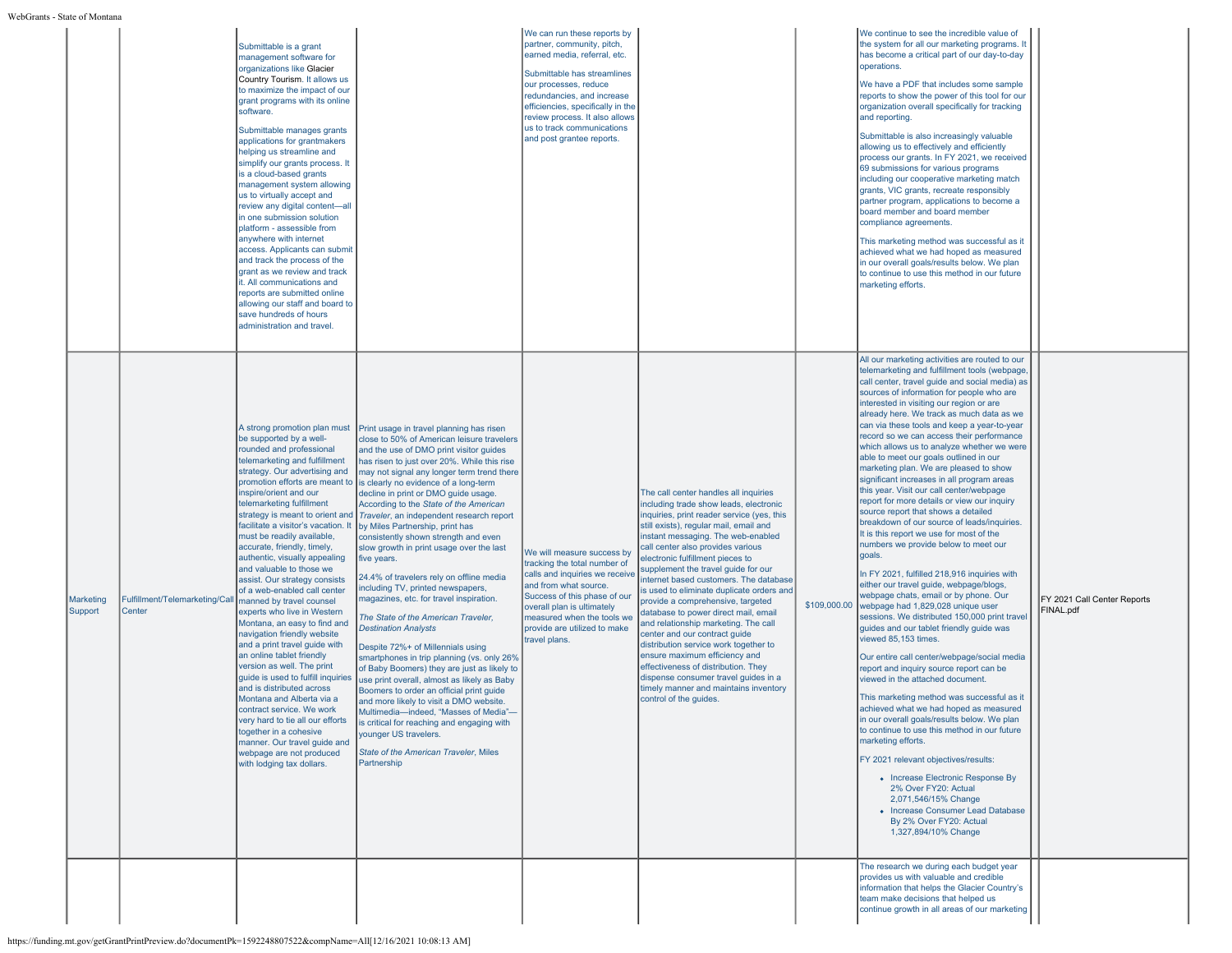| Marketing<br>Support | Research                | We plan to use several<br>sources of research to aid us<br>to plan and strategize our<br>promotion efforts. We<br>measure and analyze data<br>from our past and current<br>efforts (internal analytics and<br>SurveyMonkey) as well as<br>look to professional<br>individuals and organizations<br>such as Montana Institute for<br><b>Tourism and Recreation</b><br>Research, Destination<br><b>Marketing Association</b><br>International, American<br>Marketing Association, Skift,<br>DestinationThink!, nSight,<br>Google and others.<br>To support the often tenuous<br>task of researching and<br>qualifying our travel media<br>and digital influencers, we use<br>Meltwater and Klear.<br>Meltwater and other similar<br>services such as Cision are<br>media databases that helps<br>us find the right journalist or<br>outlet and their preferred<br>contact method all in one<br>search thus providing us<br>information to target travel<br>and tourism influencers. This<br>valuable service is a "who's<br>who" of today's top influencers<br>and allows enables us to align<br>our pitch with a media outlet's<br>editorial calendar. | "Conduct research to understand the<br>market around you and how it is affected<br>by tourism. Whether you operate directly<br>in the tourism sector, such as by running a linvestment is used to track<br>bed and breakfast, or indirectly by offering  our overall goals and<br>goods and services in which tourists may<br>be interested, it's beneficial to understand<br>how your business is affected by tourism.<br>By conducting tourism research, you may<br>be able to identify a new segment of your<br>audience."<br>Importance of Tourism Research, Anam<br>Ahmed<br>Reviewed by: Jayne Thompson, LLB, LLM | We will measure success by<br>ensuring this critical<br>objectives as presented in<br>our overall results. Some of<br>the data our research<br>investment tracks is earned<br>media, travel trends,<br>hotel/short term rental<br>occupancy, ADR, RevPar<br>and social media<br>performance.                                                                                                           | Research always plays a major role in<br>what we do whether it assures our<br>planning efforts are on target or if it is in<br>analyzing how our efforts are<br>performing. Making sure we have the<br>right data, statistics,<br>personnel/consultants and tools is key<br>to Glacier Country Tourism's overall<br>success.     | \$70,000.00 | efforts. In this budget year we used this<br>budget to pay for the Skift research service,<br>Smith Travel Reports (STR) which tracks<br>accommodation occupancy, average daily<br>rate and RevPAR and for our media<br>planning and tracking service -<br>Meltwater/Klear, AirDNA which tracks short<br>term rental data, Destination Analysts for<br>weekly industry trend reports during COVID,<br>VisaVue for visitor credit card spend Zartico<br>which is a destination operating system that<br>allows us to feed much of this information<br>into a single dashboard. It so gives us<br>access to geolocation data for mobile<br>devices traveling to and through the region.<br>We plan to continue to use relevant and<br>current research reports and tools moving<br>forward. Good research leads to sound<br>marketing decisions. It also helps us monitor<br>if our methods are meeting our goals and<br>objectives.<br>This marketing method was successful as it<br>achieved what we had hoped as measured<br>in our overall goals/results below. We plan<br>to continue to use this method in our future<br>marketing efforts. This budget is critical to<br>strong performance.<br>FY 2021 relevant objectives/results:<br>• Maintain Social Media Reach From<br>FY20: Actual 27.695.254/44%<br>Change<br>• Increase Social Media Audience By<br>2.5% Over FY20: Actual<br>396,257/2% Change<br>• Increase Media Stories By 1% Over<br>FY20: Actual \$3.104.061.36/-14%<br>Change<br>• Revenue Indicators For<br>Performance:<br>• Stabilize Lodging Tax<br><b>Revenue Compared To</b><br>2019 (Not 2020): Actual<br>\$13,292,308/32% Change<br>Monitor RevPAR By 1.5%<br>(STR): Actual 57.32/5.7%<br>Change<br>Monitor RevPAR By 1.5%<br>(AirDNA): Actual 246/90.7%<br>Change |  |
|----------------------|-------------------------|-------------------------------------------------------------------------------------------------------------------------------------------------------------------------------------------------------------------------------------------------------------------------------------------------------------------------------------------------------------------------------------------------------------------------------------------------------------------------------------------------------------------------------------------------------------------------------------------------------------------------------------------------------------------------------------------------------------------------------------------------------------------------------------------------------------------------------------------------------------------------------------------------------------------------------------------------------------------------------------------------------------------------------------------------------------------------------------------------------------------------------------------------------|-------------------------------------------------------------------------------------------------------------------------------------------------------------------------------------------------------------------------------------------------------------------------------------------------------------------------------------------------------------------------------------------------------------------------------------------------------------------------------------------------------------------------------------------------------------------------------------------------------------------------|--------------------------------------------------------------------------------------------------------------------------------------------------------------------------------------------------------------------------------------------------------------------------------------------------------------------------------------------------------------------------------------------------------|----------------------------------------------------------------------------------------------------------------------------------------------------------------------------------------------------------------------------------------------------------------------------------------------------------------------------------|-------------|--------------------------------------------------------------------------------------------------------------------------------------------------------------------------------------------------------------------------------------------------------------------------------------------------------------------------------------------------------------------------------------------------------------------------------------------------------------------------------------------------------------------------------------------------------------------------------------------------------------------------------------------------------------------------------------------------------------------------------------------------------------------------------------------------------------------------------------------------------------------------------------------------------------------------------------------------------------------------------------------------------------------------------------------------------------------------------------------------------------------------------------------------------------------------------------------------------------------------------------------------------------------------------------------------------------------------------------------------------------------------------------------------------------------------------------------------------------------------------------------------------------------------------------------------------------------------------------------------------------------------------------------------------------------------------------------------------------------------------------------------------------------------------------------------|--|
| Marketing<br>Support | <b>Printed Material</b> | <b>Glacier Country Tourism</b><br>produces various print<br>collateral materials to support<br>our projects and programs.<br>These pieces are produced as<br>necessary. Print material is<br>useful in many ways; it is<br>physical, it hangs around, it<br>adds legitimacy, it is a great<br>conversation starter, it<br>reaches those who aren't<br>internet savvy (or even<br>connected in any meaningful<br>way) and it drives business.                                                                                                                                                                                                                                                                                                                                                                                                                                                                                                                                                                                                                                                                                                          | Print is still very important for a host of<br>reasons. The difference today is simply<br>that it should now act in concert with<br>digital marketing: as a driver, complement<br>reminder, and/or conversation starter.<br>Integrating Print Collateral with Online<br>Marketing, ICEF Monitor                                                                                                                                                                                                                                                                                                                         | We will measure success by<br>monitoring how many print<br>pieces we produce and for<br>will record how many were<br>distributed - as an example.<br>we will state the number of<br>one-sheets we print for our<br>travel trade events for FIT,<br>group and meetings and<br>conventions. Print projects<br>are collateral support which<br>result being shown in overall<br>end of year goal results. | what purpose. If possible, we As part of our inspiration and orientation<br>to increase consumer, group,<br>International FIT and meetings and<br>conventions, we produce print collateral<br>to support these efforts. Producing a low<br>cost vet effective piece that<br>compliments other efforts is extremely<br>effective. |             | No lodging tax funds were spent. We did not<br>have a need to print any materials this year.<br>\$5,000.00 We will be using this method in the future.                                                                                                                                                                                                                                                                                                                                                                                                                                                                                                                                                                                                                                                                                                                                                                                                                                                                                                                                                                                                                                                                                                                                                                                                                                                                                                                                                                                                                                                                                                                                                                                                                                           |  |
|                      |                         | As a continuation of<br>cooperation and collaboration<br>with our industry partners, we<br>plan to participate and offer<br>assistance via partner<br>programs - specifically Voices<br>of Montana Tourism.<br>Continuing to foster strong<br>partnerships and find new<br>ways to collaborate on efforts<br>is not only outlined in the<br>Montana Strategic Plan for<br>Tourism and Recreation but is                                                                                                                                                                                                                                                                                                                                                                                                                                                                                                                                                                                                                                                                                                                                               | "Destination organizations are too often<br>finding their relevance in a community is<br>weak or non-existent. There seems to be<br>a disconnect between the<br>destination organization and the<br>community it claims to serve. Members of<br>the industry often have joked that "not                                                                                                                                                                                                                                                                                                                                 |                                                                                                                                                                                                                                                                                                                                                                                                        | Lodging tax dollars allow Montana to<br>have a presence amongst travelers who<br>have many options when it comes to<br>selecting a vacation destination. Despite<br>its proven return, tourism promotion<br>continues to be underestimated and                                                                                   |             | We supported the education outreach efforts<br>of Voices of Montana Tourism (Voices).<br>Having an organization concentrate on<br>sharing what the value of tourism is to<br>Montana and engage in healthy and<br>proactive conversations that keep tourism<br>top-of-mind as it relates to Montana's<br>economy is critical to our long-term<br>sustainability. We are happy to help support<br>this organization and their efforts to educate<br>the public about the power of the tourism<br>industry and how it impacts our state,                                                                                                                                                                                                                                                                                                                                                                                                                                                                                                                                                                                                                                                                                                                                                                                                                                                                                                                                                                                                                                                                                                                                                                                                                                                           |  |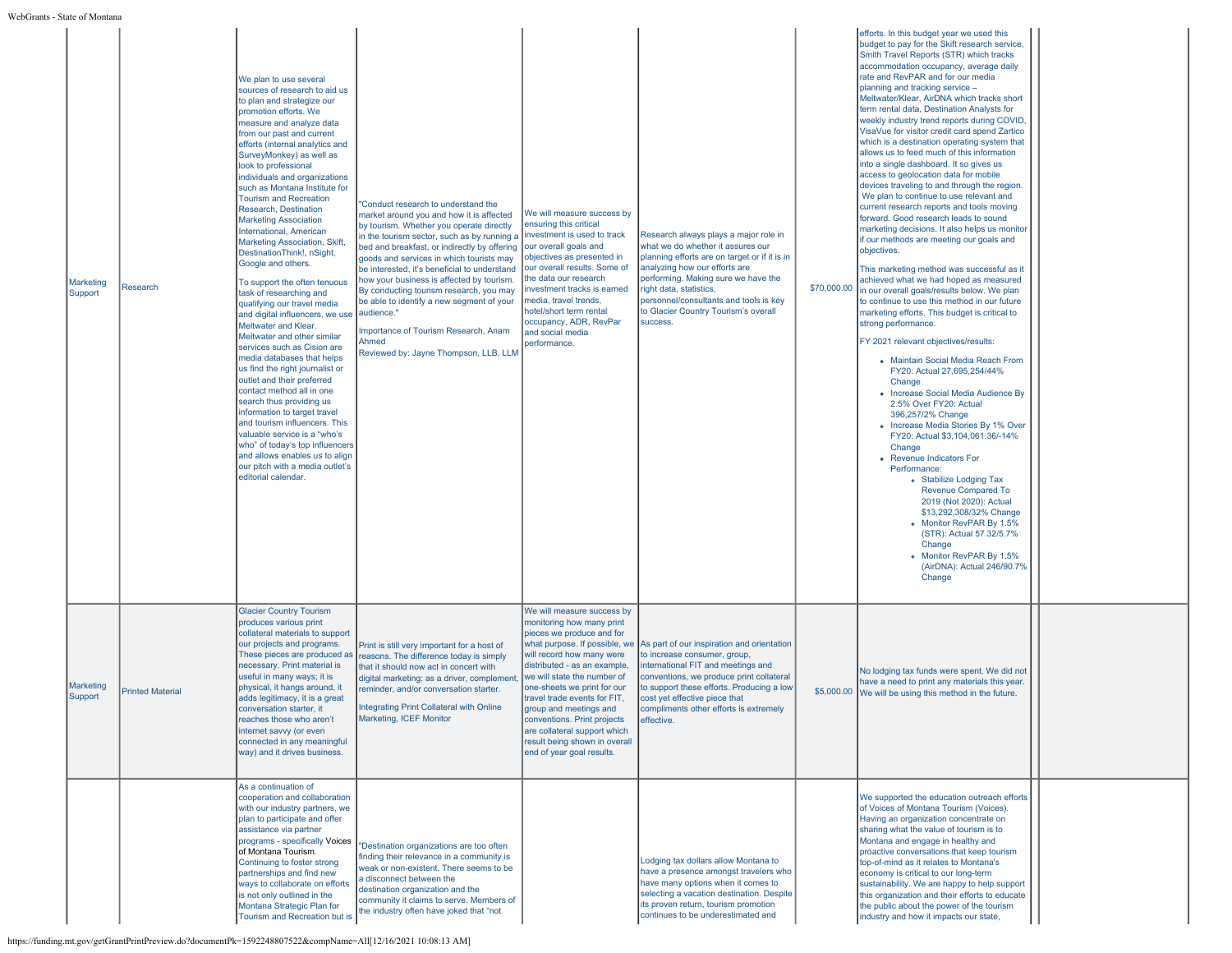| Marketing<br>Support | <b>Partner Support</b>                        | part of Glacier Country<br>Tourism's vision and mission<br>statement.<br><b>Voices of Montana Tourism</b><br>serves as a united voice for<br>Montana's tourism<br>stakeholders. Since its<br>creation in 2011, Voices has<br>led the effort with education<br>and outreach to communicate<br>the immense value a<br>sustainably-grown tourism<br>industry provides for all<br>Montanans.                                                                                                                                                                                                                                                                                                                                                                                                                                                                                       | even their families know what it is that<br>they do"-much less friends and<br>neighbors. Unfortunately, in way too<br>many cases, that is not a joke. It is the<br>truth."<br>Finding Our Cornerstone, A Paper on<br>Destination Organizations Becoming a<br>Shared Value. Destinations International<br>2019                                                                                              | Success will be measured by<br>the audience reached by<br>Voices of Montana Tourism.                                                                                                                                                                                                                                                                                                                                                                                                                                                 | misunderstood by the general public<br>and some of our state and local leaders.<br>That's why it's up to us to communicate<br>tourism's value in order to elevate its<br>recognition, respect and support in<br>Montana. We must be champions of this<br>industry to ensure tourism continues to<br>thrive.                                                                                                                                                                                                                                      | \$5,000.00  | communities and residents alike.<br>This method was successful. We met our<br>objective. Voices distributes messaging via<br>its monthly e-newsletter that has a<br>distribution of 450+ (legislatures, local<br>policymakers, tourism partners and the<br>general public). As a Voices partner, Glacier<br>Country Tourism receives a presence and<br>directory link on the voicesoftourism.com<br>website. This method will be continued in<br>the future as it is an effective and efficient<br>means of outreach, partner support and<br>advocacy for tourism in Montana.                                                                                                                                                                                                                                                                                                                                                                                                                                                                                                                                                                                                                   |                                     |
|----------------------|-----------------------------------------------|--------------------------------------------------------------------------------------------------------------------------------------------------------------------------------------------------------------------------------------------------------------------------------------------------------------------------------------------------------------------------------------------------------------------------------------------------------------------------------------------------------------------------------------------------------------------------------------------------------------------------------------------------------------------------------------------------------------------------------------------------------------------------------------------------------------------------------------------------------------------------------|------------------------------------------------------------------------------------------------------------------------------------------------------------------------------------------------------------------------------------------------------------------------------------------------------------------------------------------------------------------------------------------------------------|--------------------------------------------------------------------------------------------------------------------------------------------------------------------------------------------------------------------------------------------------------------------------------------------------------------------------------------------------------------------------------------------------------------------------------------------------------------------------------------------------------------------------------------|--------------------------------------------------------------------------------------------------------------------------------------------------------------------------------------------------------------------------------------------------------------------------------------------------------------------------------------------------------------------------------------------------------------------------------------------------------------------------------------------------------------------------------------------------|-------------|-------------------------------------------------------------------------------------------------------------------------------------------------------------------------------------------------------------------------------------------------------------------------------------------------------------------------------------------------------------------------------------------------------------------------------------------------------------------------------------------------------------------------------------------------------------------------------------------------------------------------------------------------------------------------------------------------------------------------------------------------------------------------------------------------------------------------------------------------------------------------------------------------------------------------------------------------------------------------------------------------------------------------------------------------------------------------------------------------------------------------------------------------------------------------------------------------|-------------------------------------|
| Marketing<br>Support | Promotional Items                             | <b>Glacier Country Tourism plans</b><br>to purchase custom<br>promotional items we can<br>present in our sweepstakes<br>winner boxes and hand out to<br>travel media, trade operators<br>and press at group and FIT<br>shows as well as some leisure<br>shows. All items will be<br>appropriate for the audience<br>and be something useful that<br>will be kept and used.                                                                                                                                                                                                                                                                                                                                                                                                                                                                                                     | "Consumers want products that are, first<br>and foremost, useful to them, especially<br>when it comes to the more practical items<br>such as writing instruments and USB<br>drives. Here, usefulness outweighs<br>attractivess by at least five to one."<br>Global Advertising Specialties Impression<br>Study: A cost analysis of promotional<br>products versus other advertising media,<br>2016 Edition | We will measure success by<br>tracking how many items we<br>order and how many are<br>distributed for various<br>projects such as media<br>efforts, FAMs, etc. Items that<br>are creative and unique<br>represent Western Montana's<br>Glacier Country - authentic<br>and memorable. Outside of<br>monitoring how many items<br>we order and distribute one<br>year to another, where "true"<br>success comes into play is<br>having someone mention<br>how much they like it and<br>seeing someone still using it<br>or wearing it. | Promotional items, if done properly, can<br>be extremely effective in building brand<br>awareness and building relationships.<br>Items that are creative and unique can<br>nake a product, service, destination or<br>experience memorable. We put a great<br>deal of thought into the items we select.<br>Is it useful? Is it on brand? Is it audience<br>appropriate? Is the price appropriate? Is<br>it a quality item?                                                                                                                       | \$10,000.00 | This year, Glacier Country produced<br>10 promotional items:<br>• 50 Co-branded Candles<br>• 75 Pet Bowls<br>• 40 Coolers<br>• 400 Stickers<br>• 50 Posh Chocolates<br>• 50 Felt Totes<br>• 200 Baggu Bags<br>• 50 Beanies<br>• 250 Brand Giveaway Boxes<br>All of items are fun Montana gifts we give to<br>travel media, meeting planners, tour<br>operators when they are here for press trips<br>and FAMs, at media outreach events or as a<br>gift at trade shows for people who we have<br>an appointment with.<br>Each of our CTA giveaway winners receive<br>a From Glacier Country with Love box with a<br>selection of these promotional items. These<br>boxes are for our major campaigns that<br>include our travel guide, selection of our<br>promotional items, any special seasonal<br>information and a cash gift card for up to<br>\$500. At every point we touch a person<br>either in state or at a trade show or media<br>event, we provide them with a "touch" of<br>Montana to take home with them.<br>We use an inventory tool in Simpleview to<br>track these items so we can run not only a<br>use report but also allows to track<br>inventory. View attached report. | FY 2021 Promotional Items Final.pdf |
| Marketing<br>Support | <b>Digital Asset</b><br>Management/Aquisition | <b>Glacier Country Tourism uses</b><br>an online digital asset<br>management system that is<br>highly functional, caters<br>specifically to DMOs and is<br>very affordable. This online<br>system allows us to catalogue<br>and search with keywords and<br>thumbnail previews. Each<br>asset with its caption<br>information can be delivered<br>in multiple formats ensuring<br>the right file in the right format<br>and is instantly available for<br>internal and external use. To<br>date, we have approximately<br>15,000 accessible assets with<br>several hundred more to be<br>uploaded and categorized.<br>We use a top tier service that<br>provides us with unlimited<br>storage/hosting and clips our<br>video assets into usable bits<br>for sharing and production.<br>As we move forward building<br>a robust digital asset library<br>and management system, | 97% of marketers claim that videos help<br>customers understand<br>products. (Hubspot)<br>Over 80% of all traffic will consist of video<br>by 2021. (Cisco)<br>Live video will account for 13 % of traffic<br>by 2021. (Cisco)<br>90% of consumers claim a video will help<br>them make a purchasing decision. (Social<br>Media Today)                                                                     | We will measure the success<br>of this method by monitoring<br>the total number of images<br>(still + video) from<br>photographers/videographers<br>at the end of the year and by<br>the number of new digital<br>assets we add each year to<br>the system.                                                                                                                                                                                                                                                                          | As the number of digital assets and<br>services we employ continue to grow<br>and diversify, our need to have a flexible<br>and multifaceted tool to store, manage<br>photo and video rights and organize<br>these images increasingly becomes<br>more challenging. We require a service<br>that helps our public relations and<br>narketing efforts to organize, store and<br>deliver all our marketing collateral or<br>media assets, such as pictures, logos<br>and videos. It needs to be easy to use,<br>immediately accessible, effective, | \$12,000.00 | We find having a digital asset management<br>library that is accessible online is absolutely<br>valuable. To access our photo library<br>please<br>visit https://partners.glaciermt.com/photo-<br>library and follow the instructions to request<br>access. Once your request has been<br>reviewed and approved, you will be emailed<br>by noreply@barberstock.com with your<br>username and password. Log in to<br>the photo portal. Your first-time logging in<br>you will be asked to agree to our Terms of<br>Use. The home page displays photos you<br>have access to in our library.<br>As of June 2021, we have approximately<br>20,215 still and video assets. We added<br>over 10,000 images and have more on the<br>way. We used the time COVID provided us<br>to concentrate completing corridor videos<br>and acquired still and video footage for over                                                                                                                                                                                                                                                                                                                             |                                     |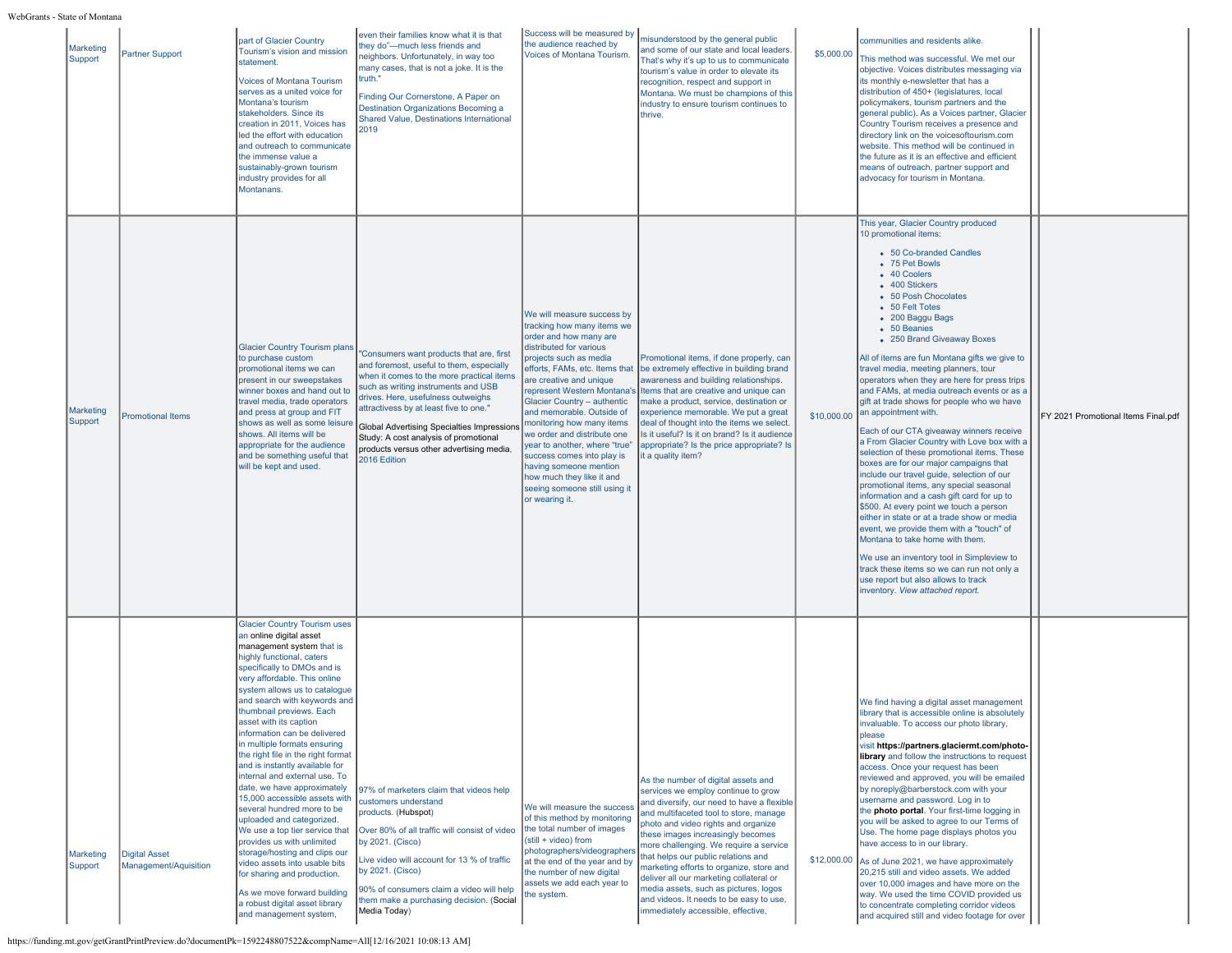|                      |          | having all our video formally<br>and professionally catalogued<br>allows us to access our video<br>making it easier for us to<br>create interactive media to<br>help visitors become inspired<br>and orient themselves to<br>Western Montana's Glacier<br>Country. Technology and<br>marketing continues to<br>advance and staying current<br>with a system such as<br>Barberstock allows us to be<br>nimble and accountable in all<br>that we do with our imagery.                                                                                                                                                                                                                                                                                                                                                                                                                                                                                                                                                                                                                                                                                                                                                                                                                  |                                                                                                                                                                                                                                                                                                                                                                                                                                                                                                                                                                                                                                                                                                                                                            |                                                                                                                                                                                                                                                                                                         | flexible and affordable                                                                                                                                                                                                                                                                                                                                                                                                                                                                                                                                                                                                                                |             | 20 of our small communities where our<br>library was lacking.<br>This marketing method is extremely<br>successful, and we would certainly do again<br>as the outcome is critical to our overall<br>success and was exactly as we had<br>anticipated.                                                                                                                                                                                                                                                                                                                                                                                                                                                                                                                                                                                                                                                                          |                                                           |
|----------------------|----------|--------------------------------------------------------------------------------------------------------------------------------------------------------------------------------------------------------------------------------------------------------------------------------------------------------------------------------------------------------------------------------------------------------------------------------------------------------------------------------------------------------------------------------------------------------------------------------------------------------------------------------------------------------------------------------------------------------------------------------------------------------------------------------------------------------------------------------------------------------------------------------------------------------------------------------------------------------------------------------------------------------------------------------------------------------------------------------------------------------------------------------------------------------------------------------------------------------------------------------------------------------------------------------------|------------------------------------------------------------------------------------------------------------------------------------------------------------------------------------------------------------------------------------------------------------------------------------------------------------------------------------------------------------------------------------------------------------------------------------------------------------------------------------------------------------------------------------------------------------------------------------------------------------------------------------------------------------------------------------------------------------------------------------------------------------|---------------------------------------------------------------------------------------------------------------------------------------------------------------------------------------------------------------------------------------------------------------------------------------------------------|--------------------------------------------------------------------------------------------------------------------------------------------------------------------------------------------------------------------------------------------------------------------------------------------------------------------------------------------------------------------------------------------------------------------------------------------------------------------------------------------------------------------------------------------------------------------------------------------------------------------------------------------------------|-------------|-------------------------------------------------------------------------------------------------------------------------------------------------------------------------------------------------------------------------------------------------------------------------------------------------------------------------------------------------------------------------------------------------------------------------------------------------------------------------------------------------------------------------------------------------------------------------------------------------------------------------------------------------------------------------------------------------------------------------------------------------------------------------------------------------------------------------------------------------------------------------------------------------------------------------------|-----------------------------------------------------------|
| Marketing<br>Support | Outreach | As a part of our rural<br>marketing program, we are<br>combining this budget line<br>item with others to build a<br>formal program around how to<br>help our charming small towns<br>through our effrots. We want<br>to help them learn to identify<br>and build tourism product,<br>educate them on how to do it<br>and how they can partner with<br><b>Glacier Country Tourism and</b><br>other entities to promote that<br>product.<br>We currently have the<br>following outreach and<br>training programs available:<br>DMO 101: Understanding<br>destination marketing<br>organizations<br>Stand Out From the Crowd:<br>Developing your brand<br><b>Public Relations Training:</b><br>How to tell your story<br>Your Virtual Community:<br>Introduction to social media<br>channels and advanced socia<br>media strategies for all<br>The Key to Working with<br>Groups: Group sales,<br>international travelers, tour<br>operators, meetings and<br>conventions<br>Reach Your Audience:<br>Consumer marketing through<br>paid media and content<br>development<br><b>Customer Service Training:</b><br>Providing quality customer<br>service all visitors - who, what,<br>when, why and how<br><b>Joining Forces: Glacier</b><br>Country Tourism as a<br>resource and partner | Travelers are more motivated to travel by<br>adventure than they were in the past. This<br>year, there is also a increased preference<br>for hyper-local, unique, and transformative<br>travel experiences. Travelers are<br>specifically looking for experiences that<br>will change their world perspective.<br>Travelers are also more thoughtful about<br>the environment and their own personal<br>wellbeing than they have been in the past<br>years, and both of these things will have<br>strong ramifications when it comes to their<br>travel preferences and behaviors.<br>U.S. Experiential Traveler Trands 2019:<br>Annual Survey on Traveler Behavior,<br>Motivations, and Preferences. Skift<br>Research, Meghan Carty, Research<br>Analyst | We will measure success in<br>our ability to provide<br>educational events with one<br>of our partners (region, CVB<br>or MOTBD) or hosting an<br>event of our own. Helping<br>businesses succeed and<br>increasing the sense of<br>industry pride and support<br>translates to successful<br>outreach. | Education and outreach is extremely<br>important for several reasons. First and<br>foremost, it adds to a business's ability<br>to succeed by staying current with<br>industry trends, challenges, marketing<br>opportunities and knowledge of<br>economic importance to Montana. It is<br>also equally important to provide<br>ongoing programs for individuals and<br>organizations to affordablly stay abreast<br>of cutting edge trends to keep them<br>competitive and to increase the<br>effectiveness of their efforts. When we<br>can, we try to provide and support<br>relevant, useful and cost effective<br>workshops and outreach support. | \$10,000.00 | In FY 2021, we held our Spring Glacier<br>Country Tourism Summit. We had sessions<br>about how to integrate Leave No Trace into<br>brand messaging, basics of social media,<br>delivering on your promise to the customer,<br>building your business to maximize<br>opportunity, increasing customer base with<br>the help of DMOs, examining current travel<br>trends, research and consumer sentiment.<br>The virtual event was 3.5 hour morning<br>event each of the two days. We had 74<br>registered attendees. The virtual format<br>provided an efficient way for speakers and<br>attendees to participate and was our most<br>successful on record. We plan to model our<br>next summits after this one.<br>This marketing method was successful as it<br>achieved what we had hoped as measured<br>in our overall goals/results below. We plan<br>to continue to use this method in our future<br>marketing efforts. | Education Outreach - Workshops<br><b>SUMMIT Final.pdf</b> |
|                      |          | <b>Glacier Country Tourism has</b><br>created a Community<br>Relations and Outreach Plan.<br>The creation of this plan is not<br>only a good idea but is<br>absolutely necessary. As a<br>regional tourism bureau<br>covering an area the size of<br>many states, brand marketing<br>and partnership development<br>has been the primary focus.<br>Individual community<br>involvement in these efforts<br>has not always been strong,<br>leaving much of the product<br>identification up to the<br>marketing team,                                                                                                                                                                                                                                                                                                                                                                                                                                                                                                                                                                                                                                                                                                                                                                 |                                                                                                                                                                                                                                                                                                                                                                                                                                                                                                                                                                                                                                                                                                                                                            |                                                                                                                                                                                                                                                                                                         |                                                                                                                                                                                                                                                                                                                                                                                                                                                                                                                                                                                                                                                        |             |                                                                                                                                                                                                                                                                                                                                                                                                                                                                                                                                                                                                                                                                                                                                                                                                                                                                                                                               |                                                           |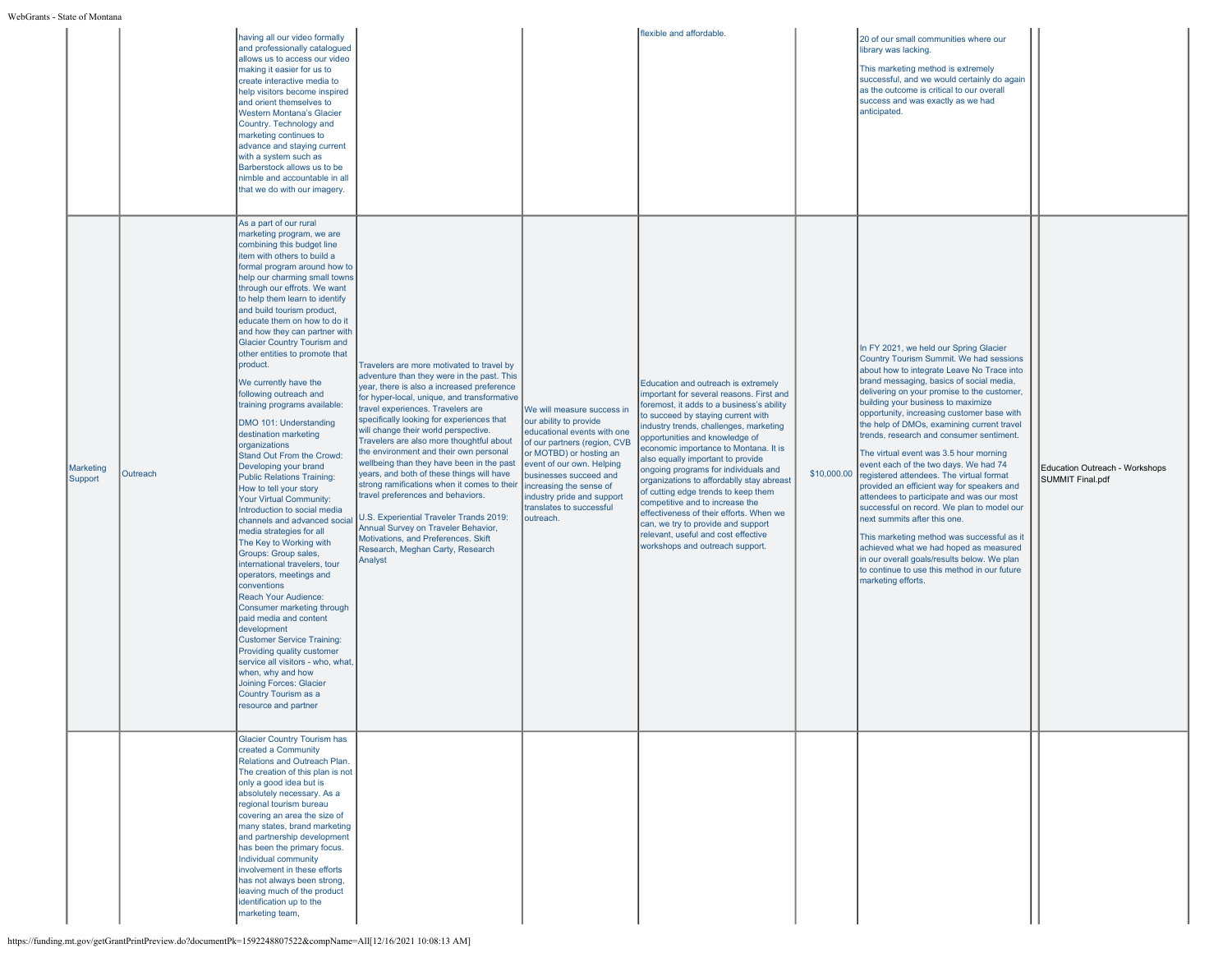| Marketing<br>Support | Outreach | organizational leadership,<br>engaged partners and board<br>of directors. As awareness of<br>the tourism industry grows,<br>positive and negative<br>perceptions of it also grows.<br>Montana's destination<br>organizations, including GCT,<br>have mostly operated behind<br>the scenes without telling our<br>own story - sharing what we<br>do, how we do it, why we do it<br>and how well we have done. A<br>thoughtful community<br>relations and outreach plan<br>will provide a strategy to reach<br>a much broader audience to<br>ensure the answers to these<br>questions and many more are<br>inclusive, thoughtful, accurate<br>trusted and empowering.<br>The DestinationNEXT<br><b>Assessment GCT conducted</b><br>in 2018 identified several<br>objectives as opportunities for<br>community support and<br>engagement.<br>1. Attract and retain a high<br>quality workforce.<br>2. Stabilize and promote a<br>positive labor relations<br>environment.<br>3. Build public support for<br>tourism and GCT.<br>4. Ensure local governments<br>and leadership organizations<br>rely on GCT as a resource to<br>help destinations identify<br>opportunities for developmen<br>The creation of this outreach<br>plan aligns with the strategic<br>goals, objectives and values<br>set by the Glacier Country<br>Tourism board of directors<br>and leadership set at the time<br>of the DestinationNext<br>assessment. Four key goals<br>were identified along with<br>numerous objectives and<br>performance targets. Specific<br>to this marketing method,<br>there are five objectives<br>related to community and<br>partner enagement.<br>1. Develop a community<br>outreach program to rural<br>areas.<br>2. Increase public support for<br>tourism in Glacier Country.<br>3. Improve the engagement of<br>partners across the region<br>i.e. expand workshops.<br>webinars, public service<br>announcements).<br>4. Engage in effort to develop<br>an effective workforce<br>strategy for the hospitality<br>sector.<br>5. Expand hospitality training<br>program.<br>All but two of these have<br>ongoing programs to support<br>and implement them. This<br>budget will help with the<br>remaining two - increase<br>public support for tourism in<br>Glacier Country and engage<br>in effort to develop an<br>effective workforce strategy | Outreach is increasingly critical for<br>destination organizations (DOs) as local,<br>state, federal and global environments<br>change. Historically, the focus of outreach<br>efforts was on community stakeholders<br>and elected officials but now includes the<br>community at-large. This shift also<br>requires DOs to be more proactive about<br>telling their own story, being genuine,<br>inclusive, transparent and sharing their<br>passion for the destination. Destinations<br>International (DI) briefing paper, Finding<br>Our Cornerstone, recommends we ask<br>ourselves a series of questions including:<br>- What are the community needs?<br>- Who are DOs helping?<br>- Who is the customer?<br>- Why do DOs do what they do?<br>Seth Godin, author of the book This Is<br>Marketing, suggests the answer to these<br>questions is that destination promotion is<br>for the benefit and well-being of every<br>person in a community. Destination<br>promotion is a vital investment to develop<br>opportunities and build quality of life to<br>benefit the people of a destination.<br>According to Made in America: Travel's<br><b>Essential Contribution to Economic</b><br>Development, by U.S. Travel Association,<br>"Residents can be champions of a<br>destination or detractors if they do not see<br>the value in increasing visitor demand. As<br>tourism demand continues to increase,<br>destination marketing organizations have<br>the added responsibility of engaging with<br>and creating advocates with local<br>residents as well." | We will measure success<br>using the following<br>performance targets:<br>1. Develop and implement a<br>pro-tourism outreach<br>program that will result in an<br>ongoing effort to help support<br>the tourism industry for future<br>years.<br>3. Increase partnership<br>growth year over year. GCT<br>has recently approved a new<br>partnership program that<br>allows all businesses and<br>organizations who provide<br>products and services -<br>directly and indirectly - to the<br>visitor to partner with GCT.<br>4. Participate in events by<br>where GCT leadership has<br>the opportunity to present<br>pro-tourism messaging to<br>targeted audiences.<br>5. Implement a workforce<br>survey by the end of 2021. | As one of Montana's leading destination<br>organizations, GCT must be proactive in<br>how we address the two of the three<br>transformational opportunities outlined<br>in the Destinations International 2019<br>Futures Study to help destination<br>leaders formulate strategic decisions<br>heading into the future.<br>1. Destination Stewardship: Balancing<br>economic development, sustainable<br>tourism and quality of life.<br>2. Community Alignment: Building public<br>support around a shared vision for the<br>destination.<br>As a lodging tax funded Montana<br>destination organization, GCT is<br>required to follow the Montana Tourism<br>and Recreation Strategic Plan and up<br>until the end of 2017, the state plan<br>served as GCT's strategic plan. Board<br>and executive leadership recognized<br>that while this plan served the needs of<br>the state, it did not address the<br>particular and unique needs of our<br>organization and region. GCT needed a<br>plan that was useful for guiding day-to-<br>day decisions and also for evaluating<br>progress and changing methodologies.<br>In order to make the most of strategic<br>planning, we needed to give careful<br>thought to the goals and objectives and<br>then back them up with realistic,<br>thoroughly researched, quantifiable<br>benchmarks for evaluating results.<br>In 2018, Glacier Country Tourism<br>participated in a DestinationNext<br>assessment. As a regional DO in<br>Montana, we invited stakeholders from<br>not only the eight counties and 75<br>communities within our region but<br>across the state as well. The<br>assessment results presented were for<br>the region and for each of the eight<br>counties within our boundaries. Of the<br>432 respondents, we were happy to see<br>strong input from government leaders,<br>media and members. We ranked high in<br>the Explorer quadrant with slightly below<br>industry average destination strength<br>and community support and<br>engagement. Because the geographic<br>size and diversity of communities,<br>product and economies vary, the need<br>to assess our performance by county<br>was important. We now have a baseline<br>at the community, region and state level<br>which allows us to better build upon our<br>successes and address our challenges. | \$30,000.00 | No lodging tax funds were spent. This<br>project was put on hold until the next budget<br>year when we plan to do our destination<br>stewardship project. We will be using this<br>method in the future. |  |
|----------------------|----------|----------------------------------------------------------------------------------------------------------------------------------------------------------------------------------------------------------------------------------------------------------------------------------------------------------------------------------------------------------------------------------------------------------------------------------------------------------------------------------------------------------------------------------------------------------------------------------------------------------------------------------------------------------------------------------------------------------------------------------------------------------------------------------------------------------------------------------------------------------------------------------------------------------------------------------------------------------------------------------------------------------------------------------------------------------------------------------------------------------------------------------------------------------------------------------------------------------------------------------------------------------------------------------------------------------------------------------------------------------------------------------------------------------------------------------------------------------------------------------------------------------------------------------------------------------------------------------------------------------------------------------------------------------------------------------------------------------------------------------------------------------------------------------------------------------------------------------------------------------------------------------------------------------------------------------------------------------------------------------------------------------------------------------------------------------------------------------------------------------------------------------------------------------------------------------------------------------------------------------------------------------------------------------------------------------------------------------------------------------------|-------------------------------------------------------------------------------------------------------------------------------------------------------------------------------------------------------------------------------------------------------------------------------------------------------------------------------------------------------------------------------------------------------------------------------------------------------------------------------------------------------------------------------------------------------------------------------------------------------------------------------------------------------------------------------------------------------------------------------------------------------------------------------------------------------------------------------------------------------------------------------------------------------------------------------------------------------------------------------------------------------------------------------------------------------------------------------------------------------------------------------------------------------------------------------------------------------------------------------------------------------------------------------------------------------------------------------------------------------------------------------------------------------------------------------------------------------------------------------------------------------------------------------------------------------------------------------|----------------------------------------------------------------------------------------------------------------------------------------------------------------------------------------------------------------------------------------------------------------------------------------------------------------------------------------------------------------------------------------------------------------------------------------------------------------------------------------------------------------------------------------------------------------------------------------------------------------------------------------------------------------------------------------------------------------------------------|--------------------------------------------------------------------------------------------------------------------------------------------------------------------------------------------------------------------------------------------------------------------------------------------------------------------------------------------------------------------------------------------------------------------------------------------------------------------------------------------------------------------------------------------------------------------------------------------------------------------------------------------------------------------------------------------------------------------------------------------------------------------------------------------------------------------------------------------------------------------------------------------------------------------------------------------------------------------------------------------------------------------------------------------------------------------------------------------------------------------------------------------------------------------------------------------------------------------------------------------------------------------------------------------------------------------------------------------------------------------------------------------------------------------------------------------------------------------------------------------------------------------------------------------------------------------------------------------------------------------------------------------------------------------------------------------------------------------------------------------------------------------------------------------------------------------------------------------------------------------------------------------------------------------------------------------------------------------------------------------------------------------------------------------------------------------------------------------------------------------------------------------------------------------------------------------------------------------------------------------------------------------------------------------------------------------------------------------------------|-------------|----------------------------------------------------------------------------------------------------------------------------------------------------------------------------------------------------------|--|
|----------------------|----------|----------------------------------------------------------------------------------------------------------------------------------------------------------------------------------------------------------------------------------------------------------------------------------------------------------------------------------------------------------------------------------------------------------------------------------------------------------------------------------------------------------------------------------------------------------------------------------------------------------------------------------------------------------------------------------------------------------------------------------------------------------------------------------------------------------------------------------------------------------------------------------------------------------------------------------------------------------------------------------------------------------------------------------------------------------------------------------------------------------------------------------------------------------------------------------------------------------------------------------------------------------------------------------------------------------------------------------------------------------------------------------------------------------------------------------------------------------------------------------------------------------------------------------------------------------------------------------------------------------------------------------------------------------------------------------------------------------------------------------------------------------------------------------------------------------------------------------------------------------------------------------------------------------------------------------------------------------------------------------------------------------------------------------------------------------------------------------------------------------------------------------------------------------------------------------------------------------------------------------------------------------------------------------------------------------------------------------------------------------------|-------------------------------------------------------------------------------------------------------------------------------------------------------------------------------------------------------------------------------------------------------------------------------------------------------------------------------------------------------------------------------------------------------------------------------------------------------------------------------------------------------------------------------------------------------------------------------------------------------------------------------------------------------------------------------------------------------------------------------------------------------------------------------------------------------------------------------------------------------------------------------------------------------------------------------------------------------------------------------------------------------------------------------------------------------------------------------------------------------------------------------------------------------------------------------------------------------------------------------------------------------------------------------------------------------------------------------------------------------------------------------------------------------------------------------------------------------------------------------------------------------------------------------------------------------------------------------|----------------------------------------------------------------------------------------------------------------------------------------------------------------------------------------------------------------------------------------------------------------------------------------------------------------------------------------------------------------------------------------------------------------------------------------------------------------------------------------------------------------------------------------------------------------------------------------------------------------------------------------------------------------------------------------------------------------------------------|--------------------------------------------------------------------------------------------------------------------------------------------------------------------------------------------------------------------------------------------------------------------------------------------------------------------------------------------------------------------------------------------------------------------------------------------------------------------------------------------------------------------------------------------------------------------------------------------------------------------------------------------------------------------------------------------------------------------------------------------------------------------------------------------------------------------------------------------------------------------------------------------------------------------------------------------------------------------------------------------------------------------------------------------------------------------------------------------------------------------------------------------------------------------------------------------------------------------------------------------------------------------------------------------------------------------------------------------------------------------------------------------------------------------------------------------------------------------------------------------------------------------------------------------------------------------------------------------------------------------------------------------------------------------------------------------------------------------------------------------------------------------------------------------------------------------------------------------------------------------------------------------------------------------------------------------------------------------------------------------------------------------------------------------------------------------------------------------------------------------------------------------------------------------------------------------------------------------------------------------------------------------------------------------------------------------------------------------------------|-------------|----------------------------------------------------------------------------------------------------------------------------------------------------------------------------------------------------------|--|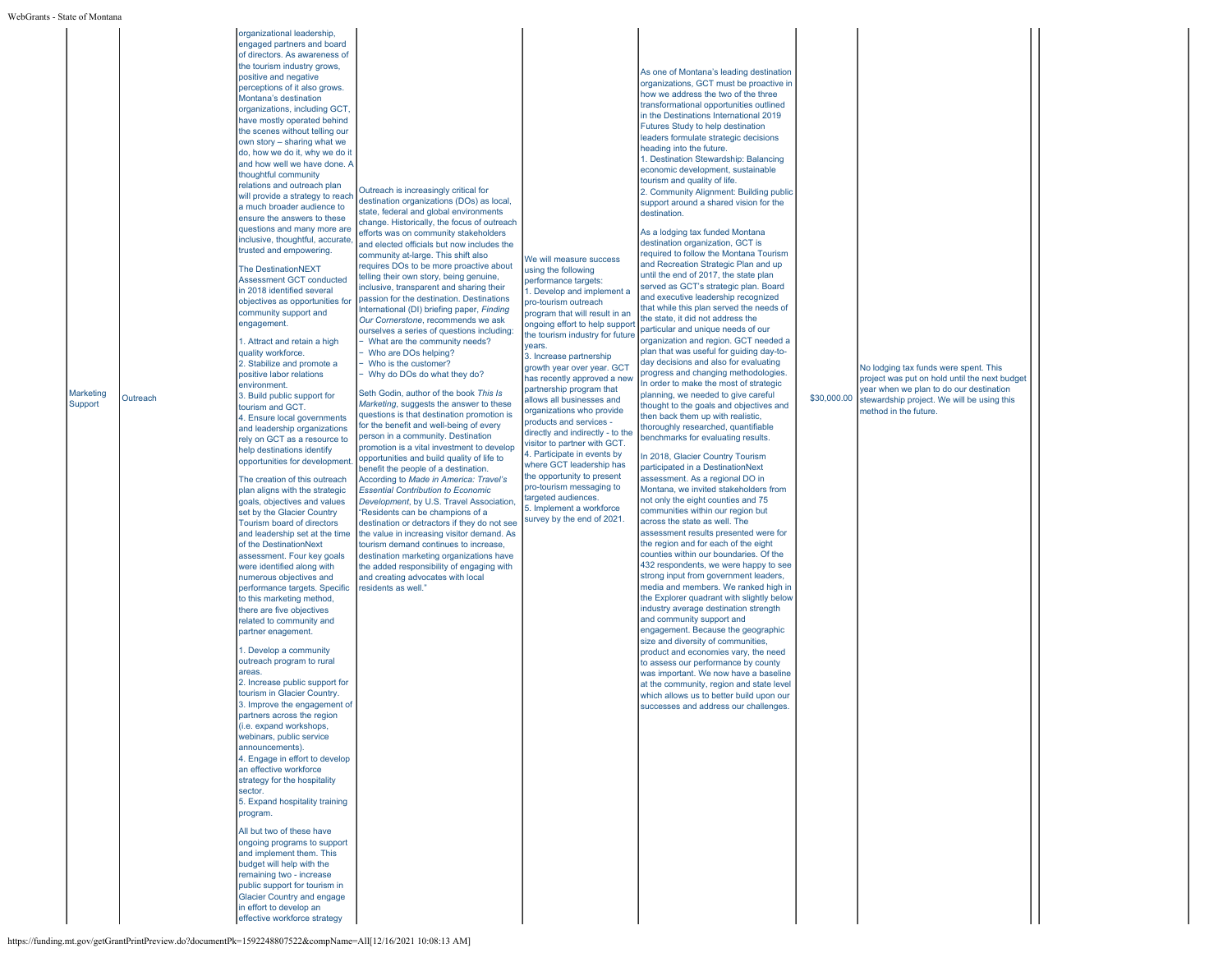|           |                                  | for the hospitality sector.                                                                                                                                                                                                                                                                                                                                                                                                                                                                                                                                                                                                                                                                                                                                                                                                                                                                                                                            |                                                                                                                                                                                                                                                                                                                                                                                                                                                                                                                                                                                                                                                                                                                                                                                                                                                                                                                                                                                                                                                                                                                                             |                                                                                                                                                                                                                                                                                                                                                                                                     |                                                                                                                                                                                                                                                                                                                                                                                                                                                                                                                                                                                                                                                                                                                                                                                                                                                                                                                                                              |             |                                                                                                                                                                                                                                                                                                                                                                                                                                                                                                                                                                                                                                                                                                                                                                                                                                                                                                                                                                                                                                                                                                                                                                                                                                                                                                                                                                                                                                                                                                                                                                                                                                                                                                                  |                                                  |
|-----------|----------------------------------|--------------------------------------------------------------------------------------------------------------------------------------------------------------------------------------------------------------------------------------------------------------------------------------------------------------------------------------------------------------------------------------------------------------------------------------------------------------------------------------------------------------------------------------------------------------------------------------------------------------------------------------------------------------------------------------------------------------------------------------------------------------------------------------------------------------------------------------------------------------------------------------------------------------------------------------------------------|---------------------------------------------------------------------------------------------------------------------------------------------------------------------------------------------------------------------------------------------------------------------------------------------------------------------------------------------------------------------------------------------------------------------------------------------------------------------------------------------------------------------------------------------------------------------------------------------------------------------------------------------------------------------------------------------------------------------------------------------------------------------------------------------------------------------------------------------------------------------------------------------------------------------------------------------------------------------------------------------------------------------------------------------------------------------------------------------------------------------------------------------|-----------------------------------------------------------------------------------------------------------------------------------------------------------------------------------------------------------------------------------------------------------------------------------------------------------------------------------------------------------------------------------------------------|--------------------------------------------------------------------------------------------------------------------------------------------------------------------------------------------------------------------------------------------------------------------------------------------------------------------------------------------------------------------------------------------------------------------------------------------------------------------------------------------------------------------------------------------------------------------------------------------------------------------------------------------------------------------------------------------------------------------------------------------------------------------------------------------------------------------------------------------------------------------------------------------------------------------------------------------------------------|-------------|------------------------------------------------------------------------------------------------------------------------------------------------------------------------------------------------------------------------------------------------------------------------------------------------------------------------------------------------------------------------------------------------------------------------------------------------------------------------------------------------------------------------------------------------------------------------------------------------------------------------------------------------------------------------------------------------------------------------------------------------------------------------------------------------------------------------------------------------------------------------------------------------------------------------------------------------------------------------------------------------------------------------------------------------------------------------------------------------------------------------------------------------------------------------------------------------------------------------------------------------------------------------------------------------------------------------------------------------------------------------------------------------------------------------------------------------------------------------------------------------------------------------------------------------------------------------------------------------------------------------------------------------------------------------------------------------------------------|--------------------------------------------------|
| Publicity | <b>Travel/Trade Shows</b>        | <b>Glacier Country Tourism has</b><br>attended and participated in a<br>number of targeted trade<br>shows with media exchanges<br>over the years, specifically<br>international foreign<br>independent travel.<br>Our earned media manager<br>has attended the IPW<br>(formerly International Pow<br>Wow) media exchange for<br>many years and found this to<br>be a highly effective marketing<br>method.<br>Threeyears ago, we started<br>attending International Media<br>Marketplace (IMM). IMM is<br>now established as the<br>industry's leading event for<br>the media to meet travel and<br>tourism brands. Exhibitors<br>enjoy a dedicated branded<br>table where they can meet top<br>travel journalists, editors and<br>broadcasters to discuss their<br>news, events and<br>developments. As a single-<br>day networking and<br>relationship-building<br>opportunity for journalists and<br>travel & tourism brands. IMM<br>is unrivalled. | Marketers rate owned media as the most<br>effective of the three types. But earned<br>media is widely rated as more effective or<br>equally effective as paid media.<br>Up to 81% Rate Earned Media as More<br>Effective or as Effective as Paid Media.<br>Outsell analyzed marketers' rating of the<br>problems and gaps that plague them and<br>has found that two items specifically<br>measure the problems that earned media<br>is especially suited to solve.<br>These key results show that 72% rate<br>"Difficulty identifying and engaging with<br>right prospects at the right time" as a<br>problem and barrier toward achieving their<br>marketing objectives.<br>The No. 1 ranked factor for allocating<br>spending is "Maximizing pre-qualification<br>of our prospects" (2013 through 2016).<br>In earned media, influencers self-select<br>and have a multiplier effect influencing<br>many others to convert at higher rates<br>than paid media. This makes earned<br>media especially effective in increasing<br>prequalification of prospects and<br>increasing engagement with the right<br>prospects.<br>Outsell, Inc. | We measure success in this<br>area by producing a show<br>report, tracking the contacts<br>made and summarizing key<br>takeaway information. Any<br>earned media will be tracked<br>via Meltwater, Klear +<br>Simpleview - tracking earned<br>media reports for each article<br>and post.                                                                                                           | With so much competition in and out of<br>the United States, standing out from the<br>crowd from other destinations can be a<br>challenge especially when it comes to<br>earned media. Digital influencers have<br>added to that: is that person paid or not,<br>are they on brand, do they produce and<br>do they have a strong audience? Using<br>resources such as Meltwater, Klear and<br>Cision help but nothing beats one on<br>one meetings. Just as travel trade has<br>been doing for many years, earned<br>nedia is increasingly using speed<br>networking as a method to create<br>opportunities to develop new media<br>relationships and strengthen existing<br>ones. Timed one on one appointments<br>are a great way to pitch stories and<br>destinations.                                                                                                                                                                                    | \$5,000.00  | Travel trade shows for travel writers.<br>bloggers and digital influencers are a highly<br>effective and efficient method of promotion<br>from a destination marketing organization.<br>Our earned media manager attended one<br>virtual show this year - IMM. We paid<br>registration for TBEX but it has been<br>postponed and our registration fees will roll<br>forward to that event when it happens.<br>She met with media who were seeking<br>information for stories. She had 24<br>appointments with media at IMM. View the<br>attached document to see show reports and<br>pitch sheets.<br>We absolutely plan to continue this program<br>as the earned media we receive this year<br>along was almost twice what our total bed<br>tax budget was. The exposure from these<br>events contributed to \$3,104,061 million in<br>ad value. Total exposure was 376,433<br>circulation, 606,031,908 unique visitors,<br>31,000 broadcast viewership, 5,784,673<br>social audience with reach of 864,301. Our<br>ROI for this program overall is 34 to 1. For<br>every \$1 spent, we received \$34 in return.<br>FY 2021 relevant objectives/results:<br>• Increase Trade Show Database By<br>4% Over FY20: Actual 2,547/5%<br>Change<br>• Increase Media Stories By 1% Over<br>FY20: Actual \$3,104,061.36/-14%<br>Change                                                                                                                                                                                                                                                                                                                                                                                  | 2021 IMM Event Report.pdf                        |
| Publicity | Marketing/Publicity<br>Personnel | <b>Glacier Country Tourism has</b><br>a PR and Earned Media<br>Manager who develops,<br>manages and monitors our<br>publicity projects and<br>programs. Every year, our<br>publicity efforts result in strong<br>performance with both travel<br>writers, travel bloggers and<br>digital influencers. We plan to<br>continue our current efforts<br>with a support budget for<br>trade media shows, media<br>events, press trips and<br>familiarization funding to be<br>flexible and responsive for<br>those we host and those we<br>promote. See attached job<br>description.                                                                                                                                                                                                                                                                                                                                                                        | A Northeastern study found that on<br>average, increasing a brand's social<br>media output of owned media by 10<br>percent saw a 7 percent increase in brand<br>awareness, a 4 percent increase in<br>customer satisfaction, but only a 3 percent<br>decrease in purchase intent. The same<br>percentage increase in earned social<br>media output led to significant increases<br>across all three categories.                                                                                                                                                                                                                                                                                                                                                                                                                                                                                                                                                                                                                                                                                                                             | We measure success in this<br>area by monitoring the work<br>being done by the employee<br>and ensuring she is<br>completing the work as<br>outlined in the job<br>description. There are<br>several marketing methods<br>that fall under this person's<br>PR and earned media<br>program. The successful<br>completion of those methods<br>and reporting will be outlined<br>in those evaluations. | Travel content is meant to inform and<br>inspire, providing people the tools they<br>need to finally book a trip they've been<br>meaning to take, whether it's a weekend<br>getaway or a bucket list adventure.<br>Probelm is that brochures, travel agents<br>and websites do not appeal to all<br>consumers these days.<br>Travel media relations efforts are<br>focused on sharing information about<br>regional stakeholders in promoting key<br>messages and experiences to the<br>traveling public with travel writers, TV<br>show producers, documentary film<br>crews, social media content creators<br>and others. In some cases this is done<br>by collaborating with partners to bring<br>these people to our region and in other<br>cases we gather and send assets like<br>editorial, images and video content or<br>links to various travel media outlets.<br>Earned media refers to media exposure<br>earned through these relationships with | \$46,000.00 | This person is dedicated to working with<br>travel media representatives associated with<br>print, online and digital influencers -<br>including social media. Earned media (or<br>free media) refers to publicity gained<br>through promotional efforts other than paid<br>media advertising, which refers to publicity<br>gained through advertising, or owned media,<br>which refers to branding.<br>We continue to see extremely positive<br>results from having on-staff publicity and<br>earned media personnel. We plan to<br>continue to maintain this position as it allows<br>us to not only save money but be much<br>more effective and efficient. Our publicity<br>program extends into many of our program<br>areas ensuring consistent messaging and<br>voice. It also allows us to host proactive<br>media trips and be responsive and assist<br>media who contact us directly or who are<br>working with partners.<br>This person worked on seven media events<br>ind responded to countless other media<br>requesting assistance. We tracked 49<br>different articles/stories for a total earned ad<br>value of \$3,104,061.<br>We absolutely plan to continue this program<br>as the earned media we receive this year<br>equaled more than the total bed tax budget<br>for the entire year. Our ROI for this program<br>34 to 1. For every \$1 spent, we received \$34<br>in return.<br>Attached is the report of her activities in<br>monthly reports and the job description.<br>This marketing method was successful as it<br>achieved what we had hoped as measured<br>in our overall goals/results below. We plan<br>to continue to use this method in our future<br>marketing efforts. | FY 2021 PR + Earned Media<br>Manager Reports.pdf |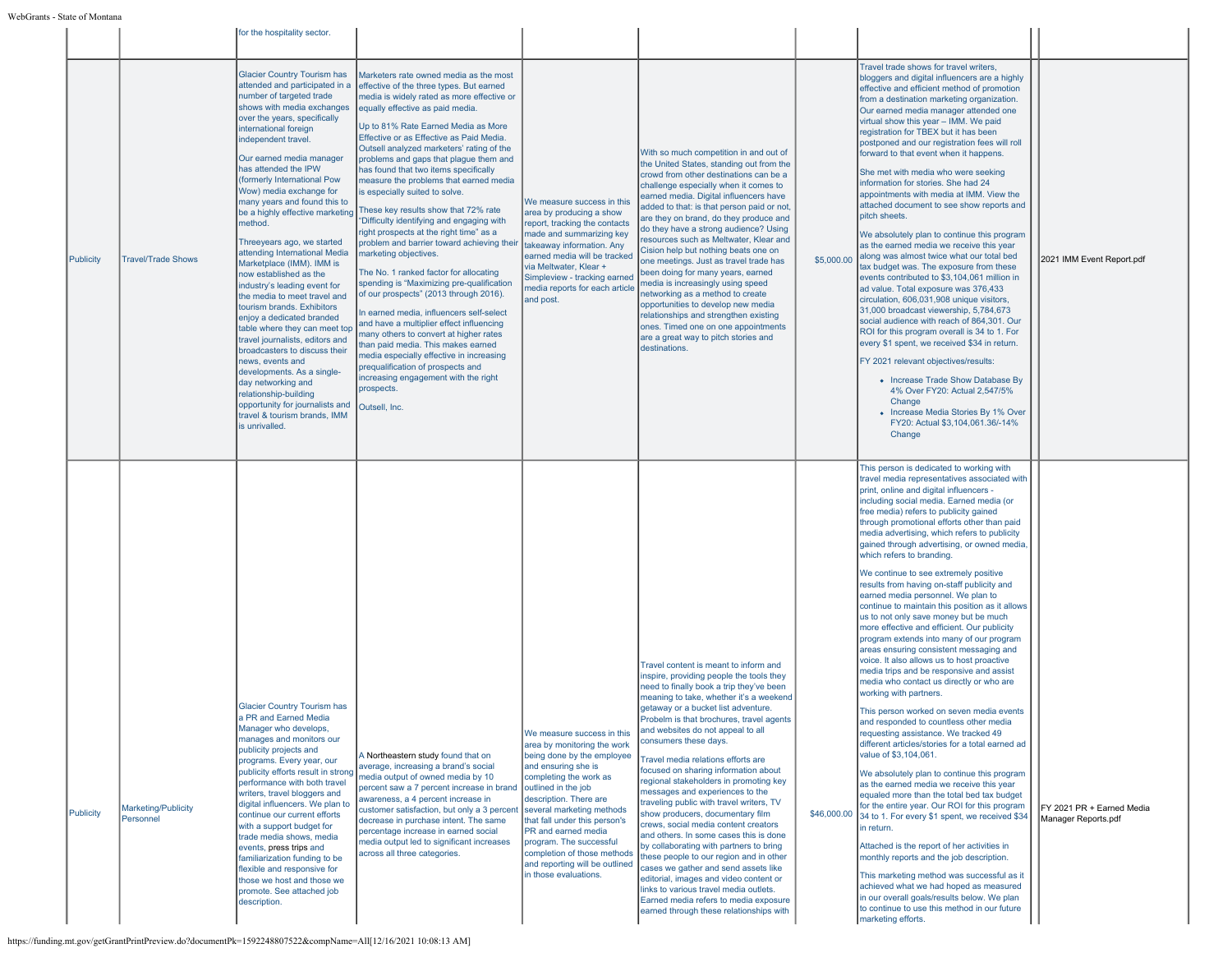|           |                    |                                                                                                                                                                                                                                                                                                                                                                                                                                                                                                                                                                                                                                                                                                                                                |                                                                                                                                                                                                                                                                                                                                                                                  |                                                                                                                                                                                          | key media outlets who feature our story<br>or tourism experience as a result of<br>hosting a media trip or pitching a story.                                                                                                                                                                                                                                       | FY 2021 relevant objectives/results:<br>• Increase Overall Consumer<br>Response By 2% Over FY20: Actual<br>2,133,457/15% Change<br>• Maintain Social Media Reach From<br>FY20: Actual 27,695,254/44%<br>Change<br>• Increase Social Media Audience By<br>2.5% Over FY20: Actual<br>396,257/2% Change<br>• Increase Use of Responsive<br>Website By 2% Over FY20: Actual<br>1,829,028/15% Change<br>• Increase Consumer Lead Database<br>By 2% Over FY20: Actual<br>1,327,894/10% Change<br>• Increase Media Stories By 1% Over<br>FY20: Actual \$3,104,061.36/-14%<br>Change                                                                                                                                                                                                                                                                                                                                                                                                                                                                                                                                                                                                                                                                                                                                                                                                                                                                                                                                                                                                                                                                                                                                                                                                                                                                                       |                             |
|-----------|--------------------|------------------------------------------------------------------------------------------------------------------------------------------------------------------------------------------------------------------------------------------------------------------------------------------------------------------------------------------------------------------------------------------------------------------------------------------------------------------------------------------------------------------------------------------------------------------------------------------------------------------------------------------------------------------------------------------------------------------------------------------------|----------------------------------------------------------------------------------------------------------------------------------------------------------------------------------------------------------------------------------------------------------------------------------------------------------------------------------------------------------------------------------|------------------------------------------------------------------------------------------------------------------------------------------------------------------------------------------|--------------------------------------------------------------------------------------------------------------------------------------------------------------------------------------------------------------------------------------------------------------------------------------------------------------------------------------------------------------------|--------------------------------------------------------------------------------------------------------------------------------------------------------------------------------------------------------------------------------------------------------------------------------------------------------------------------------------------------------------------------------------------------------------------------------------------------------------------------------------------------------------------------------------------------------------------------------------------------------------------------------------------------------------------------------------------------------------------------------------------------------------------------------------------------------------------------------------------------------------------------------------------------------------------------------------------------------------------------------------------------------------------------------------------------------------------------------------------------------------------------------------------------------------------------------------------------------------------------------------------------------------------------------------------------------------------------------------------------------------------------------------------------------------------------------------------------------------------------------------------------------------------------------------------------------------------------------------------------------------------------------------------------------------------------------------------------------------------------------------------------------------------------------------------------------------------------------------------------------------------|-----------------------------|
| Publicity | <b>Press Trips</b> | <b>Glacier Country will continue</b><br>to work with travel media and<br>digital influencers to tell the<br>many stories of Western<br>Montana. This will be done<br>through proactive and reactive<br>press visits to our region to<br>provide these storytellers with<br>a first-hand experience of<br>what Montana has to offer.<br>We will host group visits, as<br>well as individual media visits<br>In addition to consumer<br>focused meida outlets, we<br>also work with book authors<br>and trade publications. We<br>find having a strong publicity<br>program strengthens our<br>marketing effort and brings<br>exceptional value and return<br>on investment for our overall<br>promotion program.<br>We will host media outreach | Earned media placement on trusted<br>outlets can validate your owned content<br>and give your brand third-party credibility<br>With each additional mention in the press,<br>your credibility increases. For instance,<br>a past study by Ogilvy found that<br>journalists agree (65 percent) that the<br>more the media covers a brand, the more<br>credible the brand appears. | We will measure success of<br>this method through our<br>show reports and earned<br>media report which provides<br>detailed results we were able<br>to track during this budget<br>vear. | A strong earned media program is<br>supported with a budget covers costs<br>associated with travel expenses when<br>media comes to Glacier Country to write<br>about the destination. Depending on the<br>nature of the assignment of the person<br>on assignment, we can assist with<br>accommodations, suggested itineraries,<br>passes to attractions and more. | Glacier Country's earned media plan was<br>very successful last year especially<br>considering that we were limited in out<br>efforts to host media. We assisted/planned 8<br>media trips and financially assisted with five<br>of them. One event was proactive. See<br>attached itinerary.<br>We absolutely plan to continue this program<br>as the earned media we receive this year<br>along was almost twice what our total bed<br>tax budget was. We spent \$4,084 and<br>earned \$3,104,061 million in ad value. Total<br>exposure was 376.433 circulation.<br>606,031,908 unique visitors, 31,000<br>broadcast viewership, 5,784,673 social<br>audience with reach of 864.301. Our ROI for<br>this program overall is 34 to 1. For every \$1<br>spent, we received \$34 in return. See<br>complete earned media report.<br>Due to file size constraints, the media<br>articles/posts scans were not able to be<br>uploaded but are viewable upon request.<br>This marketing method was successful as it<br>achieved what we had hoped as measured<br>\$40,000.00 in our overall goals/results below. The<br>effectiveness and efficiency of doing events<br>like this are extremely good and we plan to<br>continue to use this method in our future<br>marketing efforts.<br>FY 2021 relevant objectives/results:<br>• Increase Overall Consumer<br>Response By 2% Over FY20: Actual<br>2,133,457/15% Change<br>• Maintain Social Media Reach From<br>FY20: Actual 27,695,254/44%<br>Change<br>• Increase Social Media Audience By<br>2.5% Over FY20: Actual<br>396.257/2% Change<br>• Increase Use of Responsive<br>Website By 2% Over FY20: Actual<br>1.829.028/15% Change<br>• Increase Consumer Lead Database<br>By 2% Over FY20: Actual<br>1,327,894/10% Change<br>• Increase Media Stories By 1% Over<br>FY20: Actual \$3,104,061.36/-14%<br>Change | Cynthia Dial 10.11.2020.pdf |
|           |                    | trips that will allow us to bring<br>Montana to various target<br>markets and ensure members<br>of the media in those markets                                                                                                                                                                                                                                                                                                                                                                                                                                                                                                                                                                                                                  |                                                                                                                                                                                                                                                                                                                                                                                  |                                                                                                                                                                                          |                                                                                                                                                                                                                                                                                                                                                                    |                                                                                                                                                                                                                                                                                                                                                                                                                                                                                                                                                                                                                                                                                                                                                                                                                                                                                                                                                                                                                                                                                                                                                                                                                                                                                                                                                                                                                                                                                                                                                                                                                                                                                                                                                                                                                                                                    |                             |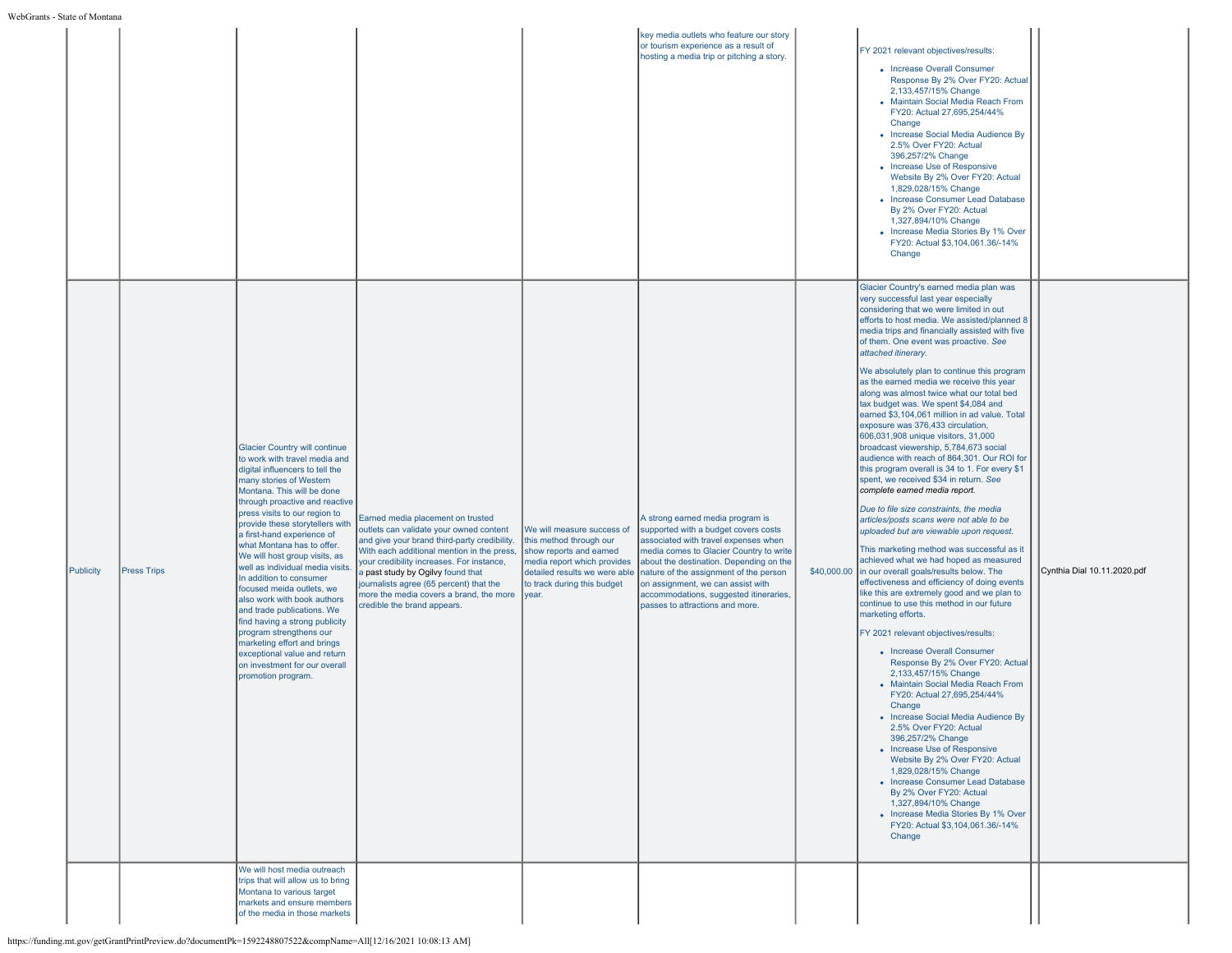| Publicity | <b>Press Promotions/Media</b><br>Outreach | are armed with accurate<br>information on Western<br>Montana.<br>In the FY 2018 budget year,<br>we are collaborated working<br>with Destination Missoula and<br>the Missoula International<br>Airport on a media event in<br>Dallas to help build<br>awareness of the new<br>American Airlines year-round<br>flight to Missoula. Tourism<br>sales managers from each<br>organization helped promote<br>Western Montana as a<br>destination for B2B travel<br>along with consumer focused<br>media and digital influencers.<br>In FY 2019, we also<br>coordinated two media events<br>in key markets - Chicago, IL<br>and San Francisco, CA. You<br>can view media lists and pitch<br>sheets (Glacier Country,<br>Whitefish, Kalispell, Missoula)<br>from each event. We were<br>very happy with each event's<br>attendance and still to this day<br>continue to receive solid<br>inquiries about potential<br>stories and digital influencer<br>exposure from them. | Earned media is the most trusted and<br>credible form of content for a brand.<br>The most trusted source of information<br>about your company comes not from you,<br>but from your highly satisfied customers --<br>otherwise known as your brand's<br>advocates -- in the form of the content<br>they create such as reviews,<br>recommendations, ratings and stories<br>about their experiences.<br>• Up to 92% of consumers trust<br>word-of-mouth recommendation<br>but only 24% trust online ads.<br>• A recommendation from a trusted<br>friend conveying a relevant<br>message is up to 50 times more<br>likely to trigger a purchase<br>compared to another<br>recommendation.<br>• 25% to 40% of all traffic and lead<br>generation comes from earned<br>media.<br>• Shoppers prefer retail web sites<br>that feature online ratings and<br>reviews over ones that don't.<br>By Rob Fuggetta. AdAge | We will measure our success<br>by tracking our overall our<br>efforts via our earned media<br>report that tracks all editorial<br>exposure by month,<br>event/activity it was attributed<br>to, the earned ad value and<br>circulation. Ultimately a<br>successful publicity program<br>comes down to earned<br>media, consistency and<br>quality of voice and tone,<br>strong messaging and strong<br>relationships with media.     | Media relationships are an important<br>part of telling our Montana story.<br>Through media events and press<br>outreach, we are able to have face-to-<br>face meetings with many members of<br>the media in specific markets. This<br>allows us to have an enjoyable way to<br>meet and talk about Glacier Country<br>Montana. We have founds this method<br>is highly effective and efficient.                                                             | \$5,000.00  | No lodging tax funds were spent. With the<br>state of travel, we felt it was not a good time<br>to do in person media events quite yet. We<br>will be using this method in the future.                                                                                                                                                                                                                                                                                                                                                                                                                                                                                                                                                                                                                           |  |
|-----------|-------------------------------------------|---------------------------------------------------------------------------------------------------------------------------------------------------------------------------------------------------------------------------------------------------------------------------------------------------------------------------------------------------------------------------------------------------------------------------------------------------------------------------------------------------------------------------------------------------------------------------------------------------------------------------------------------------------------------------------------------------------------------------------------------------------------------------------------------------------------------------------------------------------------------------------------------------------------------------------------------------------------------|--------------------------------------------------------------------------------------------------------------------------------------------------------------------------------------------------------------------------------------------------------------------------------------------------------------------------------------------------------------------------------------------------------------------------------------------------------------------------------------------------------------------------------------------------------------------------------------------------------------------------------------------------------------------------------------------------------------------------------------------------------------------------------------------------------------------------------------------------------------------------------------------------------------|--------------------------------------------------------------------------------------------------------------------------------------------------------------------------------------------------------------------------------------------------------------------------------------------------------------------------------------------------------------------------------------------------------------------------------------|--------------------------------------------------------------------------------------------------------------------------------------------------------------------------------------------------------------------------------------------------------------------------------------------------------------------------------------------------------------------------------------------------------------------------------------------------------------|-------------|------------------------------------------------------------------------------------------------------------------------------------------------------------------------------------------------------------------------------------------------------------------------------------------------------------------------------------------------------------------------------------------------------------------------------------------------------------------------------------------------------------------------------------------------------------------------------------------------------------------------------------------------------------------------------------------------------------------------------------------------------------------------------------------------------------------|--|
| Publicity | <b>Crisis Management</b>                  | For the past several years,<br>Glacier Country has had a<br>crisis management in place to<br>ensure we are ready to share<br>a clear, concise and accurate<br>message with our visitors.<br>This plan includes our efforts<br>working directly with media as<br>well as sharing a<br>communication tips sheet with<br>our businesses so they can<br>better understand the dos and<br>don'ts when talking with<br>visitors. We will continue to<br>have an updated crisis plan<br>that can be implemented if<br>and when necessary. New<br>this year will be dos and<br>don'ts around social media<br>posts and messaging. We<br>plan to evaluate it by<br>monotoring if we were able to<br>effectively implement it and<br>minimize negative effects from<br>the crisis that triggered it.                                                                                                                                                                          | Good crisis communication planning may<br>be one of the best investments you ever<br>make. No other activity in the initial hours<br>days and weeks of a crisis has the<br>potential to mitigate its effects so<br>significantly. It helps limit the negative<br>impact of a crisis by addressing the<br>information needs of all industry<br>stakeholders in an efficient, timely and<br>responsible manner."<br>Destination Management During a Crisis,<br><b>Jim McCaul</b>                                                                                                                                                                                                                                                                                                                                                                                                                               | As the crisis team in the<br>Glacier Country region came<br>together to strategize, we<br>determined that we needed<br>to not only prepare to<br>respond reactively but we<br>needed to be proactive as<br>well. We created a digital<br>outreach plan to help prepare<br>people in advance of a crisis.<br>We will measure success of<br>the campaign by tracking<br>impressions, clicks, click thru<br>rate and cost per thousand. | Being prepared for harmful situations is<br>imperative. It is important to map out<br>potential negative scenarios and have a<br>PR plan for each one helping to<br>minimize the negative effects of the<br>situation or event.                                                                                                                                                                                                                              | \$1,000.00  | No lodging tax funds were spent. We will be<br>using this method in the future. While we<br>addressed several crisis situations, all<br>efforts were paid for out of other line items.<br>This is an important method and will use in<br>the future.                                                                                                                                                                                                                                                                                                                                                                                                                                                                                                                                                             |  |
| Publicity | <b>Fam Trips</b>                          | <b>Glacier Country Tourism plans</b><br>to use familiarization tours as<br>one of our overall efforts to<br>support our identified<br>consumer markets, B2B<br>programs and social media.<br>For many years, this has<br>allowed us to develope a<br>collaborative and broad-based<br>approach to discovering and<br>developing content,<br>experiences and itineraries for<br>consumer and group travel.<br>We will continue this effort by<br>using a portion of our budget<br>to identify product so we can<br>better capture, pitch/refer and<br>host travel and trade<br>professional(s).                                                                                                                                                                                                                                                                                                                                                                      | While it can be tough for travel brands to<br>gain ground within their own category,<br>content can open doors to scaling across<br>the travel industry. As Deloitte's 2017<br>industry outlook report points out, travel is<br>fragmented across many micro<br>experiences. The secret to growth may lie<br>in conceptualizing your brand as a content<br>platform that enhances the customer's<br>entire travel experience - particularly in<br>areas that go beyond the services your<br>own business provides.                                                                                                                                                                                                                                                                                                                                                                                           | We will measure our success<br>by tracking our overall our<br>efforts via our end of year<br>Igoal results. Ultimately a<br>successful publicity program<br>comes down to earned<br>nedia, consistency and<br>quality of voice and tone,<br>strong messaging and strong<br>relationships with media.                                                                                                                                 | Familiarization tours are an effective<br>way to identify and share tourism<br>product throughout the region. Armed<br>with this information and firsthand<br>knowledge of the experiences, we are<br>able to strategize how that product can<br>be promoted through various programs<br>and plan logistics for itineraries and host<br>on-the-ground consumer and B2B press<br>trips and tours throughout all nine<br>corridors of our eight county region. | \$10,000.00 | We leveraged the FAM budget to support<br>content gathering and itinerary development<br>for all our consumer and B2B efforts. We<br>also maximized use of our familiarization<br>trips by taking photos/video and gathering<br>information to use in<br>our consumer and B2B blogs and group<br>social media efforts. This is a highly effective<br>element of our overall program allows us to<br>develop highly effective and cost-efficient<br>itineraries and stay abreast of what is<br>happening in our region so we can pitch<br>unique stories to travel media and digital<br>influencers.<br>This marketing method was successful as it<br>achieved what we had hoped as measured<br>in our overall goals/results below. We plan<br>to continue to use this method in our future<br>marketing efforts. |  |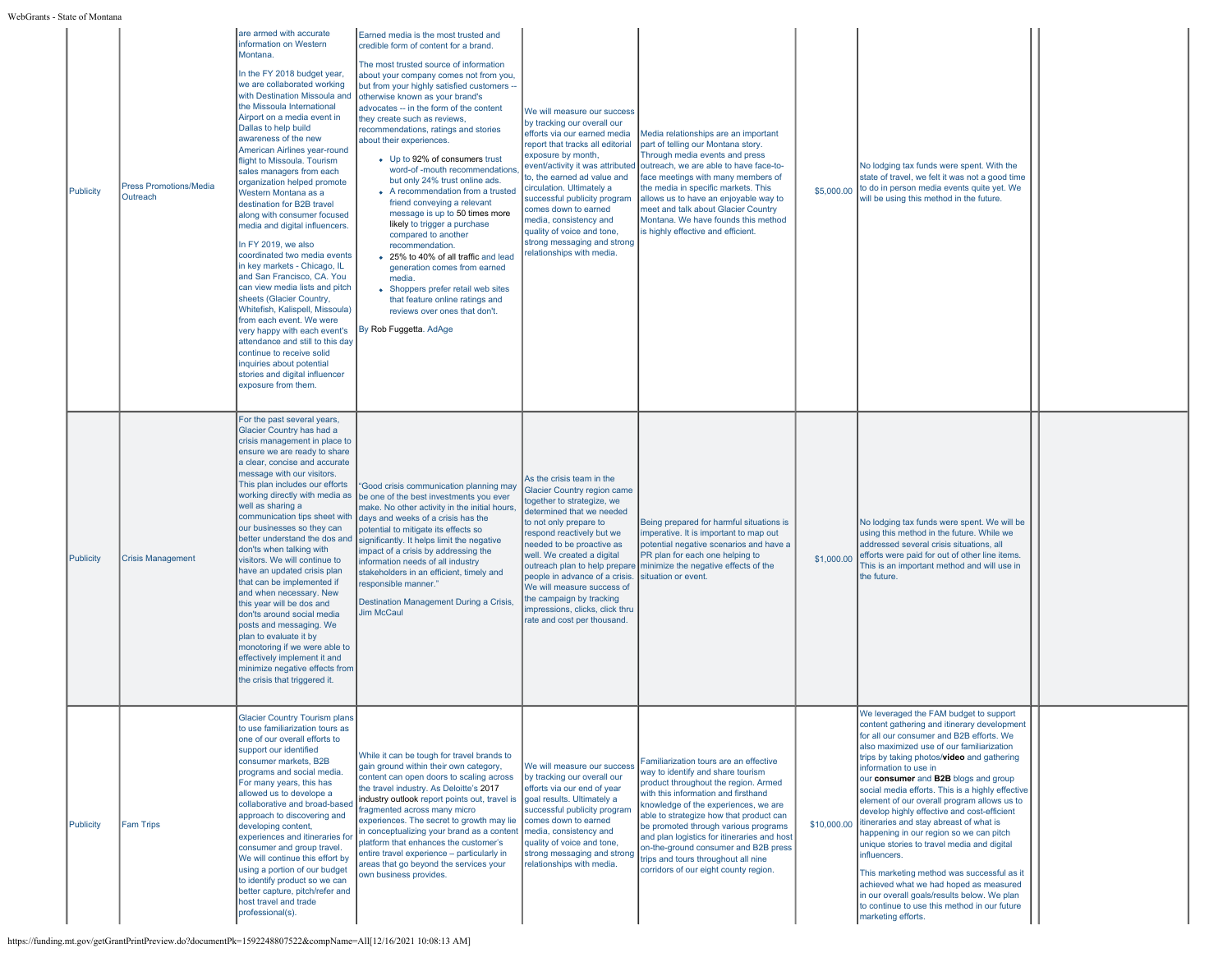|  |  |  | .<br>\$19865 |  |
|--|--|--|--------------|--|

## *Markething Method Evaluation Attachments*

| <b>Attachment 1</b>  | 2021 Strategic Plan + Revised Mission & Vision.pdf |
|----------------------|----------------------------------------------------|
| <b>Attachment 2</b>  | Glacier Country FY21 Pie Charts FINAL.pdf          |
| <b>Attachment 3</b>  | FY 2021 EOY Marketing Reports.pdf                  |
| <b>Attachment 4</b>  | Earned Media Report_FY2021 FINAL.pdf               |
| <b>Attachment 5</b>  |                                                    |
| Attachment 6         |                                                    |
| <b>Attachment 7</b>  |                                                    |
| <b>Attachment 8</b>  |                                                    |
| <b>Attachment 9</b>  |                                                    |
| <b>Attachment 10</b> |                                                    |
|                      |                                                    |

# *Marketing Method Budget*

| <b>Marketing Segment</b> | <b>Marketing Method</b>                    | Bed tax funded budget | Non bed tax funded budget (optional) |
|--------------------------|--------------------------------------------|-----------------------|--------------------------------------|
| Consumer                 | <b>Ad Agency Services</b>                  | \$180,000.00          | \$0.00                               |
| Consumer                 | <b>Travel/Trade Shows</b>                  | \$1,000.00            | \$0.00                               |
| <b>Consumer</b>          | Electronic Adv - Newsletter, E-blast       | \$0.00                | \$0.00                               |
| Consumer                 | Multi-Media Marketing                      | \$280,000.00          | \$0.00                               |
| Consumer                 | Social Media                               | \$45,000.00           | \$0.00                               |
| Consumer                 | Digital Asset Management/Aquisition        | \$80,000.00           | \$0.00                               |
| Consumer                 | <b>Opportunity Marketing</b>               | \$114,000.00          | \$0.00                               |
| Consumer                 | <b>Joint Ventures</b>                      | \$50,000.00           | \$0.00                               |
| Consumer                 | <b>Cooperative Marketing</b>               | \$40,000.00           | \$0.00                               |
| Consumer                 | Sweepstakes                                | \$15,000.00           | \$0.00                               |
| Consumer                 | Webpage Marketing/SEO/SEM                  | \$120,000.00          | \$0.00                               |
|                          |                                            | \$925,000.00          | \$0.00                               |
| Film                     | <b>Opportunity Marketing</b>               | \$10,000.00           | \$0.00                               |
|                          |                                            | \$10,000.00           | \$0.00                               |
| <b>Group Marketing</b>   | <b>Group Marketing Personnel</b>           | \$49,000.00           | \$0.00                               |
| <b>Group Marketing</b>   | <b>Travel/Trade Shows</b>                  | \$30,000.00           | \$0.00                               |
| <b>Group Marketing</b>   | <b>Fam Trips</b>                           | \$50,000.00           | \$0.00                               |
| <b>Group Marketing</b>   | <b>Partner Support</b>                     | \$13,000.00           | \$0.00                               |
| <b>Group Marketing</b>   | Multi-Media Marketing                      | \$90,000.00           | \$0.00                               |
|                          |                                            | \$232,000.00          | \$0.00                               |
| <b>Marketing Support</b> | <b>TAC/Governor's Conference meetings</b>  | \$1,500.00            | \$0.00                               |
| <b>Marketing Support</b> | <b>Professional Development</b>            | \$5,000.00            | \$0.00                               |
| <b>Marketing Support</b> | <b>DMO Program Participation</b>           | \$7,000.00            | \$0.00                               |
| <b>Marketing Support</b> | <b>Marketing/Publicity Personnel</b>       | \$35,000.00           | \$0.00                               |
| <b>Marketing Support</b> | Outreach                                   | \$30,000.00           | \$0.00                               |
| <b>Marketing Support</b> | <b>VIC Staff/Customer Service Training</b> | \$30,000.00           | \$0.00                               |
| <b>Marketing Support</b> | VIC Funding/Staffing/Signage               | \$45,000.00           | \$0.00                               |
| <b>Marketing Support</b> | Outreach                                   | \$10,000.00           | \$0.00                               |
| Marketing Support        | Digital Asset Management/Aquisition        | \$12,000.00           | \$0.00                               |
| <b>Marketing Support</b> | <b>Promotional Items</b>                   | \$10,000.00           | \$0.00                               |
| <b>Marketing Support</b> | <b>Partner Support</b>                     | \$22,000.00           | \$0.00                               |